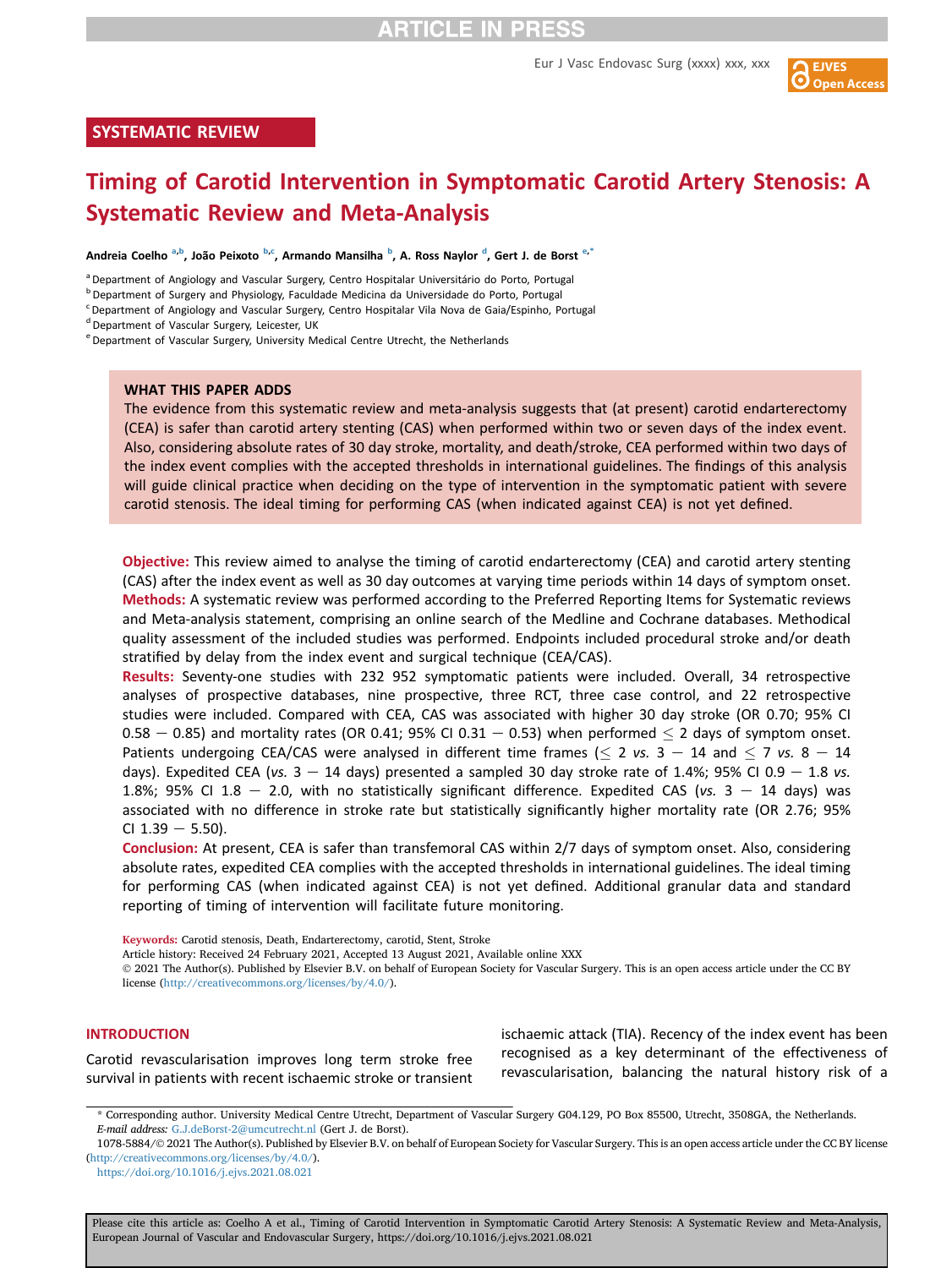second (more severe) event against the potential for a higher peri-procedural risk when carotid interventions are performed very early after the onset of symptoms.

The optimal timing for carotid revascularisation, by either carotid endarterectomy (CEA) or carotid artery stenting (CAS), remains a matter for debate. The 2017 European Society for Vascular Surgery (ESVS) guidelines advise that CEA should be performed within 14 days of the index neurological event, as this was the highest risk time period for recurrent stroke.<sup>[1](#page-17-0)</sup> This is particularly true for neurologically stable patients presenting with TIA or minor stroke. However, it remains unclear as to the optimal timing of either CEA or CAS within this 14 day time period (i.e., Is it better for the carotid intervention to be performed  $<$  2 days,  $<$  7 days, or perhaps 8  $-$  14 days after symptom onset?).

A recent systematic review reported that the risk of recurrent stroke can vary from 6% within  $2 - 3$  days of the index event, to 20% within 7 days, and up to 26% within 14 days of the index event.<sup>[2](#page-17-1)</sup> Conversely, a meta-analysis of published studies comparing expedited carotid interventions (2 days) vs. early  $(3 - 14$  days) found a significantly higher risk of procedural stroke when CEA was performed within 2 days of the index event. $3$  However, this systematic review did not include two large national CEA registries ( $> 70$  000 CEAs), which confounds meaningful interpretation of their data. In the case of CAS, the available data on safety very early after the onset of symptoms appears limited.<sup>4</sup>

The lack of high quality evidence and consensus definitions for what constitutes "early" or "urgent" carotid interventions has contributed to conflicting results in the literature. Heterogeneity regarding patient symptoms, medical therapy, and varying surgical approaches have also led to polarised debates about the timing of CEA in patients who present with neurological symptoms.<sup>[5](#page-17-4)</sup>

The aims of the current systematic review and metaanalysis were to analyse temporal changes in the timing of carotid interventions after symptom onset and to determine 30 day outcomes following CEA and CAS when performed at varying time periods in the first 14 days after onset of symptoms, to define the optimal timing and carotid intervention (CEA vs. CAS) in recently symptomatic patients.

#### **METHODS**

A systematic review was conducted according to the recommendations of the Preferred Reporting Items for Sys-tematic reviews and Meta-analysis (PRISMA) statement.<sup>[6](#page-17-5)</sup>

The literature search was from January 1995 to January 2021. Using the Medline and Cochrane databases, the following query ((("Carotid Stenosis"[Mesh]) AND "Stents"[Mesh]) OR "Endarterectomy, Carotid"[Mesh]) AND ("Stroke"[Mesh] OR Symptomatic OR timing of intervention) was used for online search.

Eligibility criteria included any publication regarding the revascularisation of symptomatic carotid artery stenosis by either CAS or CEA. Timing of intervention and impact of delay on procedural risks were documented. Only atherosclerotic stenotic carotid disease was considered, with exclusion of procedures performed for non-atherosclerotic pathologies.

Exclusion criteria were (1) articles published in a language other than English; and (2) case reports and literature reviews.

Endpoints included any stroke and/or death within 30 days of intervention stratified by delay of intervention after the index event and by intervention technique (CEA and

<span id="page-1-0"></span>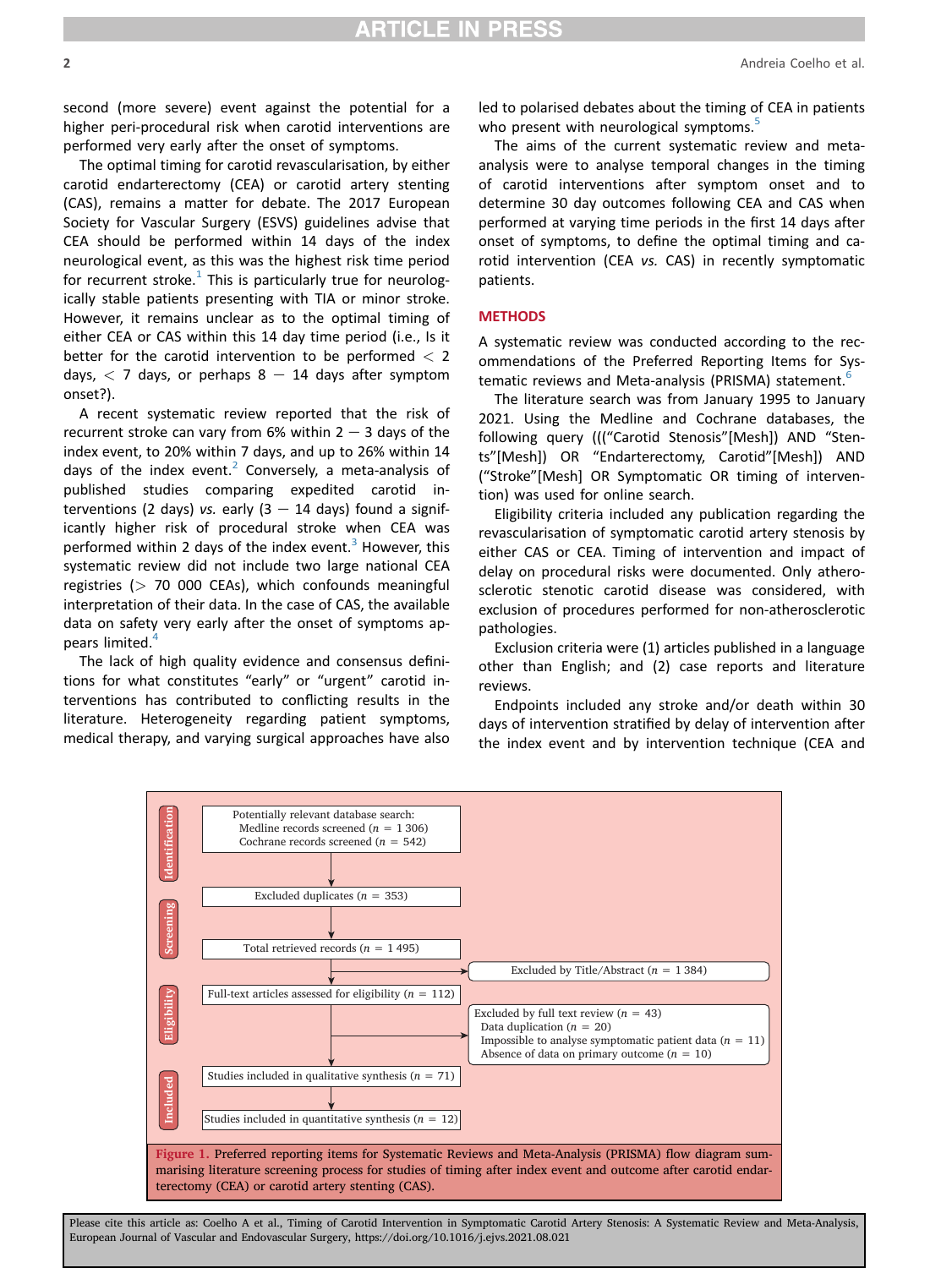### Systematic Review: Timing of Carotid Intervention After the Index Event 33

<span id="page-2-0"></span>

| Table 1. Analysis of study characteristics and intervention delay for carotid endarterectomy (CEA) or carotid artery stenting (CAS)<br>after index event |                                                     |                       |                                                  |             |                                                                     |                                                                                             |                                                           |  |
|----------------------------------------------------------------------------------------------------------------------------------------------------------|-----------------------------------------------------|-----------------------|--------------------------------------------------|-------------|---------------------------------------------------------------------|---------------------------------------------------------------------------------------------|-----------------------------------------------------------|--|
| Article (Year)<br>Journal                                                                                                                                | Type of article                                     | CEA/<br>CAS           | <b>Patients</b>                                  | Symptomatic | <b>Definition delay</b><br>(days)                                   | Timing of intervention                                                                      | Mean delay $\pm$<br>$SD - d$                              |  |
| Kashyap <sup>34</sup> (2020)<br><b>Stroke</b>                                                                                                            | Prosp;<br>Multicentre                               | CAS                   | 632                                              | 164(26)     | $\rm NR$                                                            | $\rm NR$                                                                                    | $\rm NR$                                                  |  |
| Karpenko <sup>35</sup> (2020)<br>J Stroke Cerebrovasc<br>Dis                                                                                             | Retrosp; Single<br>centre                           | CEA/CAS               | 1791<br>CEA: 1215 (57);<br>CAS: 917 (43)         | 160(8.9)    | $\rm NR$                                                            | $\rm NR$                                                                                    | $\rm NR$                                                  |  |
| Jankowitz $^{13}$ (2020)<br>Neurosurgery                                                                                                                 | Retrosp analysis<br>of prosp data;<br>Single centre | CEA/CAS               | 120<br>CEA: 59 (49.2);<br>CAS: 61 (59.8)         | 120 (100)   | Urgent $(0-2)$                                                      | $0 - 2$ d: 120 (100)                                                                        | CEA: $1.6 \pm 0.8$ ;<br>CAS: $1.0 \pm 0.7; p$<br>$< 0.01$ |  |
| Roussopoulo <sup>9</sup> (2019)<br>Eur J Neurol                                                                                                          | Prosp;<br>Multicentre                               | CEA                   | 311                                              | 311 (100)   | Urgent $(0-2)$ ;<br>Early $(3-14)$                                  | $0-2$ d: 63 (20.3);<br>3-14 d: 248 (79.7)                                                   | NR                                                        |  |
| Howie <sup>36</sup> (2019)<br><b>World Neurosurg</b>                                                                                                     | Retrosp; Single<br>centre                           | CEA/CAS               | 314<br>CEA: 204 (64.9);<br>CAS: 110 (35.1)       | 265 (84.5)  | NR                                                                  | $\rm NR$                                                                                    | $\rm NR$                                                  |  |
| Vang <sup>37</sup> (2019)<br>Surgery                                                                                                                     | Retrosp; Single<br>centre                           | <b>CEA</b>            | 1233                                             | 509 (41.3)  | NR                                                                  | NR                                                                                          | NR                                                        |  |
| Lee <sup>38</sup> (2018) Ann<br>Vasc Surg                                                                                                                | Retrosp;<br>Multicentre                             | CEA/CAS               | 677<br>CEA: 331 (48.9);<br>CAS: 346 (51.1)       | 677 (100)   | $\rm NR$                                                            | $\rm NR$                                                                                    | <b>NR</b>                                                 |  |
| Huang <sup>14</sup> (2018)<br>J Vasc Surg                                                                                                                | Retrosp; Single<br>centre                           | <b>CEA</b>            | 238                                              | 238 (100)   | Early $(0-14)$ ; $(0$<br>$-2$ ); (3-7); (8-14);<br>Delayed (15-180) | $0-2$ d: 11 (4.6);<br>$3 - 7$ d: 23 (9.7);<br>8-14 d: 23 (9.7);<br>15-180 d: 181 (76.1)     | $\rm NR$                                                  |  |
| Rocco <sup>20</sup> (2018)<br>J Vasc Interv Radiol                                                                                                       | Retrosp analysis<br>of prosp data;<br>Single centre | CEA/CAS               | 110<br>CEA: 48 (43.6);<br>CAS: 62 (56.4)         | 110 (100)   | NR                                                                  | NR                                                                                          | CEA: $1.7 \pm 2.4$ ;<br>CAS: $2.8 \pm 2.1$                |  |
| Seguchi <sup>10</sup> (2017)<br>J Stroke<br>CerebrovascDis                                                                                               | Retrosp; Single<br>centre                           | CAS                   | 105                                              | 105 (100)   | Early $(0-2)$ ;<br>Delayed $(3-180)$                                | $0 - 2$ d: 40 (38.1);<br>$3-180$ d: 65 (61.9)                                               | $\rm NR$                                                  |  |
| Rantner <sup>44</sup> (2017)<br><b>Stroke</b><br>EVA-3S, SPACE,<br>ICSS, CREST                                                                           | Retrosp analysis<br>of prosp data;<br>Multicentre   | <b>CEA</b><br>vs. CAS | 4 1 3 8                                          | 4 138 (100) | Early $(0-7)$ ;<br>Delayed $(8-180)$                                | $0 - 7$ d: 513 (12.4);<br>8-180 d: 3625 (87.6)                                              |                                                           |  |
|                                                                                                                                                          |                                                     | <b>CEA</b>            | 2 045 (49.4)                                     | 2 045 (100) | Early $(0-7)$ ;<br>Delayed $(8-180)$                                | $0 - 7$ d: 226 (11);<br>8-180 d: 1819 (89)                                                  | $34.5 \pm 15.6$                                           |  |
|                                                                                                                                                          |                                                     | CAS                   | 2 093 (50.6)                                     | 2 093 (100) | Early $(0-7)$ ;<br>Delayed $(8-180)$                                | $0 - 7$ d: 287 (14);<br>8-180 d: 1806 (86)                                                  | $31 \pm 14.4$                                             |  |
| Hobeanu <sup>42</sup> (2017)<br>Stroke                                                                                                                   | Nested case<br>control study                        | CEA/CAS<br>vs. BMT    | 561<br>CEA/CAS: 187<br>(33.3)<br>BMT: 374 (66.7) | 187 (100)   | NR                                                                  | NR                                                                                          | $12.8 \pm 4.9$                                            |  |
| Nordanstig <sup>8</sup> (2017)<br>Eur J Vasc Endovasc<br>Surg                                                                                            | Prosp;<br>Multicentre                               | <b>CEA</b>            | 418                                              | 418 (100)   | Early $(0-2)$ ;<br>Delayed $(3-14)$                                 | $0 - 2$ d: 46 (11);<br>3-14 d: 372 (89)                                                     | Early: $1.3 \pm 0.69$<br>Delayed: $6.7 \pm 2.9$           |  |
| Kazandjian <sup>46</sup> (2016)<br>J Vasc Surg                                                                                                           | Retrosp analysis<br>of prosp data;<br>Single centre | <b>CEA</b>            | 114                                              | 114 (100)   | Early $(0-14)$ ;<br>Delayed (15-180)                                | $0-14$ d: 32 (28);<br>15-180 d: 82 $(72)$                                                   | $22 \pm 33$                                               |  |
| Tsantilas <sup>23</sup> (2016)<br>J Vasc Surg                                                                                                            | Retrosp analysis<br>of prosp data;<br>Single centre | <b>CEA</b>            | 401                                              | 401 (100)   | Early $(0-14)$ ; $(0$<br>$-2$ ; (3-7); (8-14);<br>Delayed (15-180)  | $0 - 2$ d: 60 (15);<br>3-7 d: 110 (27.4);<br>$8-14$ d: 65 (16.2);<br>15-180 d: 166 $(41.4)$ | $\rm NR$                                                  |  |
| Charbonneau <sup>17</sup><br>$(2016)$ J Vasc Surg                                                                                                        | Retrosp; Single<br>centre                           | <b>CEA</b>            | 103                                              | 103 (100)   | $(0-14)$ ; $(15-90)$ ;<br>$(91 - 180)$                              | $0-14$ d: 40 (38.8);<br>15-90 d: 37 (35.9);<br>$91 - 180$ d: 26 (25.2)                      | $36.5 \pm 21.4$                                           |  |
| Chisci <sup>19</sup> (2015)<br>Ann Vasc Surg                                                                                                             | Retrosp; Single<br>centre                           | <b>CEA</b>            | 322                                              | 322 (100)   | Early $(0-14)$ ;<br>Delayed (15-30);                                | $0-14$ d: 100 (31.1);<br>15-30 d: 222 (68.9)                                                | $16.8 \pm 9.2$<br>$4.6 \pm 3.1$<br>$22.3 \pm 4.6$         |  |
| Kretz <sup>26</sup> (2015)<br>Ann Vasc Surg                                                                                                              | Retrosp analysis<br>of prosp data;<br>Single centre | CEA                   | 417                                              | 417 (100)   | Early $(0-15)$ ;<br>Deferred (16-45);<br>Delayed (46-180)           | $0-15$ d: 158 (37.9);<br>16-45 d: 79 (18.9);<br>46-180 d: 180 (43.2)                        | $7.7 \pm 3.8$<br>$28.3 \pm 8.6$<br>$89.4 \pm 36.7$        |  |
| Charmoille <sup>47</sup> (2014)<br>Ann Vasc Surg                                                                                                         | Retrosp; Single<br>centre                           | <b>CEA</b>            | 149                                              | 149 (100)   | Early $(0-14)$ ; Late<br>$(15 - 180)$                               | $0-14$ d: 62 (41.6);<br>$15 - 180$ d: 87 (58.4)                                             | NR                                                        |  |
| Rantner $^{85}$ (2014)<br>Eur J Vasc Endovasc<br>Surg                                                                                                    | Retrosp; Single<br>centre                           | CEA                   | 761                                              | 761 (100)   | Early $(0-14)$ ; $(0$<br>$-2$ ); (3-7); (8-14);<br>Delayed (15-180) | $0-2$ d: 206 (27.1);<br>3-7 d: 219 (28.8);<br>8-14 d: 136 (17.9);<br>15-180 d: 200 (26.3)   | $\rm NR$                                                  |  |
| Tsivgoulis <sup>49</sup> (2014)<br>Eur J Neurol                                                                                                          | Prosp;<br>Multicentre                               | <b>CEA</b>            | 165                                              | 165 (100)   | Ultra-Early $(0-2)$ ;<br>Early $(3-14)$                             | $0-2$ d: 20 (12);<br>3-14 d: 145 (88)                                                       | $6\pm1.7$                                                 |  |
| $Mo51$ (2014)<br>J NeuroIntervent Surg                                                                                                                   | Retrosp analysis<br>of prosp data;<br>Single centre | CAS                   | 402                                              | 169 (42.0)  | NR                                                                  | NR                                                                                          | $\rm NR$                                                  |  |
| Shahidi $53$ (2013)<br><b>Stroke</b>                                                                                                                     | Prosp; Single<br>centre                             | CEA                   | 115                                              | 115 (100)   | Early $(0-14)$ ;<br>Deferred (15-30);<br>Delayed (31-180)           | $\rm NR$                                                                                    | $36.3 \pm 25.1$                                           |  |
|                                                                                                                                                          |                                                     |                       |                                                  |             |                                                                     |                                                                                             | Continued                                                 |  |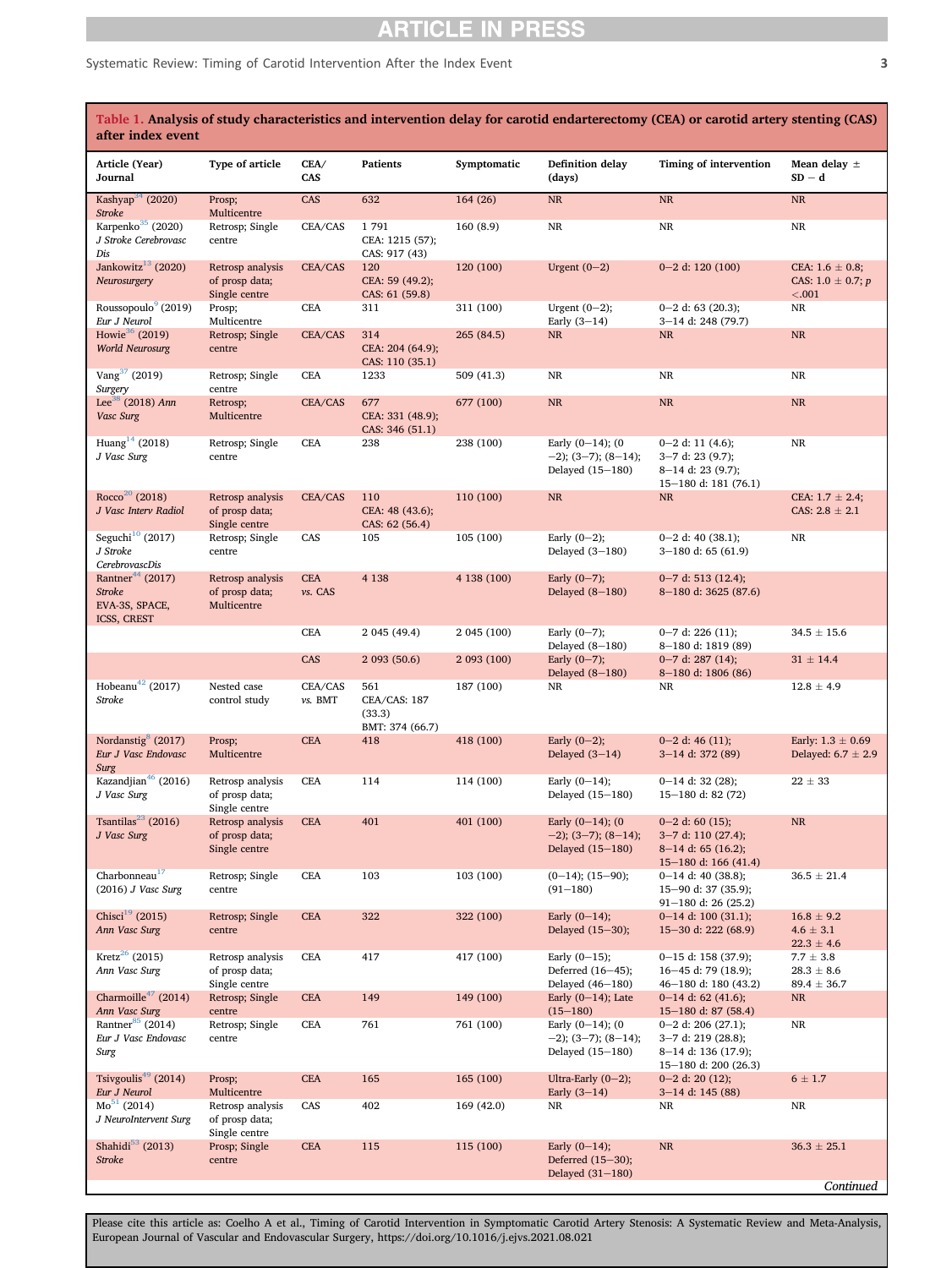4 Andreia Coelho et al.

| Table 1-continued                                                                             |                                                     |                |                                            |             |                                                                                      |                                                                                                                           |                              |
|-----------------------------------------------------------------------------------------------|-----------------------------------------------------|----------------|--------------------------------------------|-------------|--------------------------------------------------------------------------------------|---------------------------------------------------------------------------------------------------------------------------|------------------------------|
| Article (Year)<br>Journal                                                                     | Type of article                                     | CEA/<br>CAS    | <b>Patients</b>                            | Symptomatic | <b>Definition delay</b><br>(days)                                                    | Timing of intervention                                                                                                    | Mean delay $\pm$<br>$SD - d$ |
| Sharpe <sup>15</sup> (2013)<br>Eur J Vasc Endovasc<br>Surg                                    | Retrosp; Single<br>centre                           | <b>CEA</b>     | 475                                        | 475 (100)   | Early $(0-14)$ ;<br>Hyperacute $(0-2)$ ;<br>$(3-7)$ ; $(8-14)$ ;<br>Delayed (15-180) | $0-2$ d: 41 (8.6);<br>$3 - 7$ d: 167 (35.2);<br>8-14 d: 133 (28.0);<br>15-180 d: 134 (28.2)                               | $\rm NR$                     |
| Faggioli <sup>54</sup> (2013)<br>Ann Vasc Surg                                                | Retrosp analysis<br>of prosp data;<br>Single centre | <b>CEA</b>     | 610                                        | 162(27)     | Early $(0-14)$ ;<br>Deferred (15-30);<br>Delayed (31-180)                            | $0-14$ d: 60 (37.0);<br>$15-30$ d: 18 (11.1);<br>$31 - 180$ d: 84 (51.9)                                                  | NR                           |
| Hartog $5(2013)$<br>Eur J Vasc Endovasc<br>Surg                                               | Retrosp; Single<br>centre                           | <b>CEA</b>     | 555                                        | 555 (100)   | Early $(0-14)$ ;<br>Delayed (15-180)                                                 | $0-14$ d: 105 (18.9);<br>15-180 d: $450(81.1)$                                                                            | $40.3 \pm 15.9$              |
| Tas <sup>52</sup> (2013)<br>Adv Ther                                                          | Retrosp; Single<br>centre                           | CEA/CAS        | 65<br>CEA 32 (49.2);<br>CAS 33 (50.8)      | 65 (100)    | NR                                                                                   | <b>NR</b>                                                                                                                 | NR                           |
| Annambhotla <sup>59</sup><br>$(2012)$ J Vasc Surg                                             | Retrosp; Single<br>centre                           | <b>CEA</b>     | 312                                        | 312 (100)   | Early $(0-30)$ ; $(0$<br>$-7$ ; (8-14); (15<br>$-21$ ; (22-30);<br>Delayed (31-180)  | $0 - 7$ d: 27 (8.7);<br>$8-14$ d: 17 (5.4);<br>$15-21$ d: 12 (3.8);<br>$22 - 30$ d: 12 (3.8);<br>$31 - 180$ d: 243 (77.9) | <b>NR</b>                    |
| Kessler <sup>56</sup> (2012)<br>J Neuroradiol                                                 | Retrosp; Single<br>centre                           | CAS            | 55                                         | 55 (100)    | $\rm NR$                                                                             | NR                                                                                                                        | NR                           |
| Kimiagar <sup>57</sup> (2012)<br>Vasc Endovascular<br>Surg                                    | Retrosp; Single<br>centre                           | CEA/CAS        | 116                                        | 116 (100)   | $\rm NR$                                                                             | $\rm NR$                                                                                                                  | $\rm NR$                     |
| $\text{Lin}^{61}$ (2009)<br>J NeuroIntervent Surg                                             | Retrosp; Single<br>centre                           | CAS            | 224                                        | 224 (100)   | Early $(0-30)$ ;<br>Ultra-Early $(0-14)$ ;<br>Delayed (31-180)                       | $0-30$ d: 122 (54.5);<br>$31 - 180$ d: 102 (45.5)                                                                         | NR                           |
| Gray <sup>64</sup> (2009)<br>Circ Cardiovasc<br>Intervent<br><b>EXACT</b><br><b>CAPTURE-2</b> | Prosp;<br>Multicentre                               | CAS            | 6320                                       | 759 (12.0)  | NR                                                                                   | $\rm NR$                                                                                                                  | <b>NR</b>                    |
| Ballotta <sup>68</sup> (2008)<br>J Vasc Surg                                                  | Retrosp; Single<br>centre                           | <b>CEA</b>     | 102                                        | 102 (100)   | Early $(0-14)$                                                                       | $0-14$ d: 102 (100)                                                                                                       | $6.3 \pm 3.2$                |
| Setacci <sup>69</sup> (2008) Eur<br>J Vasc Endovasc Surg                                      | Prosp;<br>Multicentre                               | CAS            | 57                                         | 57 (100)    | Deferred for TIA (1<br>$-2$ ); Deferred for<br>Stroke (14-30)                        | $1-2$ d (TIA): 24 (42);<br>14-30 (Stroke): 33 (58)                                                                        | <b>NR</b>                    |
| Massop <sup>67</sup> (2008)<br>Catheter Cardiovasc<br>Interv                                  | <b>SAPPHIRE</b><br>Registry                         | CEA/CAS        | 2001                                       | 555 (27.7)  | NR                                                                                   | $\rm NR$                                                                                                                  | NR                           |
| Steinbauer <sup>70</sup> (2008)<br>J Vasc Surg                                                | <b>RCT</b>                                          | CEA/CAS        | 87<br>CEA: 44 (50.6);<br>CAS: 43 (49.4)    | 87 (100)    | <b>NR</b>                                                                            | <b>NR</b>                                                                                                                 | <b>NR</b>                    |
| Topakian <sup>73</sup> (2007)<br>Eur J Neurol                                                 | Retrosp; Single<br>centre                           | CAS            | 77                                         | 77 (100)    | Early $(0-14)$                                                                       | $0-14$ d: 23 (29.9);<br>15-180 d: 54 (70.1)                                                                               | NR                           |
| Suzue <sup>74</sup> (2007)<br>J Vasc Surg                                                     | Retrosp; Single<br>centre                           | <b>CEA</b>     | 72                                         | 72 (100)    | Early $(0-30)$ ;<br>Delayed (31-180)                                                 | $0 - 30$ d: 15 (20.8);<br>$31 - 180$ d: 57 (79.2)                                                                         | $\rm NR$                     |
| Dellagrammaticas <sup>71</sup><br>(2007) Clin Med<br><b>GALA TRIAL</b>                        | RCT                                                 | <b>CEA</b>     | 1 001                                      | 867 (86.6)  | NR                                                                                   | <b>NR</b>                                                                                                                 | $86 \pm 30.0$                |
| Flanigan <sup>72</sup> (2007)<br>J Vasc Surg                                                  | Retrosp analysis<br>of prosp data;<br>Single centre | <b>CEA</b>     | 442                                        | 170 (38.5)  | <b>NR</b>                                                                            | $\rm NR$                                                                                                                  | NR                           |
| Sbarigia <sup>76</sup> (2006)<br>Eur J Vasc Endovasc<br>Surg                                  | Prosp;<br>Multicentre                               | CEA            | 96                                         | 96 (100)    | $_{\rm NR}$                                                                          | NR                                                                                                                        | $1.5 \pm 2$                  |
| Imai <sup>77</sup> (2005)<br>Am J Neuroradiol                                                 | Retrosp; Single<br>centre                           | CAS            | 17                                         | 17 (100)    | <b>NR</b>                                                                            | NR                                                                                                                        | $2.3\,\pm\,2.4$              |
| Rantner <sup>78</sup> (2005) Eur<br>J Vasc Endovasc Surg                                      | Retrosp; Single<br>$\mbox{centre}$                  | CEA            | 104                                        | 104 (100)   | Acute $(0-24$ hours);<br>Ultra-Early $(0-6)$<br>hours); $(0-27)$ ; $(28)$<br>$-180$  | 0 d: 7 $(6.7)$ ;<br>$<$ 28 d: 29 (27.9);<br>$>28$ d: 62 (59.6)                                                            |                              |
| Ecker <sup>80</sup> (2004)<br>J Neurosurg                                                     | <b>Case Control</b>                                 | CEA/CAS        | 436<br>CEA: 391 (89.7)<br>CAS: 45 (10.3)   | 436 (100)   | $\rm NR$                                                                             | $\rm NR$                                                                                                                  | NR                           |
| Kastrup <sup>83</sup> (2003)<br>Cerebrovasc Dis                                               | Case Control                                        | CEA/CAS        | 242<br>CEA: 142 (58.7);<br>CAS: 100 (41.3) | 155 (64.0)  | $_{\rm NR}$                                                                          | NR                                                                                                                        | $\rm NR$                     |
| Welsh <sup>81</sup> (2003)<br>Cerebrovasc Dis                                                 | Prosp;<br>Multicentre                               | <b>CEA</b>     | 40                                         | 40 (100)    | Early $(0-1)$ ;<br>Delayed (60-180)                                                  | $0-1$ d: 19 (47.5);<br>$60-180$ d: 21 (52.5)                                                                              | <b>NR</b>                    |
| ECT <sup>84</sup> (1988)<br>Lancet                                                            | RCT                                                 | CEA<br>vs. BMT | 1807                                       | 1 807 (100) | NR                                                                                   | NR                                                                                                                        | NR                           |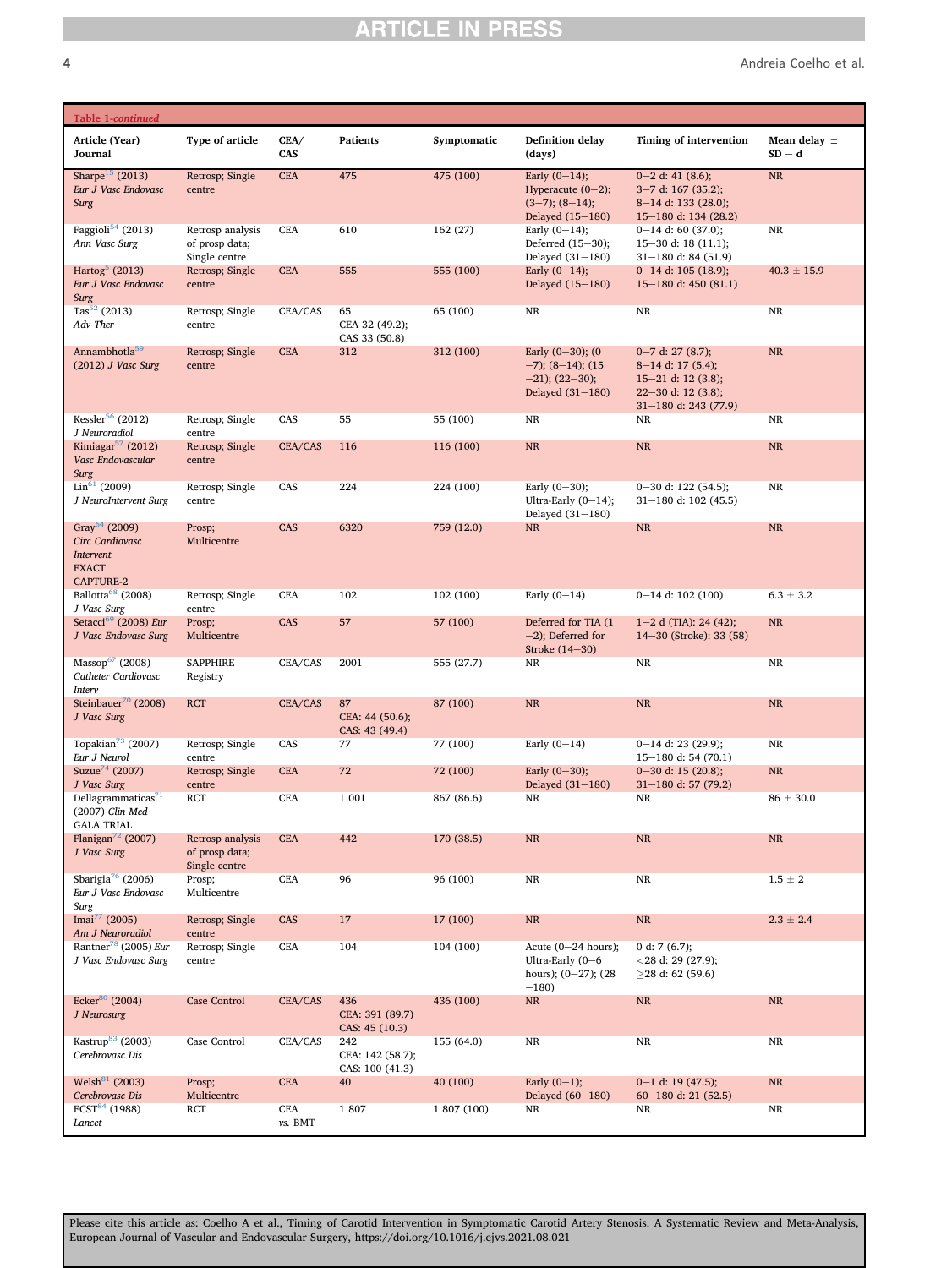### Systematic Review: Timing of Carotid Intervention After the Index Event 5 5

| Table 1-continued                                                                                            |                                                   |                       |                                                           |               |                                                                                                             |                                                                                                                              |                                                                                                                                                                               |
|--------------------------------------------------------------------------------------------------------------|---------------------------------------------------|-----------------------|-----------------------------------------------------------|---------------|-------------------------------------------------------------------------------------------------------------|------------------------------------------------------------------------------------------------------------------------------|-------------------------------------------------------------------------------------------------------------------------------------------------------------------------------|
| Article (Year)<br>Journal                                                                                    | Type of article                                   | CEA/<br>CAS           | Patients                                                  | Symptomatic   | <b>Definition delay</b><br>(days)                                                                           | Timing of intervention                                                                                                       | Mean delay $\pm$<br>$SD - d$                                                                                                                                                  |
| <b>National Registry</b><br>Kuhrij <sup>21</sup> (2019)                                                      | Retrosp analysis                                  | <b>CEA</b>            | 8620                                                      | 8 620 (100)   | Early $(0-14)$                                                                                              | $0-14$ d: 6645 (78)                                                                                                          | $11 \pm 1.7$                                                                                                                                                                  |
| Eur J Vasc<br>Endovasc Surg<br>Dutch Audit for<br>Carotid<br>Intervention                                    | of prosp data;<br>Multicentre                     |                       |                                                           |               |                                                                                                             |                                                                                                                              |                                                                                                                                                                               |
| Faateh <sup>39</sup> (2018)<br>J Vasc Surg<br>National Quality<br>Improvement                                | Retrosp analysis<br>of prosp data;<br>Multicentre | <b>CEA</b>            | 9 271                                                     | 9 271 (100)   | Emergency:<br>Performed within<br>the same<br>hospitalisation OR<br>reported as<br>emergency by the<br>team | Emergency: 546 (5.9);<br>Non-emergency: 8725<br>(94.1)                                                                       | <b>NR</b>                                                                                                                                                                     |
| Tsantilas <sup>40</sup> (2018)<br>J Am Heart Assoc<br>German Statutory<br>Quality Assurance                  | Retrosp analysis<br>of prosp data;<br>Multicentre | CAS                   | 4717                                                      | 4 717 (100)   | Early $(0-14)$ ; $(0$<br>$-2$ ); (3-7); (8-14);<br>Delayed (15-180)                                         | $0-2$ d: 550 (11.6);<br>3-7 d: 1579 (33.4);<br>$8-14$ d: 1244 (26.3);<br>15-180 d: 1344 (28.4)                               | NR                                                                                                                                                                            |
| Blay <sup>41</sup> (2018)<br>Ann Vasc Surg<br><b>ACS-NSQIP</b>                                               | Retrosp analysis<br>of prosp data;<br>Multicentre | <b>CEA</b>            | 3 4 2 7                                                   | 3 427 (100)   | Early $(0-7)$ ;<br>Delayed $(8-180)$                                                                        | $0 - 7$ d: 3247 (94.7);<br>$8-180$ d: 180 (5.3)                                                                              | <b>NR</b>                                                                                                                                                                     |
| Avgerinos <sup>43</sup><br>$(2017)$ J Vasc Surg<br><b>VSGNE Database</b>                                     | Retrosp analysis<br>of prosp data;<br>Multicentre | <b>CEA</b>            | 989                                                       | 989 (100)     |                                                                                                             | 0 d: 96 $(9.8)$ ;<br>$1-2$ d: 322 (32.6)<br>$3-5$ d: 94 (9.1);<br>$6-180$ d: 477 (48.2)                                      | $_{\rm NR}$                                                                                                                                                                   |
| Venermo <sup>45</sup> (2017)<br>Eur J Vasc<br><b>Endovasc Surg</b><br>VQI/Vascunet                           | Retrosp analysis<br>of prosp data;<br>Multicentre | CEA/CAS               | 58 607<br>CEA: 52 434<br>(89.5);<br>CAS: 6 173<br>(10.5)  | 30 520 (52.1) | <b>NR</b>                                                                                                   | <b>NR</b>                                                                                                                    | <b>NR</b>                                                                                                                                                                     |
| Kjorstad <sup>18</sup> (2017)<br>Eur J Vasc<br>Endovasc Surg<br>National<br>Norwegian<br>Carotid Study       | Retrosp analysis<br>of prosp data;<br>Multicentre | <b>CEA</b>            | 368                                                       | 368 (100)     | Early $(0-14)$                                                                                              | $0-14$ d: 227 (61.7);<br>15-180 d: 141 (36.8)                                                                                | $12.75 \pm 4.3$                                                                                                                                                               |
| Loftus <sup>24</sup> (2016)<br>Eur J Vasc<br><b>Endovasc Surg</b><br><b>UK National</b><br>Vascular Registry | Retrosp analysis<br>of prosp data;<br>Multicentre | <b>CEA</b>            | 33 194                                                    | 23 235 (70.0) | Early $(0-14)$ ; $(0$<br>$-2$ ; (3-7); (8-14);<br>$(15-21)$ ; Delayed<br>$(22 - 180)$                       | $0 - 2$ d: 780 (3.4);<br>$3-7$ d: 5126 (22.1);<br>$8-14$ d: 6292 (27.1);<br>$15-21$ d: 2765 (11.9);<br>22-180 d: 8272 (35.6) | 2009: $9.3 \pm 4.9$ ;<br>2010: $7.0 \pm 4.1$ ;<br>$2011: 5.5 \pm 2.90;$<br>2012: $5.0 \pm 2.3$ ;<br>2013: $4.5 \pm 2.3$ ;<br>2014: $5.75 \pm 6.7$                             |
| Jonsson <sup>16</sup> (2015)<br>Eur J Vasc<br>Endovasc Surg<br><b>Swedvasc Registry</b>                      | Retrosp analysis<br>of prosp data;<br>Multicentre | CAS                   | 323                                                       | 323 (100)     | Early $(0-14)$ ; $(0$<br>$-2$ ); (3-7); (8-14);<br>Delayed (15-180)                                         | $0-2$ d: 13 (4.0);<br>$3-7$ d: 85 (26.3);<br>$8-14$ d: 80 (24.8);<br>15-180 d: 145 (44.9)                                    | NR                                                                                                                                                                            |
| Geraghty <sup>50</sup> (2014)<br>J Vasc Surg<br>SVS Vascular<br>Registry                                     | Retrosp analysis<br>of prosp data;<br>Multicentre | CEA/CAS               | 8 6 4 0<br>CEA: 5 758<br>(66.6);<br>CAS: 2 882<br>(33.3)  | 2 904 (33.6)  | Symptomatic:<br>Neurologic events in<br>the previous 12<br>months                                           | <b>NR</b>                                                                                                                    | NR                                                                                                                                                                            |
| Villwock <sup>12</sup> (2014)<br>J Stroke<br>Cerebrovasc Dis<br>Nationwide<br><b>Inpatient Sample</b>        | Retrosp analysis<br>of prosp data;<br>Multicentre | <b>CEA</b><br>vs. CAS | 72 797<br>CEA: 62 327<br>(85.6);<br>CAS: 13 470<br>(18.4) | 72 797 (100)  | Ultra-Early $(0-2)$ ;<br>Early $(3-14)$                                                                     | $0 - 2$ d: 41008 (56.3);<br>3-14 d: 31789 (43.7)                                                                             | NR                                                                                                                                                                            |
| Witt <sup>25</sup> (2013)<br>Stroke<br>Danish Stroke<br>Registry/Danish<br>Vascular Registry                 | Retrosp analysis<br>of prosp data;<br>Multicentre | <b>CEA</b>            | 813                                                       | 813 (100)     | Early $(0-14)$                                                                                              | $\rm NR$                                                                                                                     | Decrease in the<br>delay to CEA with<br>time: 13%<br>underwent CEA in<br>two weeks in<br>2007, 33% in<br>2008, 37% in<br>2009, 47% in 2010<br>(OR 5.8, 95% CI<br>$4.3 - 10.1$ |
| Schermerhorn <sup>55</sup><br>$(2013)$ J Vasc Surg<br><b>CMS</b>                                             | Retrosp analysis<br>of prosp data;<br>Multicentre | CEA/CAS               | 10 107<br>CEA: 6 370<br>(63.0);<br>CAS: 3737<br>(37.0)    | 3 916 (38.7)  | $\rm NR$                                                                                                    | $\rm NR$                                                                                                                     | NR                                                                                                                                                                            |
| Nolan <sup>58</sup> (2012)<br>J Vasc Surg<br><b>VSGNE</b><br>$2003 - 2010$                                   | Retrosp analysis<br>of prosp data;<br>Multicentre | CEA/CAS               | 8 0 7 9<br>CEA: 7 649<br>(94.6);<br>CAS: 430 (5.4)        | 2 763 (34.2)  | $\rm NR$                                                                                                    | <b>NR</b>                                                                                                                    | NR                                                                                                                                                                            |
|                                                                                                              |                                                   |                       |                                                           |               |                                                                                                             |                                                                                                                              | Continued                                                                                                                                                                     |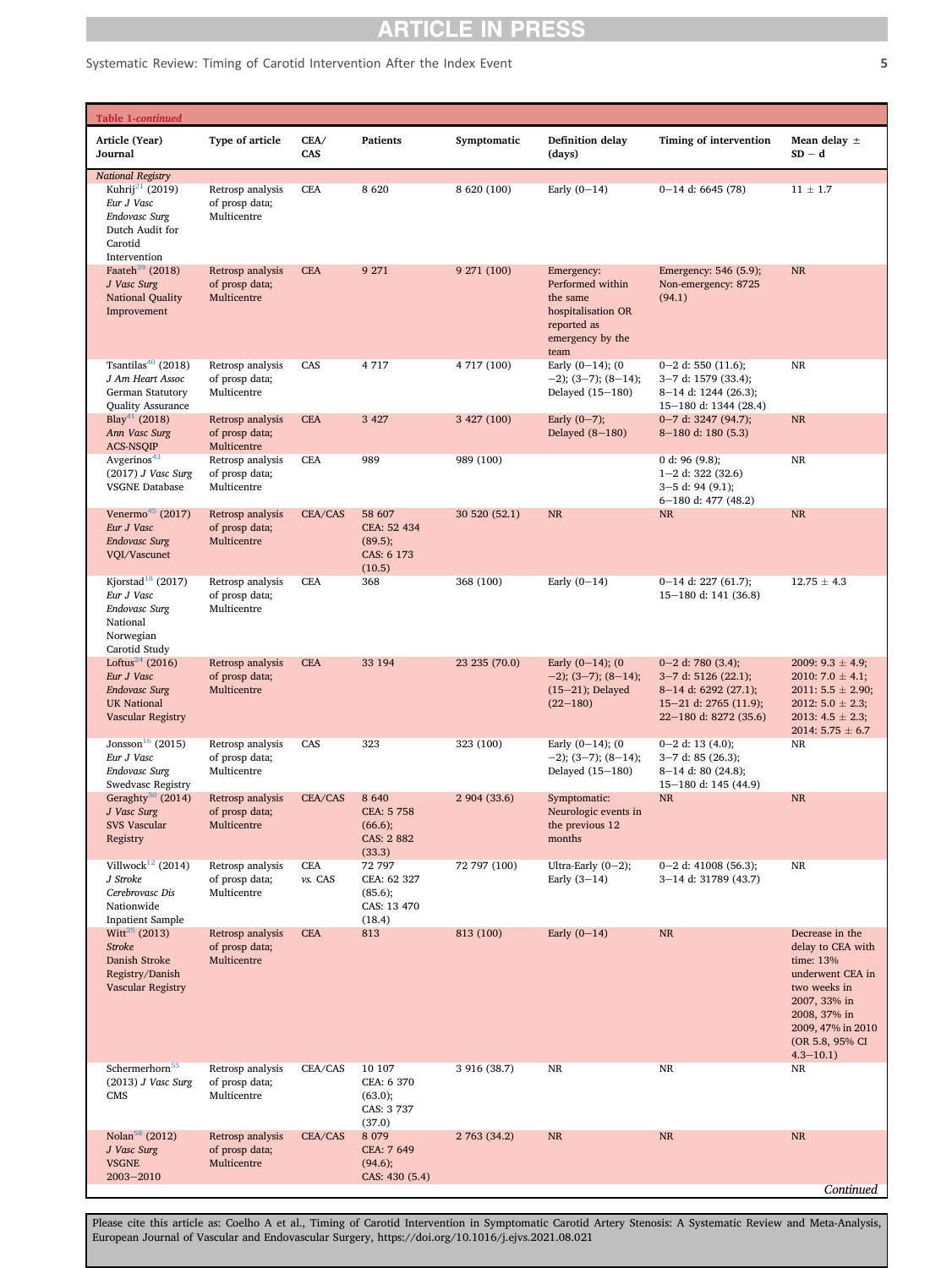6 Andreia Coelho et al.

| Table 1-continued                                                                             |                                                    |             |                                                           |              |                                                                                                                         |                                                                                                |                              |
|-----------------------------------------------------------------------------------------------|----------------------------------------------------|-------------|-----------------------------------------------------------|--------------|-------------------------------------------------------------------------------------------------------------------------|------------------------------------------------------------------------------------------------|------------------------------|
| Article (Year)<br>Journal                                                                     | Type of article                                    | CEA/<br>CAS | <b>Patients</b>                                           | Symptomatic  | <b>Definition delay</b><br>(days)                                                                                       | Timing of intervention                                                                         | Mean delay $\pm$<br>$SD - d$ |
| Stromberg <sup>27</sup><br>$(2012)$ Stroke<br><b>Swedvasc Registry</b>                        | Retrosp analysis<br>of prosp data;<br>Multicentre  | <b>CEA</b>  | 2 5 9 6                                                   | 2 596 (100)  |                                                                                                                         | $0 - 2$ d: 148 (5.7);<br>$3-7$ d: 804 (31.0);<br>$8-14$ d: 677 (26.1);<br>15-180 d: 967 (37.2) | NR                           |
| Garg <sup>60</sup> (2011)<br>Ann Vasc Surg<br>National Surgery<br>Quality<br>Improvement      | Retrosp analysis<br>of prosp data;<br>Multicentre  | CEA         | 17 388                                                    | 8 103 (46.6) | $\rm NR$                                                                                                                | NR                                                                                             | $\rm NR$                     |
| Palombo <sup>62</sup> (2009)<br>J Cardiovasc Surg<br>Italian Vascular<br>Registry             | Retrosp analysis<br>of prosp data;<br>Multicentre  | <b>CEA</b>  | 5 8 0 9                                                   | 1 894 (32.6) | <b>NR</b>                                                                                                               | $\rm NR$                                                                                       | <b>NR</b>                    |
| Halliday <sup>86</sup> (2009)<br><b>BMJ</b><br><b>UK Surgeons</b><br>undertaking CEA          | Retrosp analysis<br>of prosp data;<br>Multicentre  | <b>CEA</b>  | 5 5 1 3                                                   | 4 576 (83)   | Early $(0-12)$ ; $(0$<br>$-2$ ); (2-4); (5-12);<br>Delayed (13-180);                                                    | $0 - 2$ d: 944 (20.0);<br>$3-4$ d: 654 (14);<br>$5-12$ d: 1621 (34);<br>13-180 d: 1372 (30)    | $45.3 \pm 19.4$              |
| Vogel <sup>65</sup> (2009)<br>J Vasc Surg<br>Nationwide<br><b>Inpatient Sample</b><br>(2005)  | Retrosp analysis<br>of prosp data;<br>Multicentre  | CEA/CAS     | 80 498<br>CEA: 73 929<br>(91.8);<br>CAS 6 569 (8.2)       | 2237(2.8)    | NR                                                                                                                      | $\rm NR$                                                                                       | <b>NR</b>                    |
| Gladstone <sup>63</sup><br>(2009) Stroke<br>Canadian Stroke<br>Network                        | Retrosp analysis<br>of prosp data;<br>Multicentre  | <b>CEA</b>  | 105                                                       | 105 (100)    | Early $(0-14)$ ;<br>Deferred (15-30);<br>Delayed $(31-180)$                                                             | $0-14$ d: 38 (36.2);<br>$15 - 30$ d: 53 (50.5);<br>$31 - 180$ d: 26 (24.8)                     | $37.8 \pm 20.5$              |
| Goodney <sup>66</sup> (2008)<br>J Vasc Surg<br><b>VSGNE 2003</b><br>$-2007$                   | Retrosp analysis<br>of prosp data;<br>Multicentree | <b>CEA</b>  | 3 0 9 2                                                   | 1 360 (44)   | Emergency $(0-6 h)$ ;<br>Urgent $(0-24 h)$                                                                              | $0-1$ d: 309 (10)                                                                              | <b>NR</b>                    |
| McPhee <sup>75</sup> (2007)<br>J Vasc Surg<br>Nationwide<br><b>Inpatient Sample</b>           | Retrosp analysis<br>of prosp data;<br>Multicentre  | CEA/CAS     | 259 080<br>CEA: 245 045<br>(94.6);<br>CAS 14 035<br>(5.4) | 20 750 (8)   | NR                                                                                                                      | NR                                                                                             | NR                           |
| Pell <sup>79</sup> (2004) Scott<br>Med J<br>National<br>Prospective<br><b>Survey Scotland</b> | Retrosp analysis<br>of prosp data;<br>Multicentre  | <b>CEA</b>  | 877                                                       | 855 (97.5)   | Early $(0-30)$ ;<br>Deferred $(31-60)$                                                                                  | $0 - 30$ d: 103 (27);<br>$31 - 60$ d: 222 (58)                                                 | <b>NR</b>                    |
| $Tu82$ (2003) Stroke<br>Ontario Carotid<br>Endarterectomy<br>Registry                         | Retrosp analysis<br>of prosp data;<br>Multicentre  | <b>CEA</b>  | 6 0 38                                                    | 4 192 (69.4) | NR                                                                                                                      | NR                                                                                             | NR                           |
|                                                                                               |                                                    |             |                                                           |              | Data are presented as $n$ (%) unless stated otherwise. NR = not reported; Retrosp = retrospective; Prosp = prospective. |                                                                                                |                              |

CAS). An analysis of reporting of timing of CEA and CAS after the index event was also performed.

Stroke was defined as a rapidly developing clinical syndrome of focal disturbance of cerebral function lasting more than 24 hours or leading to death with no apparent cause other than that of vascular origin. Stroke was considered procedural if the event occurred at any time between the revascularisation procedure (day 0) and day 30 after revascularisation.

Stroke was classified as disabling if there was an increase in the modified Rankin score (mRS) to  $> 3$ , attributable to the event 30 days after the procedure. Neurological symptomatic status was defined as a transient ischaemic attack or minor disabling ischaemic stroke in the previous six months attributable to the ipsilateral carotid artery territory.

For the purpose of this meta-analysis, "expedited intervention" was used to define any intervention performed within two days of the index event. Index event was defined as the symptom that led the patient to seek medical advice as suggested in the ESVS guidelines. $<sup>1</sup>$  $<sup>1</sup>$  $<sup>1</sup>$ </sup>

Two reviewers (AC and JP) screened the identified studies independently and were also responsible for data extraction ([Fig. 1](#page-1-0)). Collected data included type of study, year of publication, number of patients and consecutiveness, adjudication of events by a clinical event committee (CEC), age, gender, and criteria for carotid revascularisation (presence and type of neurological symptoms and their timing). The definition of intervention delay regarding the index event was registered in different studies. Neurological events after the index event and before intervention were registered as well as procedural (30 day) events: stroke, myocardial infarction (MI), and death. Comparative data between early and delayed intervention were analysed, especially for interventions performed  $\leq$  2 days vs. between 3 and 14 days and for interventions performed  $\leq$  7 days vs. between 8 and 14 days of the index event.

When duplicates were identified, the most recent study was included unless the earlier version reported more data on specific parameters included in the analysis.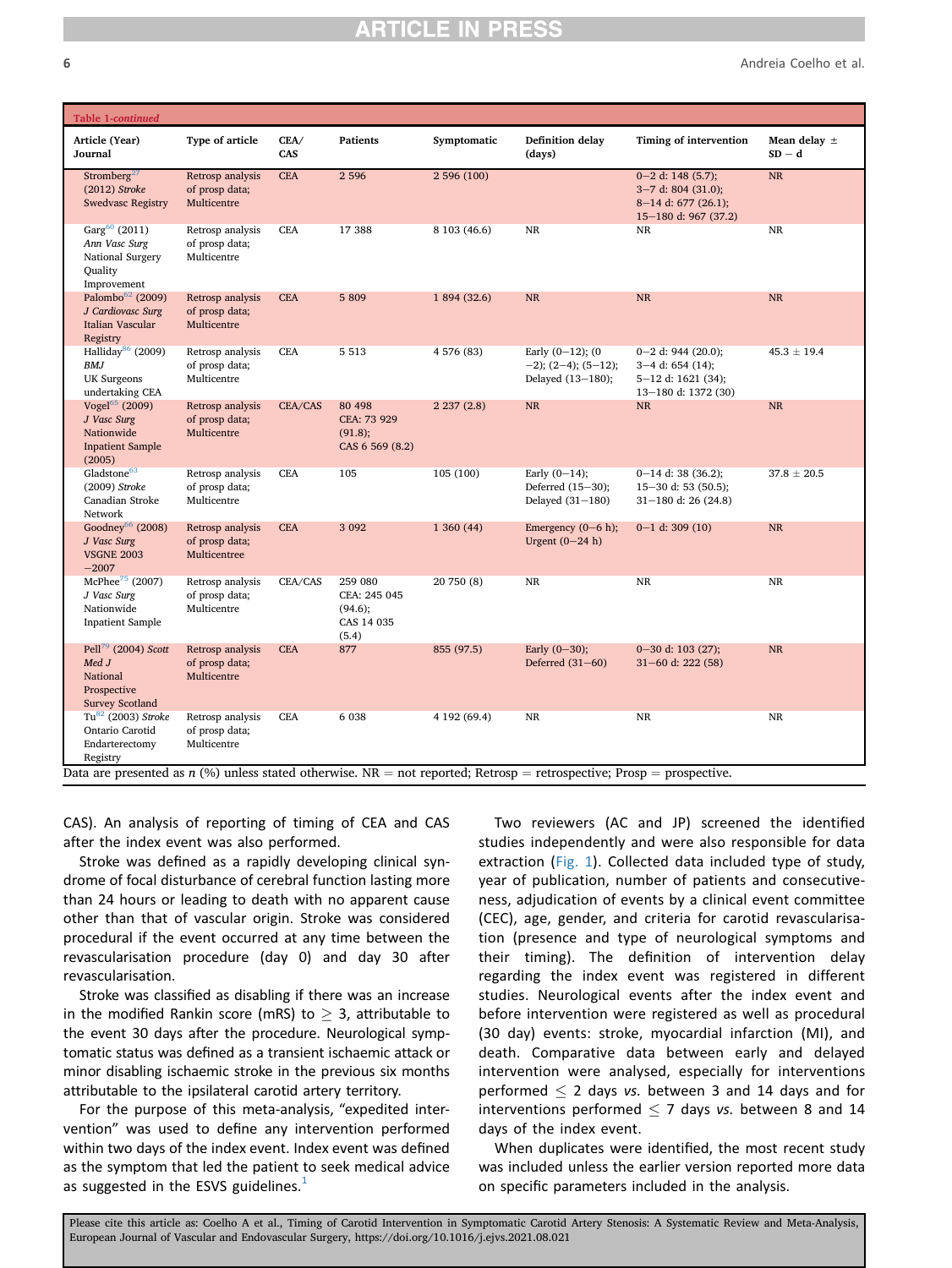### Systematic Review: Timing of Carotid Intervention After the Index Event 7 7

<span id="page-6-0"></span>

| Table 2. Analysis of patient characteristics including the type of neurological symptoms undergoing carotid endarterectomy (CEA)<br>or carotid artery stenting (CAS) after index event |                      |                         |                         |                            |             |               |                                                |                          |                            |                        |
|----------------------------------------------------------------------------------------------------------------------------------------------------------------------------------------|----------------------|-------------------------|-------------------------|----------------------------|-------------|---------------|------------------------------------------------|--------------------------|----------------------------|------------------------|
| Article (Year)                                                                                                                                                                         | CEA / CAS            | Time                    | Symptomatic Age         |                            | Male sex    | Type of event |                                                |                          |                            | New events             |
|                                                                                                                                                                                        |                      | periods                 | CEA / CAS               |                            |             | <b>TIA</b>    | Crescendo<br>TIA $/$<br>stroke in<br>evolution | Afx                      | Minor /<br>major<br>stroke | before<br>intervention |
| Jankowitz <sup>13</sup> (2020)                                                                                                                                                         | CEA vs. CAS All      |                         | 120 (100)               |                            |             |               |                                                |                          |                            |                        |
|                                                                                                                                                                                        |                      | $(0-2d)$                |                         |                            |             |               |                                                |                          |                            |                        |
|                                                                                                                                                                                        | <b>CEA</b>           |                         | 59 (49.2)               | $68.4 \pm 11.3$ 38 (64)    |             | <b>NR</b>     | NR                                             | <b>NR</b>                | NR                         | <b>NR</b>              |
| Roussopoulo <sup>9</sup> (2019)                                                                                                                                                        | CAS                  |                         | 61(50.8)                | $71.5 \pm 12.9$ 42 (71)    |             | $\rm NR$      | $\rm NR$                                       | $\rm NR$                 | NR                         | NR                     |
|                                                                                                                                                                                        | <b>CEA</b>           | All<br>$(0-14d)$        | 311 (100)               | $69 \pm 11$                | 230 (74)    | 128 (41)      | 28 (9)                                         | $\overline{\phantom{a}}$ | 183 (59)                   | <b>NR</b>              |
|                                                                                                                                                                                        |                      | $0 - 2d$                | 63(20.3)                | $67 \pm 15$                | 45 (71)     | 31 (49)       | 13(21)                                         | $\overline{\phantom{a}}$ | 32(51)                     | $\rm NR$               |
|                                                                                                                                                                                        |                      | $3 - 14d$               | 248 (79.7)              | $69\pm10$                  | 186 (75)    | 99 (40)       | 17(7)                                          |                          | 124 (50)                   | NR                     |
| Huang <sup>14</sup> (2018)                                                                                                                                                             | <b>CEA</b>           | All                     | 238 (100)               | $72 \pm 9.1$               | 158 (68)    | 176 (74)      | $\qquad \qquad -$                              | 71 (30)                  | 62 (26)                    | NR                     |
|                                                                                                                                                                                        |                      | $(0-180 d)$<br>Group 1  | 57 (23.9)               | $72 \pm 10$                | 34 (60.7)   | 48 (84)       |                                                | 18 (32)                  | 9(16)                      | NR                     |
|                                                                                                                                                                                        |                      | $(0-14d)$               |                         |                            |             |               |                                                |                          |                            |                        |
|                                                                                                                                                                                        |                      | $0 - 2d$                | 11(4.6)                 |                            |             |               |                                                |                          |                            |                        |
|                                                                                                                                                                                        |                      | $3-7d$                  | 23(9.7)                 |                            |             |               |                                                |                          |                            |                        |
|                                                                                                                                                                                        |                      | $8 - 14d$               | 23(9.7)                 |                            |             |               |                                                |                          |                            |                        |
|                                                                                                                                                                                        |                      | Group 2                 | 181 (76.1)              | $72 \pm 8.8$               | 124 (70)    | 128 (71)      |                                                | 53 (29)                  | 53 (29)                    | NR                     |
| Seguchi <sup>10</sup> (2017)                                                                                                                                                           | CAS                  | $(14-180d)$<br>All      | 105(100)                |                            |             |               |                                                |                          |                            |                        |
|                                                                                                                                                                                        |                      | $(0-180 d)$             |                         |                            |             |               |                                                |                          |                            |                        |
|                                                                                                                                                                                        |                      | $0 - 2d$                | 40 (38.1)               | $74.8 \pm 2.5$             | 37 (92.5)   | 9(22.5)       | 25 (62.5)                                      | $\overline{\phantom{a}}$ | 31 (77.5)                  | <b>NR</b>              |
|                                                                                                                                                                                        |                      | $3 - 180$ d             | 65 (61.9)               | $77.0 \pm 3.5$             | 59 (90.8)   | $\rm NR$      | 0(0)                                           | NR                       | NR                         | NR                     |
| Rantner <sup>44</sup> (2017)<br>EVA-3S, SPACE,                                                                                                                                         | CEA vs. CAS          | All<br>$(0-180 d)$      | 4138 (100)              |                            |             |               |                                                |                          |                            |                        |
| ICSS, CREST                                                                                                                                                                            | CEA $vs.$ CAS $0-7d$ |                         | 513 (12.4)              |                            | 355(8.6)    | 258 (6.2)     | -                                              | 258(6.2)                 | 67(1.6)                    | <b>NR</b>              |
|                                                                                                                                                                                        | <b>CEA</b>           |                         | 226 (11)                | $69.2\,\pm\,8.9$           | 157 (3.8)   | 112 (2.7)     | $\qquad \qquad -$                              | 112(2.7)                 | 30(0.7)                    | <b>NR</b>              |
|                                                                                                                                                                                        | CAS                  |                         | 287(14)                 | $68.3 \pm 9.0$             | 198 (4.9)   | 146 (3.5)     | $\qquad \qquad -$                              | 146(3.5)                 | 37 (0.9)                   | NR                     |
|                                                                                                                                                                                        | CEA vs. CAS 8-180 d  |                         | 3625 (87.6)             |                            | 2536 (61.3) | 1277 (30.9)   | $\overline{\phantom{m}}$                       | 1277 (30.9)              | 643 (15.5)                 | NR                     |
|                                                                                                                                                                                        | <b>CEA</b>           |                         | 1819 (89)               | $69.6 \pm 9.4$             | 1285(31.1)  | 649 (15.7)    | $\overline{\phantom{0}}$                       | 649 (15.7)               | 317(7.7)                   | NR                     |
|                                                                                                                                                                                        | CAS                  |                         | 1806 (86)               | $69.6 \pm 9.2$             | 1251 (30.2) | 628 (15.2)    | $\qquad \qquad -$                              | 628 (15.2)               | 326 (7.9)                  | <b>NR</b>              |
| Nordanstig <sup>8</sup> (2017)                                                                                                                                                         | <b>CEA</b>           | $0 - 2 d$               | 75 (18)                 | $73.0 \pm 8.5$             | 55 (73)     | 28 (37)       | 14(19)                                         | 18 (24)                  | 15(20)                     | <b>NA</b>              |
|                                                                                                                                                                                        |                      | $3 - 14d$               | 343 (82)                | $73.7 \pm 8.5$             | 237 (69)    | 106 (31)      | 17(5)                                          | 12 (24)                  | 138 (40)                   | NA                     |
| Tsantilas <sup>23</sup> (2016)                                                                                                                                                         | <b>CEA</b>           | All                     | 401 (100)               | $69.8 \pm 3.7$             | 273 (68.1)  | 174 (43.4)    | $\qquad \qquad -$                              | 102(25.4)                | 125(31.1)                  | <b>NR</b>              |
|                                                                                                                                                                                        |                      | $(0-180 d)$<br>$0 - 2d$ | 60(15)                  | $70.8 \pm 10.1$ 44 (72)    |             | 32 (53)       | $\qquad \qquad -$                              | 13 (22)                  | 15(3.7)                    | <b>NR</b>              |
|                                                                                                                                                                                        |                      | $3 - 7d$                | 110 (27.4)              | $70.8 \pm 14.1$ 75 (68)    |             | 46 (42)       | $\qquad \qquad -$                              | 29 (26)                  | 35(8.7)                    | <b>NR</b>              |
|                                                                                                                                                                                        |                      | $8 - 14d$               | 65 (16.2)               | $70.8 \pm 18.8$ 41 (63.1)  |             | 25 (39)       | $\qquad \qquad -$                              | 9(14)                    | 31 (7.7)                   | <b>NR</b>              |
|                                                                                                                                                                                        |                      | $14 - 180$ d            | 166(41.4)               | $68.5 \pm 3.5$ 113 (68.1)  |             | 71 (43)       | $\qquad \qquad -$                              | 51(31)                   | 44 (10.9)                  | NR                     |
| Charbonneau <sup>17</sup> (2016) CEA                                                                                                                                                   |                      | All                     | 103 (100)               | $68.5 \pm 13.3$ 71 (68.9)  |             | 42 (40.8)     | $\overline{\phantom{m}}$                       | 21(20.4)                 | 40 (38.8)                  | 43 (42)                |
|                                                                                                                                                                                        |                      | $(0-180 d)$             |                         |                            |             |               |                                                |                          |                            |                        |
|                                                                                                                                                                                        |                      | $0 - 14d$               | 40 (38.8)               |                            | 26(36.6)    | 12(28.6)      | $\qquad \qquad -$                              | 5(23.8)                  | 23 (57.5)                  | NR                     |
|                                                                                                                                                                                        |                      | $15 - 90$ d             | 37 (35.9)               |                            | 26(36.6)    | 18 (42.9)     | $\qquad \qquad -$                              | 7(33.3)                  | 12 (30.0)                  | NR                     |
| Chisci <sup>19</sup> (2015)                                                                                                                                                            |                      | $91 - 180$ d            | 26(25.2)                |                            | 19(26.8)    | 12(28.6)      |                                                | 9(42.9)                  | 5(12.5)                    | <b>NR</b>              |
|                                                                                                                                                                                        | <b>CEA</b>           | All<br>$(0-30 d)$       | 322 (100)               | $73.2\pm9$                 | 235 (73)    | 166 (51)      | 43 (13)                                        | 27 (9)                   | 129 (40)                   | NR                     |
|                                                                                                                                                                                        |                      | $0 - 14$ d              | 100(31.1)               | $72.5 \pm 9.1$             | 75 (75)     | 52 (52)       | 17(17)                                         | 5(5)                     | 43 (43)                    | NR                     |
|                                                                                                                                                                                        |                      | $15 - 30$ d             | 222 (68.9)              | $73.5 \pm 8.9$             | 160 (72)    | 114 (51)      | 26 (12)                                        | 22 (10)                  | 86 (39)                    | $\rm NR$               |
|                                                                                                                                                                                        |                      |                         |                         | $p=.35$                    | $p=.68$     |               |                                                |                          |                            |                        |
| Kretz <sup>26</sup> (2015)                                                                                                                                                             | <b>CEA</b>           | All                     | 417 (100)               |                            |             |               |                                                |                          |                            |                        |
|                                                                                                                                                                                        |                      | $(0-180d)$              |                         |                            |             |               |                                                |                          |                            |                        |
|                                                                                                                                                                                        |                      | $0 - 15$                | 158 (37.9)              | $73.8\pm10$                | 116 (73.4)  | 58 (36.7)     | $\overline{\phantom{0}}$                       | 20(12.7)                 | 56 (35.4)                  | NR                     |
|                                                                                                                                                                                        |                      | $16 - 45$               | 79 (18.9)               | $73.8 \pm 11$              | 53 (67.1)   | 33 (41.8)     | $\qquad \qquad -$                              | 9(11.4)                  | 24 (30.4)                  | NR                     |
| Jonsson <sup>16</sup> (2015)                                                                                                                                                           | CAS                  | $46 - 180$              | 180 (43.2)<br>323 (100) | $73.1 \pm 9.6$             | 136 (75.6)  | 55 (30.6)     | $\overline{\phantom{0}}$                       | 21(11.7)                 | 77 (42.8)                  | <b>NR</b>              |
|                                                                                                                                                                                        |                      | All<br>$(0-180 d)$      |                         |                            |             |               |                                                |                          |                            |                        |
|                                                                                                                                                                                        |                      | $0 - 2d$                | 13(4.0)                 | $69\pm6.4$                 | 10(76.9)    | 2(15.4)       | 0(0)                                           | 2(15.4)                  | 9(69.2)                    | <b>NR</b>              |
|                                                                                                                                                                                        |                      | $3-7d$                  | 85 (26.3)               | $71\,\pm\,8.7$             | 58 (68.2)   | 37 (43.5)     | 0(0)                                           | 15 (17.6)                | 33 (38.9)                  | <b>NR</b>              |
|                                                                                                                                                                                        |                      | $8-14d$                 | 80 (24.8)               | $72 \pm 9.3$               | 60(74.1)    | 37(46.3)      | 1(1.3)                                         | 9(11.1)                  | 34 (30)                    | <b>NR</b>              |
|                                                                                                                                                                                        |                      | $15 - 180$ d            | 145 (44.9)              | $70\pm8.7$                 | 98 (67.6)   | 62 (42.8)     | 0(0)                                           | 35 (24.1)                | 38 (33.1)                  | NR                     |
| Charmoille <sup>47</sup> (2014)                                                                                                                                                        | <b>CEA</b>           | All<br>$(0-180 d)$      | 149 (100)               | 71.5                       | 119 (79.9)  | 60(40.3)      | 19 (12.7)                                      | 14(9.4)                  | 75 (50.3)                  | NR                     |
|                                                                                                                                                                                        |                      | $0 - 14$ d              | 62 (41.6)               | $69.7 \pm 10.9$ 68 (78.2)  |             | 29 (46.8)     | 11 (17.7)                                      | 6(9.7)                   | 27 (43.5)                  | NR                     |
|                                                                                                                                                                                        |                      | $15 - 180$ d            | 87 (58.4)               | $71.2 \pm 13.3$ 51 (82.3)  |             | 31(35.6)      | 8(21.8)                                        | 8(9.2)                   | 48 (55.2)                  | NR                     |
| Rantner <sup>48</sup> (2014)                                                                                                                                                           | <b>CEA</b>           | All                     | 761 (100)               | $70.1 \pm 9.7$ 559 (73.5)  |             | 305 (40.1)    | $\qquad \qquad -$                              | 162 (21.3)               | 294 (38.6)                 | NR                     |
|                                                                                                                                                                                        |                      | $(0-180 d)$             |                         |                            |             |               |                                                |                          |                            |                        |
|                                                                                                                                                                                        |                      | $0 - 2d$                | 206 (27.1)              | $70.1 \pm 10.3$ 152 (73.8) |             | 115 (55.8)    | -                                              | 37(18)                   | 54 (26.2)                  | <b>NR</b>              |
|                                                                                                                                                                                        |                      | $3-7d$                  | 219 (28.8)              | $70.9 \pm 9.4$ 159 (72.6)  |             | 91 (41.6)     | $\overline{\phantom{0}}$                       | 51 (23.3)                | 77 (35.2)                  | NR                     |
|                                                                                                                                                                                        |                      | $8 - 14d$               | 136 (17.9)              | $71.0 \pm 9.2$ 102 (75.0)  |             | 54 (39.7)     | -                                              | 33 (24.3)                | 49 (36.0)                  | <b>NR</b>              |
|                                                                                                                                                                                        |                      | $15 - 180$ d            | 200 (26.3)              | $68.5 \pm 9.5$ 146 (73.0)  |             | 45 (22.5)     | -                                              | 41 (20.5)                | 114 (57.0)                 | NR<br>Continued        |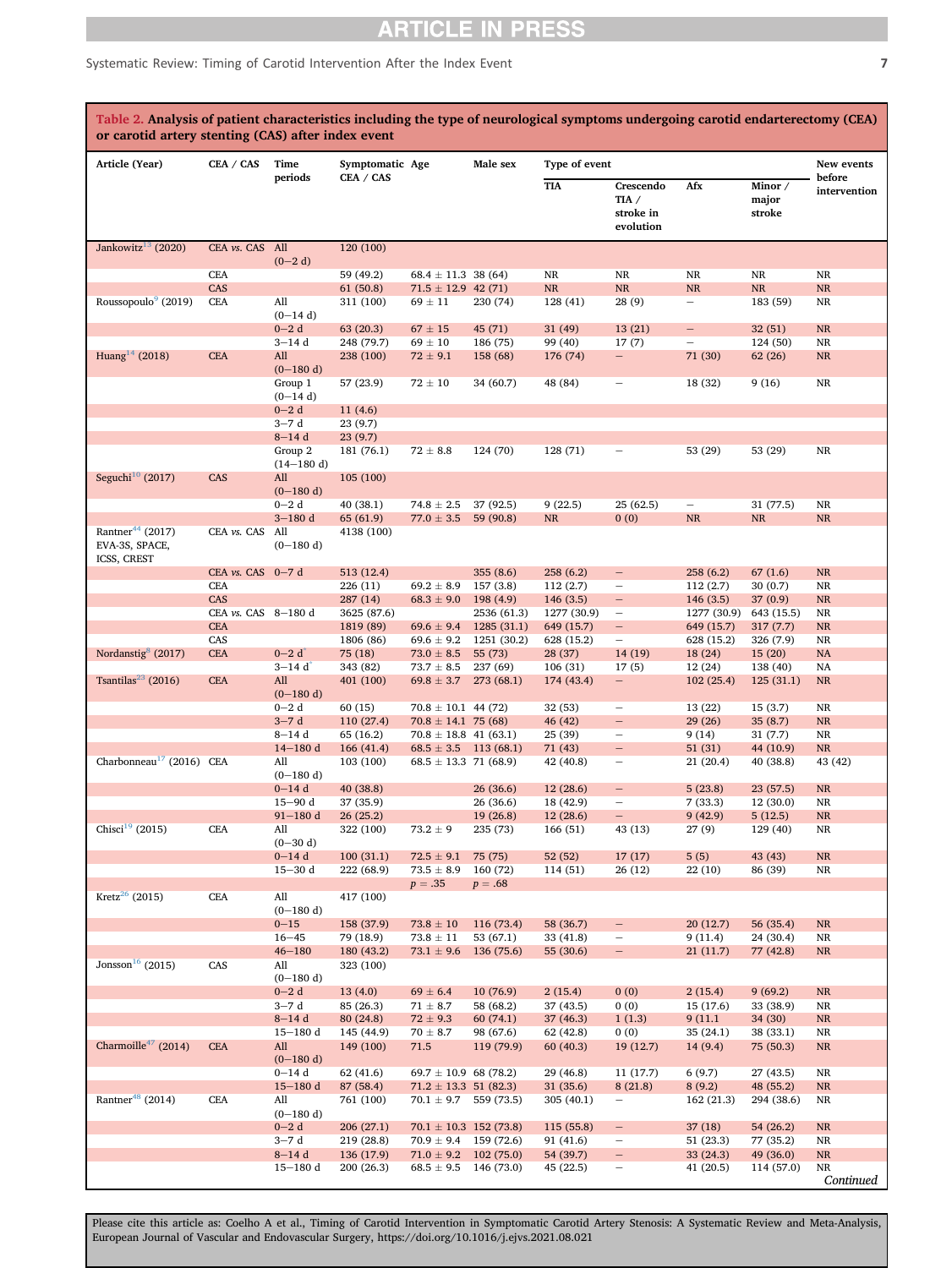8 Andreia Coelho et al.

| Table 2-continued                                                                     |             |                                           |                             |                                                      |                             |                          |                                                      |                                                      |                              |                         |
|---------------------------------------------------------------------------------------|-------------|-------------------------------------------|-----------------------------|------------------------------------------------------|-----------------------------|--------------------------|------------------------------------------------------|------------------------------------------------------|------------------------------|-------------------------|
| Article (Year)                                                                        | CEA / CAS   | Time                                      | Symptomatic Age             |                                                      | Male sex                    | Type of event            |                                                      |                                                      |                              | New events              |
|                                                                                       |             | periods                                   | CEA / CAS                   |                                                      |                             | <b>TIA</b>               | Crescendo<br>TIA $/$<br>stroke in<br>evolution       | Afx                                                  | Minor /<br>major<br>stroke   | before<br>intervention  |
| Tsivgoulis <sup>49</sup> (2014)                                                       | <b>CEA</b>  | All                                       | 165(100)                    | $69\pm10$                                            | 114(69)                     | 50(30)                   |                                                      | $\overline{\phantom{0}}$                             | 115 (70)                     | $\rm NR$                |
|                                                                                       |             | $(0-14d)$<br>$0 - 2d$                     | 20(12)                      | 70±12                                                | 11(55)                      | 7(35)                    | $\overline{\phantom{0}}$                             | $\qquad \qquad -$                                    | 13(65)                       | $\rm NR$                |
|                                                                                       |             | $3-14d$                                   | 145 (88)                    | $68\pm10$                                            | 154 (71)                    | 44 (30)                  | $\qquad \qquad -$                                    | $\overline{\phantom{0}}$                             | 101 (70)                     | $\rm NR$                |
| Shahidi $53$ (2013)                                                                   | <b>CEA</b>  | All                                       | 115 (100)                   | $\rm NR$                                             | <b>NR</b>                   | 39 (34)                  | $\overline{\phantom{0}}$                             | 11(9)                                                | 65 (56.5)                    | NR                      |
| Sharpe <sup>15</sup> (2013)<br>Faggioli $54$ (2013)                                   | <b>CEA</b>  | All<br>All                                | 475 (100)                   | NR<br>NR                                             | $\rm NR$<br>NR              | 72 (57)                  | $\overline{\phantom{a}}$                             | 94 (20)                                              | 109(23)<br>72 (44.4)         |                         |
|                                                                                       | <b>CEA</b>  | $(0-180 d)$                               | 162 (100)                   |                                                      |                             | 81 (50)                  | $\overline{\phantom{m}}$                             | 9(5.6)                                               |                              | NR                      |
|                                                                                       |             | $0 - 14$                                  | 60 (37)                     | $\rm NR$                                             | $\rm NR$                    | 36(60)                   | $\overline{\phantom{m}}$                             | 2(3.3)                                               | 22                           | $\rm NR$                |
|                                                                                       |             | $15 - 30$                                 | 18(11.1)                    | $\rm NR$                                             | $\rm NR$                    | 12 (66.7)                | $\overline{\phantom{0}}$                             | 2(11.1)                                              | $\overline{4}$               | NR                      |
| Annambhotla <sup>59</sup> (2012) CEA                                                  |             | $31 - 180$<br>All                         | 84 (51.9)<br>312 (100)      | NR<br>$\rm NR$                                       | NR<br>200 (64.1)            | 33 (39.3)<br>106 (34.0)  | $\overline{\phantom{a}}$<br>$\qquad \qquad -$        | 5(5.9)<br>$\overline{\phantom{0}}$                   | 46<br>205 (65.6)             | NR                      |
|                                                                                       |             | $(0-180 d)$                               |                             |                                                      |                             |                          |                                                      |                                                      |                              |                         |
|                                                                                       |             | $0 - 7d$                                  | 27(8.7)                     | $68.6 \pm 9.8$                                       | 16(59.3)                    | 7(25.9)                  | $\overline{\phantom{0}}$                             | -                                                    | 20(74.1)                     |                         |
|                                                                                       |             | $8 - 14d$<br>$15 - 21$ d                  | 17(5.4)<br>12(3.8)          | $68.8 \pm 14.7$ 9 (52.9)<br>$67.5 \pm 14.3$ 8 (66.7) |                             | 3(17.6)<br>3(25)         | $\overline{\phantom{0}}$<br>$\qquad \qquad -$        | $\overline{\phantom{0}}$<br>$\overline{\phantom{0}}$ | 14 (82.4)<br>9(75)           |                         |
|                                                                                       |             | $22 - 30$ d                               | 12(3.8)                     | $70.7 \pm 9.3$ 8 (66.7)                              |                             | 1(8.3)                   | $\overline{\phantom{a}}$                             | $\qquad \qquad$                                      | 11 (91.7)                    |                         |
|                                                                                       |             | $31 - 180$ d                              | 243 (77.9)                  | $70.4 \pm 9.7$ 159 (65)                              |                             | 92 (38)                  | $\overline{\phantom{a}}$                             | $\qquad \qquad -$                                    | 151 (62)                     |                         |
| $\text{Lin}^{61}$ (2009)                                                              | CAS         | All                                       | 224 (100)                   |                                                      |                             |                          |                                                      |                                                      |                              |                         |
|                                                                                       |             | $(0-180 d)$                               |                             |                                                      |                             |                          |                                                      |                                                      |                              |                         |
|                                                                                       |             | $0 - 30 d^{\dagger}$<br>$31 - 180$ d      | 122 (54.5)<br>102(45.5)     | $72 \pm 10.2$<br>$69 \pm 9.9$                        | 80(65.6)<br>63 (61.8)       | 77 (62.6)<br>72 (71.3)   | $\overline{\phantom{m}}$                             | $\qquad \qquad -$                                    | 46 (37.4)<br>29 (28.7)       |                         |
|                                                                                       |             |                                           |                             | $p=.002$                                             | $p=.39$                     |                          |                                                      |                                                      |                              |                         |
| Ballotta <sup>68</sup> (2008)                                                         | <b>CEA</b>  | $0 - 14d$                                 | 102 (100)                   | NR                                                   | 65 (65.7)                   | 0(0)                     | 0(0)                                                 | 0(0)                                                 | $102(100)^{1/2}$             | NR                      |
| Setacci <sup>69</sup> (2008)                                                          | CAS         | All<br>$(0-30 d)$                         | 57 (100)                    | $76.7 \pm 8.0$                                       | 37 (64.9)                   | $\overline{\phantom{0}}$ | $\qquad \qquad -$                                    | $\equiv$                                             | $\qquad \qquad -$            | NR                      |
|                                                                                       |             | $0 - 2d$                                  | 24 (42)                     | $\overline{\phantom{m}}$                             |                             | 24 (100)                 | $\overline{\phantom{m}}$                             |                                                      | 0(0)                         | $_{\rm NR}$             |
|                                                                                       |             | $14 - 30 d$                               | 33 (58)                     | $\overline{\phantom{0}}$                             | $\overline{\phantom{0}}$    | 0(0)                     | $\overline{\phantom{0}}$                             | $\overline{\phantom{0}}$                             | 33 (100)                     | $\rm NR$                |
| Suzue <sup>74</sup> (2007)                                                            | <b>CEA</b>  | All<br>$(0-180 d)$                        | 72 (100)                    |                                                      |                             |                          |                                                      |                                                      |                              | $\rm NR$                |
|                                                                                       |             | $0 - 30 d$                                | 15(20.8)                    | $65.4 \pm 7.0$                                       | 14 (93.3)                   | 7(46.7)                  | $\overline{\phantom{m}}$                             |                                                      | 8(14.0)                      | $\rm NR$                |
|                                                                                       |             | $31 - 180$ d                              | 57 (79.2)                   | $69.2 \pm 7.4$                                       | 47 (76.9)                   | 27 (47.4)                | $\overline{\phantom{0}}$                             |                                                      | 30(52.6)                     | NR                      |
| Dellagrammaticas <sup>71</sup><br>(2007) GALA Trial                                   | <b>CEA</b>  |                                           | 867 (100)                   | $71.5 \pm 3.5$                                       | 687 (69)                    | 303 (35)                 | $\qquad \qquad -$                                    | 146 (17)                                             | 231(27)                      | NR                      |
| Flanigan <sup>72</sup> (2007)                                                         | <b>CEA</b>  |                                           | 170 (38.5)                  | NR                                                   | NR                          | NR                       | NR                                                   | NR                                                   | <b>NR</b>                    | NR                      |
| Sbarigia <sup>76</sup> (2006)                                                         | <b>CEA</b>  |                                           | 96 (100)                    | $69.4 \pm 9.8$                                       | 81 (84.3)                   | NR                       | NR                                                   | $\rm NR$                                             | $\rm NR$                     | $\rm NR$                |
| Imai $^{77}$ (2005)<br>Rantner <sup>78</sup> (2005)                                   | CAS         |                                           | 17 (100)                    | 69.9                                                 | 13 (76.4)                   | NR                       | <b>NR</b>                                            | <b>NR</b>                                            | <b>NR</b><br>NR              | NR<br>NR                |
|                                                                                       | <b>CEA</b>  | All<br>$(0-180 d)$                        | 104 (100)                   | $69.4 \pm 9.8$                                       | 80(87.1)                    | <b>NR</b>                | NR                                                   | <b>NR</b>                                            |                              |                         |
|                                                                                       |             | $0 - 6$ hours                             | 7(6.7)                      |                                                      |                             |                          |                                                      |                                                      |                              |                         |
|                                                                                       |             | $0 - 27d$                                 | 29 (27.9)                   |                                                      |                             |                          |                                                      |                                                      |                              |                         |
| Welsh <sup>81</sup> (2003)                                                            |             | $28 - 180$ d                              | 62 (59.6)                   |                                                      |                             |                          |                                                      |                                                      |                              |                         |
|                                                                                       | <b>CEA</b>  | All<br>$(0-180 d)$                        | 40 (100)                    |                                                      |                             |                          |                                                      |                                                      |                              |                         |
|                                                                                       |             | $0-1$ d                                   | 19 (47.5)                   | $65.8 \pm 8.9$                                       | 11 (57.9)                   | NR                       | <b>NR</b>                                            | NR                                                   | NR                           | NR                      |
|                                                                                       |             | $60 - 180$ d                              | 21(52.5)                    | $68.3 \pm 9.5$                                       | 12(57.1)                    | $\rm NR$                 | $\rm NR$                                             | $\rm NR$                                             | $\rm NR$                     | $\rm NR$                |
| $\overline{\mathrm{ECST}^{84}}$ (1988)                                                | CEA vs. BMT |                                           | 1 807 (100)                 | NR                                                   | NR                          | NR                       | NR                                                   | NR                                                   | <b>NR</b>                    | $_{\rm NR}$             |
| National audits<br>Kuhrij <sup>21</sup> (2019)                                        | <b>CEA</b>  | $\mathop{\rm All}\nolimits$               | 8 620 (100)                 | $72 \pm 9.0$                                         | 6010 (70)                   | NR                       | $\rm NR$                                             | $\rm NR$                                             | $\rm NR$                     | $\rm NR$                |
| Dutch Audit for                                                                       |             |                                           |                             |                                                      |                             |                          |                                                      |                                                      |                              |                         |
| Carotid Intervention                                                                  |             |                                           | 6 645 (78)                  |                                                      |                             |                          |                                                      |                                                      |                              | NR                      |
| Faateh <sup>39</sup> (2018)                                                           | <b>CEA</b>  | $0 - 14d$<br>All                          | 9 271 (100)                 | NR<br>$\rm NR$                                       | $\rm NR$<br>$\rm NR$        | $\rm NR$<br>$\rm NR$     | $\rm NR$<br>$\rm NR$                                 | $\rm NR$<br>NR                                       | $\rm NR$<br>$\rm NR$         | $_{\rm NR}$             |
| National Quality<br>Improvement                                                       |             |                                           |                             |                                                      |                             |                          |                                                      |                                                      |                              |                         |
|                                                                                       | eCEA        |                                           | 546 (5.9)                   | $70.5 \pm 11.2$ 348 (63.7)                           |                             | 206 (37.7)               | $\overline{\phantom{a}}$                             | 61(11.2)                                             | 279(51.1)                    | <b>NR</b>               |
|                                                                                       | Non-eCEA    |                                           | 8 725 (94.1)                |                                                      | $70.8 \pm 9.9$ 5 390 (61.8) | 3 282 (37.6)             | $\overline{\phantom{a}}$                             |                                                      | 1 507 (17.3) 3 935 (45.1) NR |                         |
| Tsantilas <sup>40</sup> (2018)<br><b>German Statutory</b><br><b>Quality Assurance</b> | CAS         | All<br>$(0-180 d)$                        | 4 717 (100)                 | $69.8 \pm 9.8$                                       | 3201(67.8)                  | 1351(28.6)               | $\hspace{0.1mm}-\hspace{0.1mm}$                      | 797 (16.9)                                           | 2 126 (45.1) NR              |                         |
|                                                                                       |             | $0 - 2d$                                  | 550 (11.6)                  | $69.1 \pm 10.1$ 386 (70.2)                           |                             | 155 (28.2)               | $\overline{\phantom{m}}$                             | 65 (11.8)                                            | 268 (48.7)                   | $_{\rm NR}$             |
|                                                                                       |             | $3-7d$                                    | 1579(33.4)                  | $69.6 \pm 9.9$                                       | 1070 (67.8)                 | 472 (29.9)               | $\overline{\phantom{a}}$                             | 212 (13.4)                                           | 796 (50.4)                   |                         |
|                                                                                       |             | $8-14d$<br>$15 - 180$ d                   | 1 244 (26.3)<br>1,344(28.4) | $70.1 \pm 9.9$<br>$69.9 \pm 9.5$                     | 835 (67.1)<br>910 (67.7)    | 306 (24.6)<br>418 (31.1) | $\overline{\phantom{m}}$<br>$\overline{\phantom{a}}$ | 234 (18.8)<br>286 (21.3)                             | 622 (50.0)<br>440 (32.7)     | NR<br>NR                |
| Blay <sup>41</sup> (2018)                                                             | <b>CEA</b>  | All                                       | 3 427 (100)                 | NR                                                   | 2181 (63.6)                 | NR                       | NR                                                   | NR                                                   | NR                           | NR                      |
|                                                                                       |             | $(0-180 d)$                               |                             |                                                      |                             |                          |                                                      |                                                      |                              |                         |
| <b>ACS-NSQIP</b>                                                                      |             | $0 - 7d$<br>$8\text{--}180\,\,\mathrm{d}$ | 3 247 (94.7)<br>180(5.3)    | NR<br>$\rm NR$                                       | $\rm NR$<br>$\rm NR$        | $\rm NR$<br>NR           | $\rm NR$<br>$\rm NR$                                 | $\rm NR$<br>NR                                       | $\rm NR$<br>$\rm NR$         | $\rm NR$<br>$_{\rm NR}$ |
| Rocco <sup>20</sup> (2018)                                                            | CEA / CAS   |                                           | 110 (100)                   | NR                                                   | 78 (70.9)                   | 10(9.1)                  | $\overline{\phantom{m}}$                             | -                                                    | 100 (90.9)                   | <b>NR</b>               |
|                                                                                       |             |                                           |                             |                                                      |                             |                          |                                                      |                                                      |                              |                         |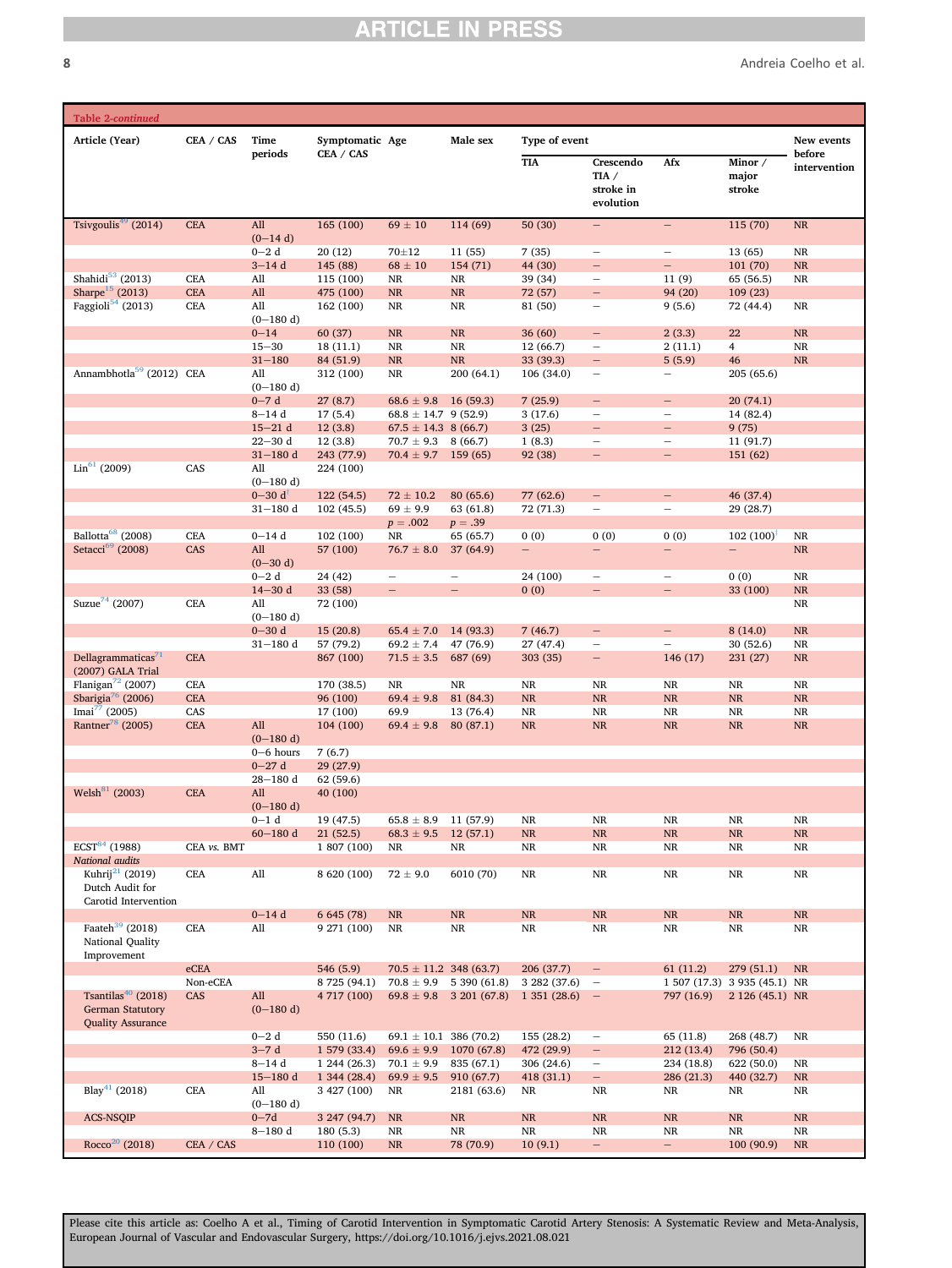Systematic Review: Timing of Carotid Intervention After the Index Event 9

| <b>Table 2-continued</b> |                                                                                                                                                      |                 |                       |                                           |                                        |              |                                              |                                                |                        |                                           |                        |
|--------------------------|------------------------------------------------------------------------------------------------------------------------------------------------------|-----------------|-----------------------|-------------------------------------------|----------------------------------------|--------------|----------------------------------------------|------------------------------------------------|------------------------|-------------------------------------------|------------------------|
|                          | Article (Year)                                                                                                                                       | CEA / CAS       | Time                  | Symptomatic Age                           |                                        | Male sex     | Type of event                                |                                                |                        |                                           | New events             |
|                          |                                                                                                                                                      |                 | periods               | CEA / CAS                                 |                                        |              | <b>TIA</b>                                   | Crescendo<br>TIA $/$<br>stroke in<br>evolution | Afx                    | Minor /<br>major<br>stroke                | before<br>intervention |
|                          | Avgerinos <sup>43</sup> (2017)<br><b>VSGNE Database</b>                                                                                              | <b>CEA</b>      | All<br>$(0-180d)$     | 989 (100)                                 | $69.6 \pm 10.7$ 653 (66)               |              | $\rm NR$                                     | $\rm NR$                                       | $\rm NR$               | $\rm NR$                                  | $\rm NR$               |
|                          |                                                                                                                                                      |                 | 0 d                   | 477 (48.2)                                | $69.4 \pm 10.5$ 307 (64.4)             |              | NR                                           | NR                                             | <b>NR</b>              | <b>NR</b>                                 | $\rm NR$               |
|                          |                                                                                                                                                      |                 | $1-2d$                | 96(9.8)                                   | $70.1 \pm 10.9$ 66 (68.8)              |              | <b>NR</b>                                    | NR                                             | $\rm NR$               | <b>NR</b>                                 | $\rm NR$               |
|                          |                                                                                                                                                      |                 | $3-5d$                | 322 (32.6)                                | $69.9 \pm 10.8$ 210 (65.2)             |              | NR                                           | <b>NR</b>                                      | NR                     | <b>NR</b><br><b>NR</b>                    | $\rm NR$               |
|                          | Kjorstad <sup>18</sup> (2017)                                                                                                                        | <b>CEA</b>      | $6 - 180$ d           | 94 (9.1)<br>368 (100)                     | $69.3 \pm 11.4$ 70 (74.5)<br><b>NR</b> | NR           | <b>NR</b><br>135 (36.7)                      | <b>NR</b>                                      | <b>NR</b><br>64 (17.4) | 167 (45.4)                                | $\rm NR$<br>12 (3.3%)  |
|                          | National Norwegian<br>Carotid Study                                                                                                                  |                 |                       |                                           |                                        |              |                                              |                                                |                        |                                           |                        |
|                          | Hobeanu <sup>42</sup> (2017)<br>Loftus <sup>24</sup> (2016)<br><b>UK National</b><br>Vascular Registry                                               | CEA/CAS<br>CEA  |                       | 187 (100)<br>23 235 (70.0) 72.8 $\pm$ 3.7 | $71 \pm 10$                            | 142 (75.9)   | $\rm NR$<br>$15510(66.8) 11029(47.5) -$      | <b>NR</b>                                      | <b>NR</b>              | <b>NR</b><br>3 553 (15.3) 8 229 (35.4) NR | <b>NR</b>              |
|                          | Villwock <sup>12</sup> (2014)<br><b>NIS Registry</b>                                                                                                 | CEA vs. CAS All | $(0-14d)$             | 72 797 (100) NR                           |                                        |              |                                              |                                                | NR                     |                                           |                        |
|                          |                                                                                                                                                      |                 | $0 - 2d$              | 41 008 (56.3) NR                          |                                        |              | 22 601 (55.1) 38 001 (52.2) 3 007 (4.1)      |                                                | NR                     |                                           | NR                     |
|                          |                                                                                                                                                      | <b>CEA</b>      |                       | 31 899 (43.8) NR                          |                                        | 17 10 5      | 29 936 (41.1) 1 963 (2.7)                    |                                                | <b>NR</b>              |                                           | $\rm NR$               |
|                          |                                                                                                                                                      | CAS             |                       | 9 109 (12.5) NR                           |                                        | 5 4 9 6      | 8065 (11.1)                                  | 1044(1.4)                                      | NR                     |                                           | NR                     |
|                          |                                                                                                                                                      |                 | $3-14d$               | 31 789 (43.7) NR                          |                                        |              | 25 146 (79.1) 22 207 (30.5) 12 582 (17.3) NR |                                                |                        |                                           | <b>NR</b>              |
|                          |                                                                                                                                                      | <b>CEA</b>      |                       | 30 428 (41.8) NR                          |                                        | 22 4 36      |                                              | 19 729 (27.1) 10 699 (14.7) NR                 |                        |                                           | NR                     |
|                          |                                                                                                                                                      | CAS             |                       | 4361(6.0)                                 | <b>NR</b>                              | 2710         | 2478(3.4)                                    | 1883(2.6)                                      | NR                     |                                           | $\rm NR$               |
|                          | Stromberg <sup>27</sup> (2012)<br><b>Swedvasc Registry</b>                                                                                           | <b>CEA</b>      | All<br>$(0-180 d)$    | 2 596 (100)                               | $71.9 \pm 8.2$                         | 1 731 (66.7) | 1041(40.1)                                   | 54(2.1)                                        | 508 (19.6)             | 993 (38.3)                                | $\rm NR$               |
|                          |                                                                                                                                                      |                 | $0 - 2d$              | 148 (100)                                 | $69.8 \pm 8.6$                         | 104(70.3)    | 70 (47.3)                                    | 17(11.5)                                       | 23(15.5)               | 38 (25.7)                                 | $\rm NR$               |
|                          |                                                                                                                                                      |                 | $3-7d$                | 804 (100)                                 | $72.6 \pm 8.2$                         | 526 (65.4)   | 363 (45.1)                                   | 19(2.4)                                        | 122 (15.2)             | 300 (37.3)                                | NR                     |
|                          |                                                                                                                                                      |                 | $8 - 14d$             | 677 (100)                                 | $72.7 \pm 8.2$                         | 438 (64.7)   | 279 (41.2)                                   | 14(2.1)                                        | 107(15.8)              | 259 (38.3)                                | NR                     |
|                          |                                                                                                                                                      |                 | $15 - 180$ d          | 967 (100)                                 | $71.0 \pm 8.1$                         | 663 (68.6)   | 329 (34.0)                                   | 4(0.4)                                         | 256 (26.5)             | 411 (42.5)                                | NR                     |
|                          | $Garg60$ (2011)<br><b>National Surgery</b><br><b>Quality Improvement</b>                                                                             | <b>CEA</b>      |                       | 8 103 (46.6)                              | <b>NR</b>                              | NR           | NR                                           | NR                                             | $\rm NR$               | <b>NR</b>                                 | NR                     |
|                          | Palombo <sup>62</sup> (2009)<br>Italian Vascular<br>Registry                                                                                         | <b>CEA</b>      |                       | 1 894 (32.6)                              | <b>NR</b>                              | <b>NR</b>    | $\rm NR$                                     | NR                                             | NR                     | NR                                        | NR                     |
|                          | Halliday <sup>86</sup> (2009)<br><b>UK Surgeons</b><br>undertaking CEA                                                                               | <b>CEA</b>      | All<br>$(0-180 d)$    | 4 576 (100)                               | <b>NR</b>                              | <b>NR</b>    | 1914(41.8)                                   | $\hspace{0.1mm}-\hspace{0.1mm}$                | 916 (20.0)             | 1 634 (35.7) NR                           |                        |
|                          |                                                                                                                                                      |                 | $0 - 2d$              | 944 (20.6)                                | <b>NR</b>                              | <b>NR</b>    | NR                                           | NR                                             | NR                     | <b>NR</b>                                 | NR                     |
|                          |                                                                                                                                                      |                 | $3-4d$                | 654 (14.3)                                | <b>NR</b>                              | <b>NR</b>    | NR                                           | <b>NR</b>                                      | $\rm NR$               | <b>NR</b>                                 | <b>NR</b>              |
|                          |                                                                                                                                                      |                 | $5 - 12d$             | 1 621 (35.4)                              | <b>NR</b>                              | <b>NR</b>    | NR                                           | <b>NR</b>                                      | NR                     | NR                                        | NR                     |
|                          |                                                                                                                                                      |                 | $13 - 180$ d          | 1 372 (30.0)                              | <b>NR</b>                              | <b>NR</b>    | NR                                           | <b>NR</b>                                      | $\rm NR$               | <b>NR</b>                                 | NR                     |
|                          | Vogel <sup>65</sup> (2009)<br>Nationwide Inpatient<br>Sample (2005)                                                                                  | CEA/CAS         |                       | 2 237 (100)                               | <b>NR</b>                              | NR           | NR                                           | NR                                             | NR                     | <b>NR</b>                                 | NR                     |
|                          | Gladstone <sup>63</sup> (2009)<br><b>Canadian Stroke</b><br><b>Network</b>                                                                           | <b>CEA</b>      |                       | 105 (100)                                 | <b>NR</b>                              | <b>NR</b>    | <b>NR</b>                                    | <b>NR</b>                                      | <b>NR</b>              | <b>NR</b>                                 | <b>NR</b>              |
|                          | Goodney <sup>66</sup> (2008)<br>VSGNE (2003-2007)                                                                                                    | <b>CEA</b>      | All                   | 1 360 (100)                               | <b>NR</b>                              | NR           | 680 (50)                                     |                                                | 572 (42.1)             | 340 (25)                                  | NR                     |
|                          |                                                                                                                                                      |                 | Emergency /<br>Urgent | 309(22.7)                                 | <b>NR</b>                              | $\rm NR$     | NR                                           | $\qquad \qquad -$                              | $\rm NR$               | <b>NR</b>                                 | $\rm NR$               |
|                          | Pell <sup>79</sup> (2004)<br>National Prospective<br>Survey Scotland                                                                                 | <b>CEA</b>      | All<br>$(0-60 d)$     | 855 (100)                                 | $\rm NR$                               | 510 (58.2)   | NR                                           | NR                                             | $\rm NR$               | $\rm NR$                                  | $\rm NR$               |
|                          |                                                                                                                                                      |                 | $0 - 30 d$            | 103(27)                                   | $\rm NR$                               | <b>NR</b>    | $\rm NR$                                     | <b>NR</b>                                      | $\rm NR$               | <b>NR</b>                                 | $\rm NR$               |
|                          |                                                                                                                                                      |                 | $31 - 60$ d           | 222 (58)                                  | <b>NR</b>                              | <b>NR</b>    | NR                                           | <b>NR</b>                                      | NR                     | <b>NR</b>                                 | NR                     |
|                          | $Tu^{82}$ (2003)<br><b>Ontario Carotid</b><br>Endarterectomy<br>Registry                                                                             | <b>CEA</b>      |                       | 4 192 (69.4)                              | NR                                     | $\rm NR$     | $\rm NR$                                     | NR                                             | $\rm NR$               | <b>NR</b>                                 | $\rm NR$               |
|                          | Data are presented as $n(0)$ or mean + standard deviation, unless stated otherwise $NA$ = not applicable; $ND$ = not reported, p value is considered |                 |                       |                                           |                                        |              |                                              |                                                |                        |                                           |                        |

Data are presented as  $n$  (%) or mean  $\pm$  standard deviation, unless stated otherwise. NA = not applicable; NR = not reported. p value is considered significant if  $\leq$  .050.

<span id="page-8-0"></span>\* Of the most recent neurological event before intervention.

 $^{\dagger}$  Early category was subclassified into ultra-early (0-14 d) with not significant difference compared with other categories.

 $*$  Only minor strokes were included.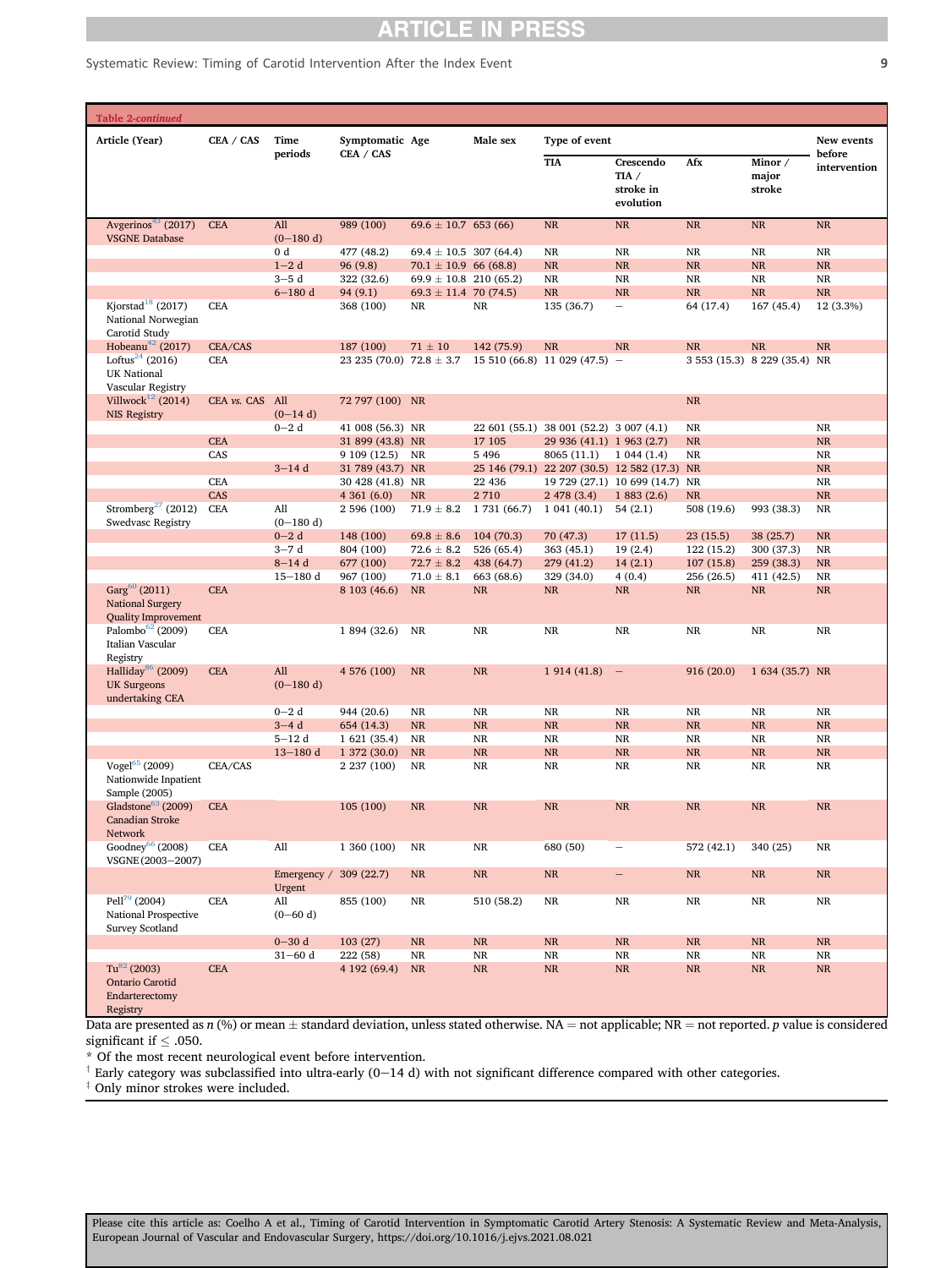<span id="page-9-0"></span>

| Table 3. Analysis of post-procedural outcomes after carotid endarterectomy (CEA) or carotid artery stenting (CAS), stratified by<br>delay after index event |                          |              |                          |                          |                          |                                    |
|-------------------------------------------------------------------------------------------------------------------------------------------------------------|--------------------------|--------------|--------------------------|--------------------------|--------------------------|------------------------------------|
| Study, year                                                                                                                                                 | CEA/CAS                  | $0 - 2d$     | $3-7d$                   | $8 - 14d$                | $15 - 30$ d              | $31 - 180$ d                       |
| 30 day stroke $-$ % (n)                                                                                                                                     |                          |              |                          |                          |                          |                                    |
| Jankowittz, 2020 <sup>13</sup>                                                                                                                              | <b>CEA</b>               | 5.1(3)       | $\overline{\phantom{0}}$ |                          |                          |                                    |
|                                                                                                                                                             | CAS                      | 3.3(2)       | $\overline{\phantom{0}}$ | $\overline{\phantom{0}}$ |                          | $\qquad \qquad -$                  |
| Huang, 2018 <sup>14</sup>                                                                                                                                   | <b>CEA</b>               | 27(3)        | 0(0)                     | 4.3(1)                   |                          | 0.6(1)                             |
| Tsantilas, 2018 <sup>40</sup> German Statutory Quality                                                                                                      | CAS                      | 3.8(21)      | 3.5(56)                  | 1.8(22)                  |                          | 2.2(30)                            |
| Sharpe, 2013 <sup>15</sup>                                                                                                                                  | <b>CEA</b>               | 2.4(1)       | 1.8(3)                   | 0.8(1)                   |                          | 0.8(1)                             |
| Stromberg, 2012 Swedvasc <sup>27</sup>                                                                                                                      | <b>CEA</b>               | 10.8(16)     | 2.5(20)                  | 3.4(23)                  |                          | 4.0(39)                            |
| Nordanstig, 2017 <sup>8</sup>                                                                                                                               | <b>CEA</b>               | 8.0(6)       |                          | 3.0(9)                   |                          | $\overline{\phantom{0}}$           |
| Avgerinos, 2017<br>VSGNE <sup>43</sup>                                                                                                                      | <b>CEA</b>               | 3.5(20)      |                          |                          | 2.4(10)                  |                                    |
| Tsantilas, 2016 <sup>23</sup>                                                                                                                               | <b>CEA</b>               | 0(0)         | 1.8(2)                   | 1.5(1)                   |                          | 1.8(3)                             |
| Loftus, 2016 UK National Vascular Registry <sup>24</sup>                                                                                                    | <b>CEA</b>               | 3.1(24)      | 2.0(103)                 | 1.7(107)                 |                          | 1.8(199)                           |
| Jonsson, $2015^{16}$                                                                                                                                        | CAS                      | 0(0)         | 3.5(3)                   | 6.3(5)                   |                          | 3.5(5)                             |
| Rantner, 2014 <sup>48</sup>                                                                                                                                 | <b>CEA</b>               | 8(3.9)       | 4(1.8)                   | 6(4.4)                   |                          | 5(2.5)                             |
| Villwock, 2014                                                                                                                                              | <b>CEA</b>               | 1.1(341)     |                          | 1.6 (496)                |                          |                                    |
| $NIS$ $*$ , $^{12}$                                                                                                                                         | CAS                      | 1.7(154)     |                          | 1.8(77)                  |                          | $-$                                |
| Roussopoulou, 20199                                                                                                                                         | <b>CEA</b>               | 7.9(5)       |                          | 4.4(11)                  |                          | $\overline{\phantom{0}}$           |
| Seguchi, $2017^{10}$                                                                                                                                        | CAS                      | 2.5(1)       | $\overline{\phantom{0}}$ |                          | 6.2(4)                   |                                    |
| Setacci, 2007 <sup>69</sup>                                                                                                                                 | <b>CEA</b>               | 0(0)         |                          | 0(0)                     |                          | $\overline{\phantom{0}}$           |
| Blay, 2018 ACS-NSOIP $41$                                                                                                                                   | <b>CEA</b>               |              | 2.7(86)                  |                          | 2.8(5)                   |                                    |
| Rantner, 2017 <sup>44</sup>                                                                                                                                 | <b>CEA</b>               | 1.3(3)       |                          |                          | 3.4(63)                  |                                    |
| Annambhotla, 2012 <sup>59</sup>                                                                                                                             | CAS                      |              | 8.0(23)                  |                          | 6.8(122)                 |                                    |
| Chisci, 2016 <sup>19</sup>                                                                                                                                  | <b>CEA</b><br><b>CEA</b> | 0(0)         |                          |                          | 0(0)                     | 1.6(4)<br>$\overline{\phantom{0}}$ |
| Kretz, 2015 <sup>26</sup>                                                                                                                                   | <b>CEA</b>               |              | 3.0(3)                   |                          | 0.4(1)                   |                                    |
| Charmoille, 2014 <sup>47</sup>                                                                                                                              | <b>CEA</b>               |              | 1.3(2)<br>0(0)           |                          |                          | 1.5(4)<br>3.5(3)                   |
| Faggioli, 2013 <sup>54</sup>                                                                                                                                | <b>CEA</b>               |              | 6.6(4)                   |                          |                          | 2.9(3)                             |
| Ballotta, 2008 <sup>68</sup>                                                                                                                                | <b>CEA</b>               |              | 0(0)                     |                          | $\overline{\phantom{0}}$ | $-$                                |
| Suzue, 200774                                                                                                                                               | <b>CEA</b>               |              |                          | 0(0)                     |                          | 0(0)                               |
| 30 day myocardial infarction $-$ % (n)                                                                                                                      |                          |              |                          |                          |                          |                                    |
| Jankowittz, 2020 <sup>13</sup>                                                                                                                              | <b>CEA</b>               | 3.4(2)       | $\overline{\phantom{0}}$ | $\overline{\phantom{0}}$ |                          | $\qquad \qquad -$                  |
|                                                                                                                                                             | CAS                      | 4.9(3)       | $\overline{\phantom{0}}$ | $\qquad \qquad -$        |                          | $\equiv$                           |
| Huang, $2018^{14}$                                                                                                                                          | <b>CEA</b>               | 0(0)         | 0(0)                     | 0(0)                     |                          | 3.3(6)                             |
| Tsantilas, 2018 German Statutory Quality <sup>40</sup>                                                                                                      | CAS                      | 0.3(1)       | 0.1(1)                   | 0(0)                     |                          | 0.1(1)                             |
| Jonsson, $2015^{16}$                                                                                                                                        | CAS                      | 0(0)         | 3.5(3.0)                 | 2.5(2)                   |                          | 1.4(2)                             |
| Avgerinos, 2017                                                                                                                                             | <b>CEA</b>               | 1.4(8)       |                          |                          | 1.2(5)                   |                                    |
| VSGNE <sup>43</sup>                                                                                                                                         |                          |              |                          |                          |                          |                                    |
| Tsantilas, 2016 <sup>23</sup>                                                                                                                               | <b>CEA</b>               | 2.0(1)       | 1.0(1)                   | 0(0)                     |                          | 1.0(1)                             |
| Roussopoulo, 2019 <sup>9</sup>                                                                                                                              | <b>CEA</b>               | 0(0)         |                          | 0.8(2)                   | -                        | $-$                                |
| Seguchi, $2017^{10}$<br>Setacci, 2007 <sup>69</sup>                                                                                                         | CAS                      | 0(0)         | 0(0)                     | 0(0)                     | 0(0)                     | 0(0)                               |
| Annambhotla, 2012 <sup>59</sup>                                                                                                                             | <b>CEA</b><br><b>CEA</b> | 0(0)<br>0(0) | 0(0)<br>0(0)             | 0(0)<br>0(0)             | 0(0)<br>0(0)             | 0(0)<br>0.8(2)                     |
| Chisci, $2016^{19}$                                                                                                                                         | <b>CEA</b>               | 0(0)         | 0(0)                     | 0(0)                     | 1.8(4)                   | $\overline{\phantom{m}}$           |
| Charmoille, 2014 <sup>47</sup>                                                                                                                              | <b>CEA</b>               | 0(0)         | 0(0)                     | 0(0)                     |                          | 3.5(3)                             |
| Faggioli, 2013 <sup>54</sup>                                                                                                                                | CEA                      | 0(0)         | 0(0)                     | 0(0)                     | 0(0)                     | 0(0)                               |
| Ballotta, 2008 <sup>68</sup>                                                                                                                                | <b>CEA</b>               | 0(0)         | 0(0)                     | 0(0)                     | $\overline{\phantom{0}}$ | $\overline{\phantom{0}}$           |
| Blay, 2018 ACS-NSQIP <sup>41</sup>                                                                                                                          | <b>CEA</b>               |              | 0.99(32)                 |                          | 0.56(1)                  |                                    |
| Kretz, 2015 <sup>26</sup>                                                                                                                                   | <b>CEA</b>               |              | 0.6(1)                   |                          |                          | 1.2(3)                             |
| 30 day mortality $-$ % (n)                                                                                                                                  |                          |              |                          |                          |                          |                                    |
| Jankowittz, 2020 <sup>13</sup>                                                                                                                              | <b>CEA</b>               | 0(0)         | $\overline{\phantom{0}}$ | -                        |                          | $\qquad \qquad -$                  |
|                                                                                                                                                             | CAS                      | 1.6(1)       | -                        | $\equiv$                 |                          | $\equiv$                           |
| Huang, 2018 <sup>14</sup>                                                                                                                                   | <b>CEA</b>               | 0(0)         | 0(0)                     | 0(0)                     |                          | 0.6(1)                             |
| Tsantilas, 2018 German Statutory Quality <sup>40</sup>                                                                                                      | CAS                      | 2.2(12)      | 0.9(14)                  | 0.6(8)                   |                          | 0.7(10)                            |
| Jonsson, $2015^{16}$                                                                                                                                        | CAS                      | 0(0)         | 0(0)                     | 3.8(3)                   |                          | 0.7(1)                             |
| Sharpe, 2013 <sup>15</sup>                                                                                                                                  | <b>CEA</b>               | 0(0)         | 0(0)                     | 0.8(1)                   |                          | 0(0)                               |
| Stromberg, 2012 Swedvasc <sup>27</sup>                                                                                                                      | <b>CEA</b>               | 2.0(3)       | 1.2(10)                  | 1.5(10)                  |                          | 1.7(16)                            |
| Avgerinos, 2017 VSGNE <sup>43</sup>                                                                                                                         | CEA                      | 1.2(7)       |                          |                          | 1.4(6)                   |                                    |
| Tsantilas, 2016 <sup>23</sup>                                                                                                                               | <b>CEA</b>               | 3.0(2)       | 1.0(1)                   | 0(0)                     |                          | 1.0(1)                             |
| Loftus, $2016^{24}$ UK National Vascular Registry                                                                                                           | CEA                      | 1.0(8)       | 0.9(46)                  | 0.7(44)                  |                          | 0.8(88)                            |
| Rantner, 2014 <sup>48</sup>                                                                                                                                 | <b>CEA</b>               | 0.5(1)       | 0(0)                     | 0.7(1)                   |                          | 0.5(1)                             |
| Villwock, 2014                                                                                                                                              | <b>CEA</b>               | 0.4(129)     |                          | 0.8(258)                 | -                        | -                                  |
| $NIS$ $*$ <sup>12</sup>                                                                                                                                     | CAS                      | 2.1(191)     |                          | 1.6(69)                  | $\overline{\phantom{0}}$ | -                                  |
| Roussopoulo, 2019 <sup>9</sup>                                                                                                                              | <b>CEA</b>               | 0(0)         |                          | 0.4(1)                   | $\equiv$                 | $\equiv$                           |
| Nordanstig, 2017 <sup>8</sup>                                                                                                                               | <b>CEA</b>               | 0(0)         |                          | 0.3(1)                   | 0(0)                     | 0(0)                               |
| Seguchi, 2017 <sup>10</sup>                                                                                                                                 | CAS                      | 0(0)         | 0(0)                     | 0(0)                     | 0(0)                     | 0(0)                               |
| Annambhotla, 2012 <sup>59</sup>                                                                                                                             | <b>CEA</b>               | 0(0)         | 0(0)                     | 0(0)                     | 0(0)                     | 0(0)                               |
| Chisci, 2016 <sup>19</sup>                                                                                                                                  | <b>CEA</b>               | 0(0)         | 0(0)                     | 0(0)                     | 0(0)                     | 0(0)                               |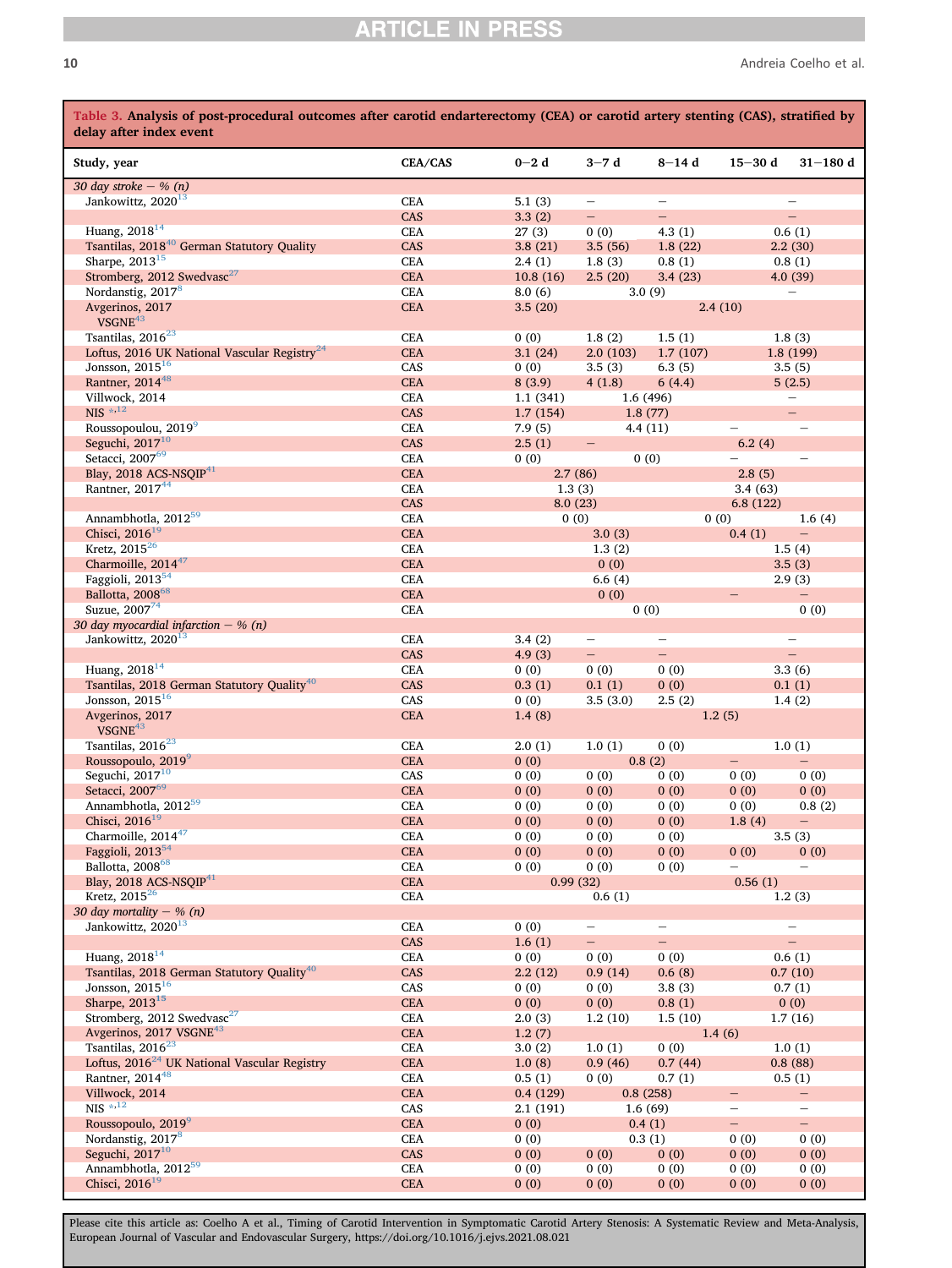| Study, year                                                  | CEA/CAS               | $0 - 2d$       | $3-7d$                   | $8 - 14d$                | $15 - 30d$               | $31 - 180$ d             |
|--------------------------------------------------------------|-----------------------|----------------|--------------------------|--------------------------|--------------------------|--------------------------|
| Blay, 2018 ACS-NSQIP <sup>41</sup>                           | <b>CEA</b>            | 1.2(38)        |                          |                          | 2.8(5)                   |                          |
| Kretz, $2015^{26}$                                           | <b>CEA</b>            |                | 1.9(3)                   |                          |                          | 1.5(4)                   |
| Charmoille, 2014 <sup>47</sup>                               | <b>CEA</b>            |                | 1.7(1)                   |                          |                          | 1.2(1)                   |
| Faggioli, 2013 <sup>54</sup>                                 | <b>CEA</b>            |                | 1.6(1)                   |                          | 0(0)                     | 3.6(3)                   |
| Ballotta, 2008 <sup>68</sup>                                 | <b>CEA</b>            |                | 0(0)                     |                          |                          |                          |
| 30 day death / stroke $-$ % (n)                              |                       |                |                          |                          |                          |                          |
| Jankowittz, 2020 <sup>13</sup>                               | <b>CEA</b>            | 5.1(3)         | $-$                      | $-$                      |                          | $\overline{\phantom{0}}$ |
|                                                              | CAS                   | 4.9(3)         | $\overline{\phantom{0}}$ | $-$                      |                          | $\overline{\phantom{0}}$ |
| Roussopoulou, 2019 <sup>9</sup>                              | <b>CEA</b>            | 7.9(5)         | 4.8(12)                  | $\qquad \qquad -$        |                          | $\qquad \qquad -$        |
| Huang, $2018^{14}$                                           | CEA                   | 27(3)          | 0(0)                     | 4.3(1)                   |                          | 1.1(2)                   |
| Nordanstig, 2017 <sup>8</sup>                                | <b>CEA</b>            | 8.0(6)         | 3.0(9)                   |                          |                          | $\overline{\phantom{0}}$ |
| Tsantilas, 2016 <sup>23</sup>                                | CEA                   | 3.0(2)         | 3.0(3)                   | 2.0(1)                   |                          | 2.0(3)                   |
| Loftus, 2016 UK National Vascular Registry <sup>24</sup>     | <b>CEA</b>            | 29(3.7)        | 128(2.5)                 | 132(2.1)                 |                          | 254(2.3)                 |
| Jonsson, $2015^{16}$                                         | CAS                   | 0(0)           | 4.7(4)                   | 6.3(6)                   |                          | 4.1(6)                   |
| Rantner, 2014 <sup>48</sup>                                  | <b>CEA</b>            | 4.4(9)         | 1.8(4)                   | 5.1(7)                   |                          | 2.5(5)                   |
| Sharpe, 2013 <sup>15</sup>                                   | <b>CEA</b>            | 2.4(1)         | 1.8(3)                   | 0.8(1)                   |                          | 0.8(1)                   |
| Stromberg, 2012                                              | <b>CEA</b>            | 11.5(17)       | 3.6(29)                  | 4.0(27)                  |                          | 5.4(52)                  |
| Swedvasc <sup>27</sup>                                       |                       |                |                          |                          |                          |                          |
| Nordanstig, 2017 <sup>8</sup>                                | <b>CEA</b>            | 6(8)           | 10(3)                    |                          |                          |                          |
| Seguchi, $2017^{10}$                                         | CAS                   | 2.5(1)         |                          |                          | 6.2(4)                   |                          |
| Rantner, 2017 <sup>44</sup>                                  | <b>CEA</b>            | 1.3(3)         |                          |                          | 3.6(65)                  |                          |
|                                                              | CAS                   | 8.4(24)        |                          |                          | 7.1 (129)                |                          |
| Chisci, 2016 <sup>19</sup>                                   | <b>CEA</b>            |                | 3.0(3)                   |                          | 0.4(1)                   | $\qquad \qquad -$        |
| Mean 30 day death / stroke $\pm$ standard deviation          |                       |                |                          |                          |                          |                          |
| Jankowittz, 2020 <sup>13</sup>                               | <b>CEA</b>            | $5.6 + 3.2$    | $\overline{\phantom{0}}$ |                          |                          |                          |
|                                                              | CAS                   | $5.3 + 4.1$    | $\overline{\phantom{0}}$ | $\overline{\phantom{0}}$ |                          | $\overline{\phantom{0}}$ |
|                                                              |                       | $p = .66$      | $\overline{\phantom{a}}$ | $\equiv$                 |                          | $=$                      |
| Huang, 2018 <sup>14</sup>                                    | <b>CEA</b>            | $4.7 \pm 7.2$  | $3.3 + 1.7$              | $2.0 + 1.5$              |                          | $1.8 + 1.5$              |
| Tsantilas, 2018 German Statutory Quality <sup>40</sup>       | CAS                   | $3.5 \pm 1.2$  | $3.3 \pm 0.9$            | $2.5 \pm 0.6$            | $\overline{\phantom{0}}$ | $\overline{\phantom{0}}$ |
| Villwock, $2014^{12}$ NIS*                                   | CEA for Stroke        | $3.5 \pm 1.2$  | $7.3 + 1.5$              |                          | $\overline{\phantom{0}}$ | $\overline{\phantom{0}}$ |
|                                                              | <b>CAS</b> for Stroke | $4.3 \pm 1.5$  | $7.3 + 1.5$              |                          | $\qquad \qquad -$        | $\overline{\phantom{0}}$ |
|                                                              | CEA for TIA/AFX       | $1.8{\pm}0.1$  | $6.5 \pm 1.2$            |                          |                          | $\overline{\phantom{0}}$ |
|                                                              | CAS for TIA/AFX       | $1.3 \pm 0.4$  | $6.0 + 1.2$              |                          | $\qquad \qquad -$        | $\qquad \qquad -$        |
| Roussopoulo, 2019 <sup>9</sup>                               | <b>CEA</b>            | $6.5 \pm 1.7$  | $10.3 + 2.0$             |                          | $\overline{\phantom{0}}$ | $\overline{\phantom{0}}$ |
| Seguchi, $2017^{10}$                                         | CAS                   | $22.5 \pm 6.3$ |                          |                          | $21.5 + 4.6$             |                          |
| Chisci, 2016 <sup>19</sup>                                   | <b>CEA</b>            |                | $3.7 + 2.2$              |                          | $2.5 + 1.5$              | $\overline{\phantom{0}}$ |
| $TIA$ = transient ischaemic attack: $A FY$ = amayrosis fugay |                       |                |                          |                          |                          |                          |

 $\epsilon$ nt ischaemic attack; AFX  $=$  amaurosis fugax

<span id="page-10-0"></span>\* In hospital data

Table 3-continued

#### Quality assessment

The methodology of the studies and risk of bias were systematically assessed by two independent reviewers (AC and JP) using the Methodological Index for Non-Randomized Studies (MINORS) score, $\frac{7}{10}$  $\frac{7}{10}$  $\frac{7}{10}$  with a maximum score of 16 for non-comparative and 24 for comparative studies. A score  $\leq$ 8 was considered poor quality,  $9 - 14$  moderate quality, and  $15 - 16$  good quality for non-comparative studies. Cut off points were  $\leq 14$ , 15 - 22, and 23 - 24, respectively, for comparative studies.

Authorship of the studies was unblinded during review. Discrepancies between the reviewers during the search, selection, and quality assessment were resolved by discussion. In case of persisting disagreement, a third reviewer was consulted.

#### Statistical analysis

The software Review Manager 5.4 (REVMAN) was used to analyse data. Odds ratios (OR) and 95% confidence intervals (CI) were used for dichotomous variables, and mean differences (MDs) with 95% CI for continuous data.

Statistical heterogeneity, defined as a measure of the variability of outcomes between studies, was assessed by the Cochran's Q test: the  $H^2$  test (Higgins and Thompson) was used to quantify the magnitude of heterogeneity. The parameter  $I^2$  retrieved from the H<sup>2</sup> test was used with a cut off of 25% for low,  $25% - 50%$  for intermediate, and above 50% for high heterogeneity. A fixed effects model was used when heterogeneity  $(l^2)$  was less than 50% and a random effects model was used when heterogeneity  $(l^2)$ was high.

#### RESULTS

A total of 1 495 potentially relevant articles were identified initially. After reviewing title or abstract, 112 articles were retrieved and 71 judged eligible for inclusion ([Fig. 1](#page-1-0)). Agreement between reviewers was reached for all articles and arbitration by the third reviewer was unnecessary.

Overall, there were 24 retrospective analyses of prospective national databases, 10 retrospective analyses of prospective databases, nine prospective studies, three RCTs, and three case control studies. The remaining 22 studies

Please cite this article as: Coelho A et al., Timing of Carotid Intervention in Symptomatic Carotid Artery Stenosis: A Systematic Review and Meta-Analysis, European Journal of Vascular and Endovascular Surgery, https://doi.org/10.1016/j.ejvs.2021.08.021

## **ARTICLE IN PRESS**

#### Systematic Review: Timing of Carotid Intervention After the Index Event 11 and 11 and 11 and 11 and 11 and 11 and 11 and 11 and 11 and 11 and 11 and 11 and 11 and 11 and 11 and 11 and 11 and 11 and 11 and 11 and 11 and 11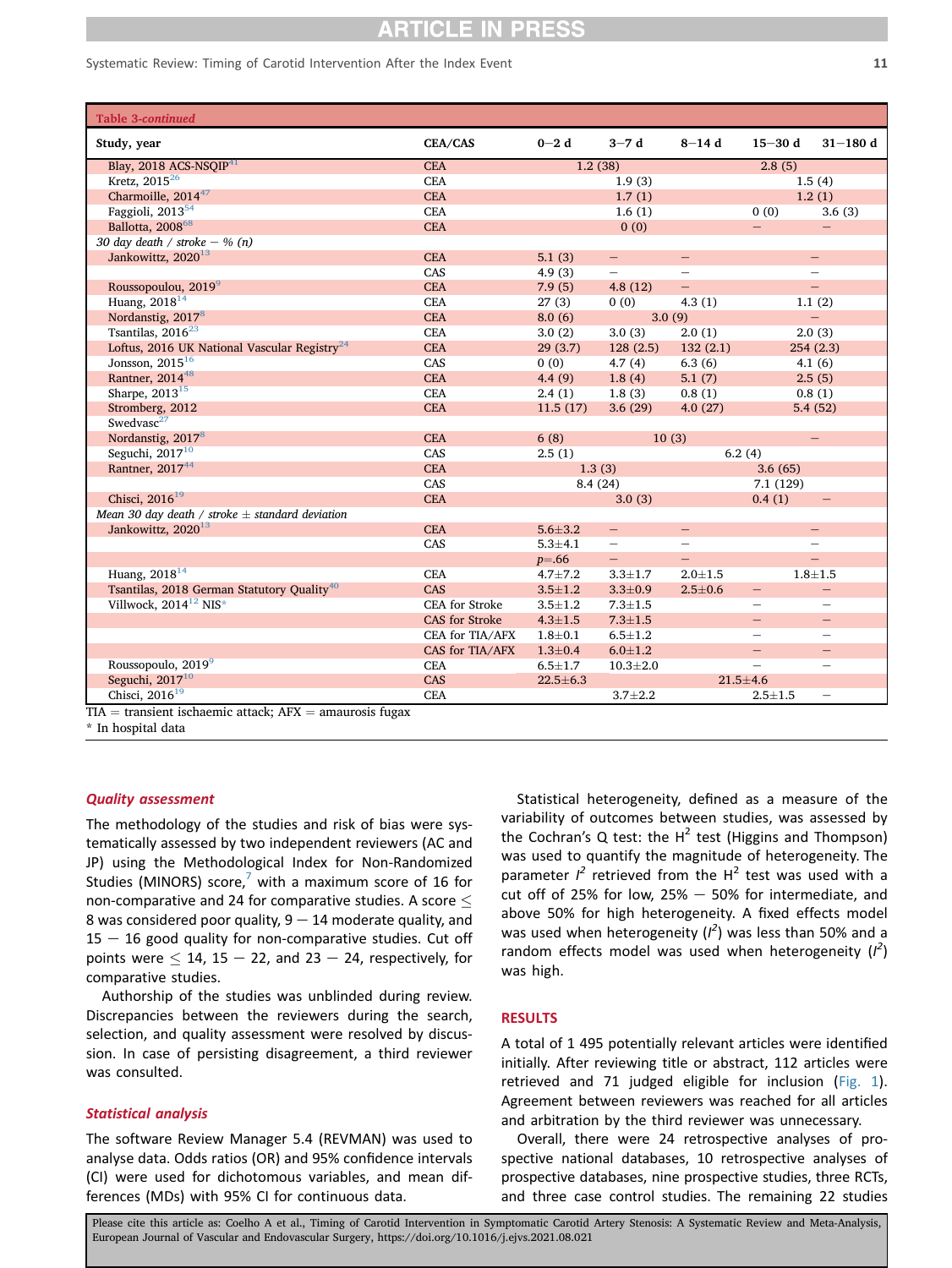were retrospective, single centre, or multicentre, analysis of patient data. The total number of symptomatic patients in the constituent studies was 232 952 ([Table 1\)](#page-2-0). Methodological quality is reported in Supplementary Table S1. A total of 18 non-comparative studies of moderate quality and 53 comparative studies (50 moderate, two poor quality, and one good quality) were included (Supplementary Table S1).

#### **Definitions**

The definitions of "delay" and "index event" were heterogeneous ([Table 1\)](#page-2-0). Most studies defined "early intervention" when CEA or CAS were performed within 14 days of the index event, although some studies applied stricter or looser definitions ([Table 1\)](#page-2-0). Stratification of the timing of events within the first 14 days was described in some studies, for example as "acute/urgent/emergency/ultra-early interventions" ([Table 1\)](#page-2-0). One study was identified that defined the timing of intervention as the time from the qualifying event (defined as the most recent neurological event before intervention, rather than the index event). $8$ 

#### Symptomatic status and timing of intervention

Considering all symptomatic patients (232 952), the time to intervention was reported for 148 653 patients (63.8%), of whom 44 410 (29.9%) underwent either CEA or CAS within the first 48 hours and 108 139 (72.7%) within the first 14 days after the index event.

Thirty-five studies reported outcomes after CEA alone (73 242), while five studies reported outcomes after CAS alone (5 443). Five studies reported mixed outcomes, three of which compared CEA (64 430) with CAS (15 624) [\(Table 2](#page-6-0)).

Stratification of demographic data, type of neurological index event, and occurrence of new neurological symptoms, stratified by intervention delay are detailed in [Table 2](#page-6-0).

Where reported, patients presenting with crescendo TIAs were more likely to undergo an early intervention.<sup>[9,](#page-17-6)[10](#page-17-7)</sup> The remaining presenting events (TIA, amaurosis fugax and stroke) were evenly distributed by intervention delay, with few exceptions ([Table 2](#page-6-0)).

#### Primary and secondary outcomes

Peri-operative (30 day) outcomes along with data on hospitalisation duration (in days), stratified by intervention delay and by type of revascularisation (CEA vs. CAS) are detailed in [Table 3.](#page-9-0) Almost all of the CAS procedures in the varying meta-analyses were performed via the transfemoral route. No published studies have evaluated outcomes for transcarotid artery revascularisation (TCAR) vs. CEA, with stratification for delays to treatment. $^{11}$  $^{11}$  $^{11}$ 

#### Carotid endarterectomy vs. carotid artery stenting

**Overall data.** Outcome data from eight CEA studies (88 129) and two CAS studies (3 551) are detailed in [Table 4.](#page-13-0) In CEA patients, 30 day stroke was 1.4% (95% CI 0.9  $-$  1.8) when performed within  $0 - 2$  days, vs. 1.8% (95% Cl. 1.5 - 2.0) when performed between three and 14 days. In CAS patients, 30 day stroke was 1.8% (95% CI 1.3  $-$  2.3) when performed within two days, vs. 2.2% (95% CI 0.3  $-$  4.2) between three and 14 days ([Table 4\)](#page-13-0). Across all intervention timings, there were higher rates of stroke after CAS (vs. CEA), while there were higher rates for MI after CEA (vs. CAS). Individual study data used to calculate the pooled rates are available in Supplementary Table S2 (Supplementary material).

Carotid endarterectomy vs. carotid artery stenting when performed  $\leq$  2 days after the index event. Two moderate quality studies reported outcomes after CEA vs. CAS (75 917) when performed within two days of the index event, including one retrospective analysis of prospective single centre data (120) and one retrospective analysis of Nationwide Inpatient Sample (NIS) database (72 797).<sup>[12](#page-17-9),[13](#page-18-2)</sup> Compared with CEA, meta-analysed data revealed significantly higher risks for 30 day stroke when CAS was performed within  $\leq$  2 days (OR 0.70; 95% CI 0.58  $-$  0.85) as well as significantly higher rates of 30 day death (OR 0.41; 95% CI 0.31  $-$  0.53) ([Fig. 2](#page-13-1)). One of the above mentioned registries (72 797) analysed patients with and without cerebral infarction separately and concluded that expedited revascularisation in patients with cerebral infarction on admission increased the risk of iatrogenic stroke and death; the increase in mortality was more dramatically seen in patients treated by CAS. No differences were found in stroke/death rates between CEA and CAS if patients pre-sented without infarction.<sup>[12](#page-17-9)</sup>

Carotid endarterectomy vs. carotid artery stenting when performed  $3 - 14$  days after index event. The same large national registry (72 797) cited in the previous section also reported comparative outcomes between CEA vs. CAS when performed  $3 - 14$  days after the index event (with or without cerebral infarction). There was no statistically significant difference in 30 day stroke after CAS (1.8%) vs. after CEA (1.6%; OR 1.1; 95% CI 0.9 - 1.4). However, 30 day mortality was statistically significantly higher after CAS (1.6%) vs. after CEA (0.8%; OR 1.9; 95% CI 1.4 - 2.5). Again, no differences were found in stroke/death rates between CEA and CAS if patients presented without infarction. $^{12}$  $^{12}$  $^{12}$ 

#### Outcomes after carotid endarterectomy

 $\leq$  2 days vs. 3 – 14 days after index event. A total of nine moderate quality manuscripts were included in this analysis, three of which were retrospective analyses of national registries, two prospective multicentre studies, and four retrospective studies. CEA performed  $3 - 14$  days after the index event was associated with a statistically significantly lower 30 day death/stroke risk (OR 2.05; 95% CI 1.56  $-$ 2.68) compared with performing CEA within  $\leq$  2 days of index event. No statistically significant difference was attained regarding 30 day stroke, MI, and mortality (OR 1.87; 95% CI 0.99 - 3.51, OR 1.50; 95% CI 0.21 - 10.45, and OR 1.11; 95% CI 0.58  $-$  2.14, respectively) ([Fig. 3\)](#page-14-0).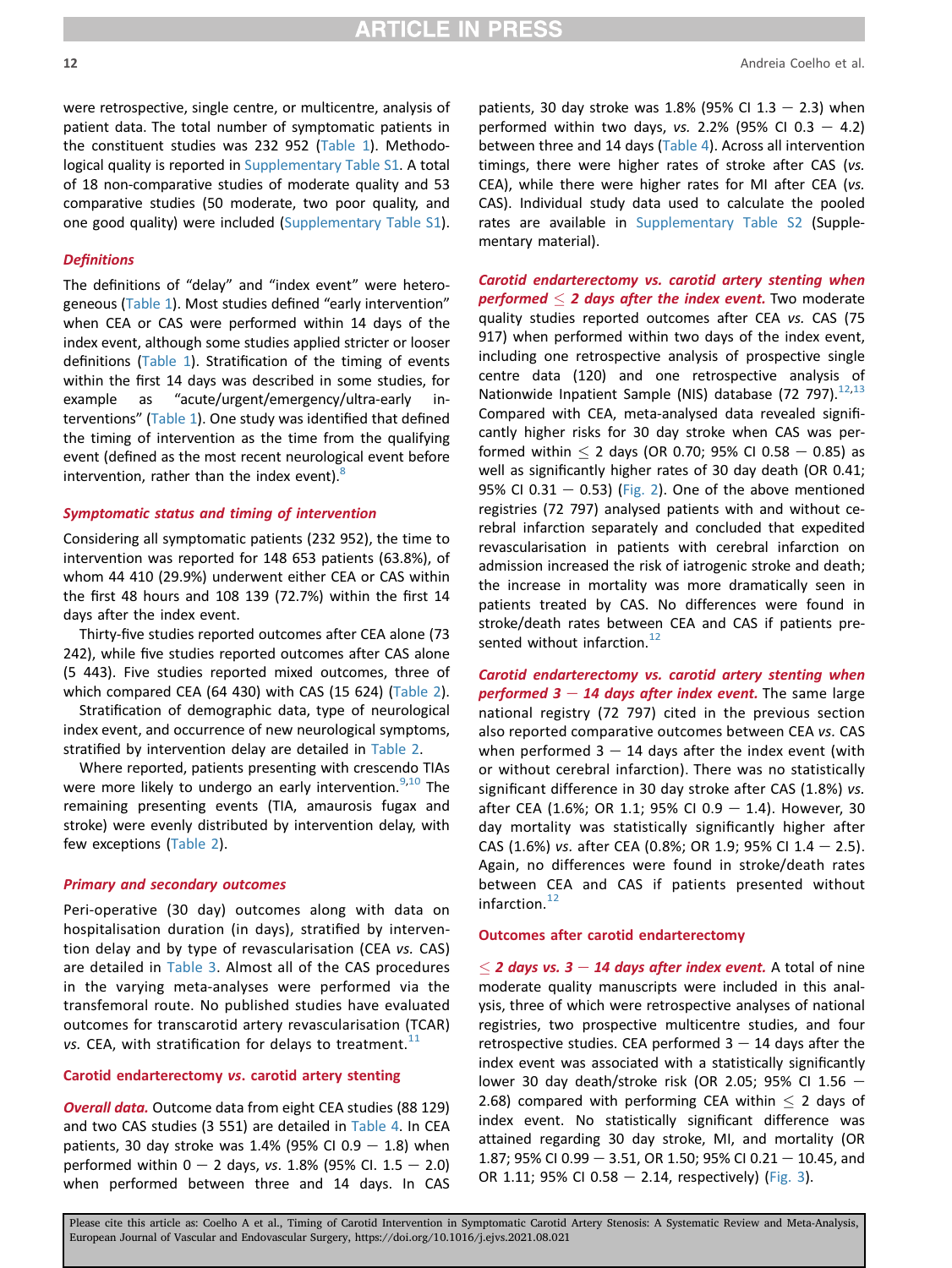Meta-analysis of 30 day stroke, mortality, and MI included the same core studies, while in the analysis of 30 day death/stroke, three studies were excluded as they did not report the composite outcome,  $9,12,14$  $9,12,14$  $9,12,14$  $9,12,14$  while one study was included that only reported combined stroke/death data, with worse outcomes reported in the expedited cohort (Fig.  $3$ ).<sup>[15](#page-18-15)</sup>

 $\leq$  7 days vs. 8 – 14 days after index event. A total of five moderate quality manuscripts were included in this analysis, two of which were retrospective analyses of national registries and three retrospective studies. Meta-analyses ([Fig. 4\)](#page-15-0) revealed that CEA performed within 7 days of the index event was associated with a significantly lower risk of 30 day stroke compared with  $8 - 14$  days (OR 0.67; 95% CI 0.54  $-$  0.84). There was no difference regarding CEA performed within 7 days of the index event (vs.  $8 -$ 14) in the outcomes 30 day mortality (OR 1.86; 95% CI  $0.19 - 18.21$ ), 30 day death/stroke (OR 0.79; 95% CI 0.47  $-$  1.34), or 30 day MI (OR 1.94; 95% CI 0.09  $-$  41.03) ([Fig. 4\)](#page-15-0).

#### Outcomes after carotid artery stenting

 $\leq$  2 days vs. 3 – 14 days after index event. This systematic review identified 17 578 patients who underwent  $CAS < 14$ days of symptom onset, including 9 833 (55.9%) who underwent CAS within  $\leq$  2 days of the index symptom. Two moderate quality national registries compared outcomes when CAS was performed within  $\leq$  2 days vs. 3 - 14 days of the index symptom. $14,16$  $14,16$  Compared with CAS interventions within 3 - 14 days, performing CAS  $\leq$  2 days was not associated with significant differences in 30 day stroke (OR 1.36; 95% CI 0.84  $-$  2.21) or 30 day MI (OR 2.23; 95% CI 0.34  $-$  14.41) However, performing CAS within  $<$  2 days of the index symptom was associated with significantly higher risks of 30 day death (OR 2.76; 95% CI 1.39  $-$  5.50) compared with CAS interventions within  $3 - 14$  days of the index event ([Fig. 5](#page-16-0)). A single study ( $n = 323$ ) reported the results of a comparative analysis of 30 day death/stroke and showed no significant difference when CAS was performed in either time period (OR 0.61; 95% CI 0.03 - 11.06).<sup>[16](#page-18-24)</sup>

 $<$  7 days vs. 8 – 14 days after index event. The same national registries that compared outcomes when CAS was performed  $\leq$  2 days vs. 3 - 14 days, also analysed outcomes  $\leq$  7 days vs. 8 – 14 days.<sup>14,[16](#page-18-24)</sup> Forest Plot analyses ([Fig. 6](#page-16-1)) revealed that there was no significant difference in 30 day stroke, MI, or mortality when CAS was performed  $\leq$ 7 days vs.  $8 - 14$  days after the index event (OR 1.18; 95%) CI 0.29 - 4.83, OR 1.62; 95% CI 0.35 - 7.43, and OR 0.67; 95% CI 0.04  $-$  10.12, respectively).

#### Recurrent events while awaiting a carotid intervention

Recurrent neurological events occurring after a decision to perform CEA but before it was performed were reported rarely. In one single centre study, 42% of patients who waited  $0 - 180$  days to undergo CEA suffered a recurrent TIA or stroke prior to  $CEA<sup>17</sup>$  $CEA<sup>17</sup>$  $CEA<sup>17</sup>$  The National Norwegian Carotid Study reported that 3.3% suffered recurrent symptoms prior to undergoing CEA within 14 days of the index event  $(Table 2)$  $(Table 2)$ .  $^{18}$ 

#### Neurological outcome

Surprisingly, few studies used the National Institutes of Health Stroke Scale (NIHSS) to quantify improvements in neurological disability after carotid interventions, stratified for the timing of carotid interventions ([Table 3\)](#page-9-0). A single centre study reported improved neurological outcomes for interventions performed within 14 days vs.  $15 - 30$  days of the index event (NIHSS range 0.9  $\pm$  0.4 vs. 0.5  $\pm$  0.2; p = .011).<sup>[19](#page-18-13)</sup> Other studies report NIHSS range but with no discriminative data concerning carotid intervention delay from index event.<sup>[13,](#page-18-2)[18](#page-18-22)[,20](#page-18-7)</sup>

#### Hospital stay

Hospital stay analysis presented a trend towards prolonged stay in patients undergoing CEA between  $3 - 14$  days after the index event vs.  $\leq$  2 days, with a mean difference (MD) of  $-1.28$  (95% CI  $-6.96 - 4.40$ ) [\(Fig. 7](#page-17-12)).

Only one study<sup>10</sup> reported length of hospital stay after CAS, with non-significant difference between intervention  $\leq$  2 vs. 3 – 14 days (MD -1.0; 95% CI -3.1 – 1.1).

#### **DISCUSSION**

The ESVS guidelines advise that CEA (CAS) should be performed within 14 days of symptom onset.<sup>1</sup> Evidence suggests that there has been a major drive towards performing interventions  $<$  14 days (especially in Europe), where the median delay to CEA is now 11 days in the Netherlands,  $21$  7 days in Sweden, $^{22}$  $^{22}$  $^{22}$  9 days in Germany, $^{23}$  $^{23}$  $^{23}$  and 11 days in the  $UK.<sup>24</sup>$  $UK.<sup>24</sup>$  $UK.<sup>24</sup>$  A temporal trend towards a progressive decrease in delays from index event to undergoing CEA (or CAS) has been reported by several national registries.<sup>[24](#page-18-23)-[26](#page-18-23)</sup> The proportion of Danish Stroke Registry patients $17$  undergoing carotid interventions within two weeks of the index event increased from 13% in 2007 to 47% by 2010 (OR 5.8; 95% CI 4.3 - 10.1).<sup>25</sup> Similar findings were reported by the UK National Vascular Registry. $24$  However, uncertainty persists regarding the ideal timing for either CEA or CAS within the 14 day time frame to balance the dichotomy between recurrent stroke prevention and minimising peri-operative risks.<sup>[25](#page-18-25)</sup>

The Swedish Vascular Registry (Swedvasc) were the first to highlight concerns about intervening within  $\leq$  48 hours of the index event, as they observed an 11.5% rate of 30 day death/stroke, compared with 3.6% (3 – 7 days), 4% (8 – 14 days), and 5.4% ( $> 14$  days) for CEA. However, only a small proportion of Swedvasc patients were treated  $\leq$  48 hours (5.7%), which may have limited the generalisability of the Swedish registry data. $^{27}$  Other (much larger) national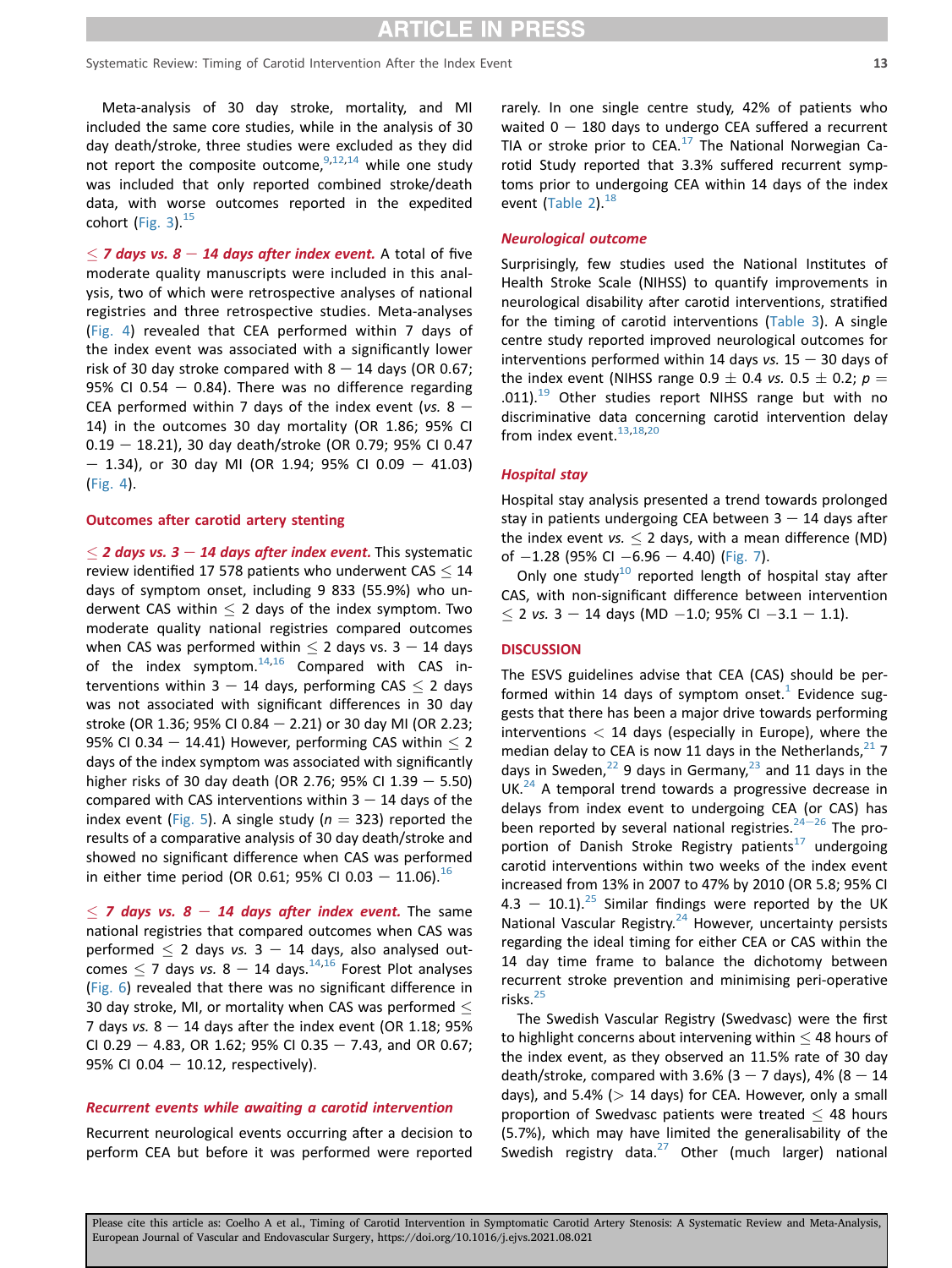| Table 4. Pooled estimated prevalence in different sized samples on main outcomes, stratified by intervention timing and type of<br>procedure |                                  |                                                                                                                                                  |                                         |                                              |  |  |  |
|----------------------------------------------------------------------------------------------------------------------------------------------|----------------------------------|--------------------------------------------------------------------------------------------------------------------------------------------------|-----------------------------------------|----------------------------------------------|--|--|--|
|                                                                                                                                              | <b>CEA</b>                       |                                                                                                                                                  | <b>CAS</b>                              |                                              |  |  |  |
|                                                                                                                                              | $0 - 2$ days $-$ % (95% CI)      | $3-14$ days $-$ % (95% CI)                                                                                                                       | 0–2 days – % (95% CI)                   | $3-14$ days $-$ % (95% CI)                   |  |  |  |
| 30 d stroke                                                                                                                                  | 1.4 $(0.9-1.8)$ ; SE $0.2^{*,+}$ | 1.8 $(1.5-2.0)$ ; SE 0.1 <sup><math>\dagger</math>,<math>\ddagger</math></sup>                                                                   | 1.8 $(1.3-2.3)$ ; SE 0.2 <sup>*,†</sup> | 2.2 $(0.3-4.2)$ ; SE $0.5^{\dagger,\dagger}$ |  |  |  |
| 30 d MI                                                                                                                                      | $1.5(0.7-2.2)$ : SE 0.2          | $0.9(0.0-1.7);$ SE 0.2                                                                                                                           | $0.6$ (0.0-2.5); SE 0.6                 | $0.2$ (0.0-1.3); SE 0.3                      |  |  |  |
| 30 d mortality                                                                                                                               | $0.5(0.4-0.6);$ SE 0.0           | $0.8(0.8-0.9);$ SE 0.0                                                                                                                           | $2.2$ (1.8-2.6); SE 1.4                 | $1.3$ (0.3-2.2); SE 0.3                      |  |  |  |
| 30 d death/stroke                                                                                                                            | 4.9 $(2.0 - 7.9)$ ; SE 1.2       | $2.5$ (1.8-3.2); SE 0.2                                                                                                                          | $3.5(0.0-8.4)$                          | $2.4(0.7-6.1)$                               |  |  |  |
|                                                                                                                                              |                                  | $CAS =$ carotid artery stepting: $CFA =$ carotid endarterectomy: $CI =$ confidence interval: $MI =$ myocardial infarction: $SE =$ standard error |                                         |                                              |  |  |  |

<span id="page-13-0"></span>Table 4. Pooled estimated prevalence in different sized samples on main outcomes, stratified by intervention timing and type of

 $CAS =$  carotid artery stenting; CEA = carotid endarterectomy; CI = confidence interval; MI = myocardial infarction; SE = standard error.  $*$  Lower risk of stroke with CEA *vs*. CAS within two days of index event.

<span id="page-13-2"></span>

 $\dagger$  Lower risk of stroke with CEA vs. CAS within 3-14 days of index event.

 $\frac{1}{4}$  In either category (CEA or CAS) stroke risk is lower within two days vs. 3-14 days of index event.

registries have not corroborated the Swedvasc findings. In the German CEA registry (56 000 CEAs), there was no difference in 30 day death/stroke between patients treated  $\leq$ 48 hours by CEA (3%) vs. later time periods (2.5% between 3  $-7$  days; 2.6% between 8  $-$  14 days; 2.3% for CEA thereafter). $23$  In the UK national registry involving 20 000 patients, conclusions were that the pathway from most recent symptom to surgery for patients with symptomatic carotid stenosis, could be shortened to maximise the benefit of intervention, without increased peri-operative risk in the period. However, they admitted a slight increase in perioperative risk of stroke and death in the first 48 hours.  $24$ 

In this systematic review, 44 410 (29.9%) carotid interventions were undertaken within  $\leq$  2 days of the index event with no significant difference in 30 day stroke, mortality, and MI, while CEA performed  $3 - 14$  days after the index event was associated with a significantly lower risk of the composite outcome 30 day death/stroke. On the other hand, CEA within 7 days was associated with a significantly lower risk of stroke (vs.  $8 - 14$  days).

These contradictory results may be explained by the differences in included studies in each analysis, as already shown. Compared with the analysis of the outcomes stroke and mortality, analysis of the composite outcome stroke/ death did not include data from two national registries and one prospective multicentre study,  $9,12,14$  $9,12,14$  $9,12,14$  while it included data from one retrospective single centre study that only reported combined stroke/death data. $15$  Therefore, studies included in the analysis of 30 day stroke, death, and MI are of better study design compared with the studies in the 30 day death/stroke analysis, even though quality assessment is similar.

There were inconsistent findings regarding timing and outcomes in CAS patients. In patients undergoing  $CAS \leq 2$ days of the index event (vs.  $3 - 14$ ), there was no apparent difference in 30 day stroke or MI but there was a statistically significantly higher risk of death. Conversely, there were no differences in 30 day outcomes between CAS performed  $\leq$  7 days (vs.  $8 - 14$ ). The pathophysiology of procedural stroke may differ with expedited (vs. delayed) interventions in line with acute changes in atherosclerotic plaque vulnerability, which have been associated with an increased risk of embo-lism and neurological events after CAS.<sup>[28](#page-18-28)</sup>

The systematic review also addressed the question of whether CEA or CAS was safer (or equivalent) when performed in the first 14 days after symptom onset. Compared

<span id="page-13-1"></span>

Figure 2. Forest plot showing the odds ratio (OR) for (A) 30 day stroke and (B) 30 day mortality after carotid endarterectomy (CEA) vs. carotid artery stenting (CAS) within two days of index event. A Mantel-Haenszel (M-H) fixed effect model was used for meta-analysis. OR are shown with 95% confidence intervals (CI).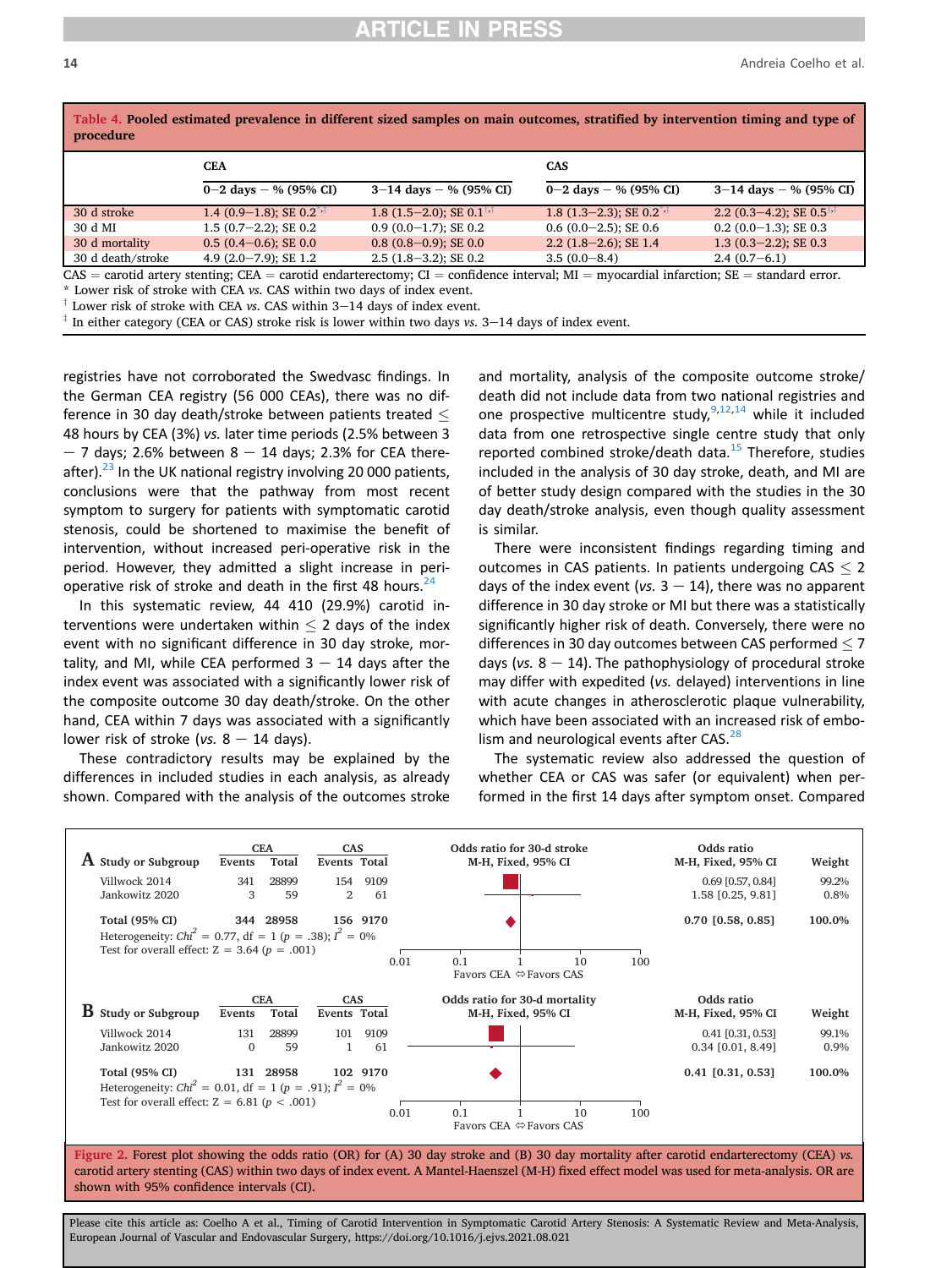#### <span id="page-14-0"></span>Systematic Review: Timing of Carotid Intervention After the Index Event 15



stroke/mortality after carotid endarterectomy (CEA) within  $\leq 2$  vs.  $3 - 14$  days of the index event. A Mantel-Haenszel (M-H) fixed effect model was used for meta-analysis. OR are shown with 95% confidence intervals (CI).

with CEA, CAS was associated with significantly higher 30 day stroke and death rates when performed within  $\leq$  2 days of symptom onset. In an individual patient meta-analysis of data from the four largest RCTs comparing CEA with CAS (4 138 patients), CAS was associated with significantly higher risks of 30 day stroke, mortality, and death/stroke when performed within  $<$  7 days of the index event.<sup>[12](#page-17-9)</sup>

These data suggest that, at the current time, CEA is probably safer than CAS both when performed  $\leq$  2 days and  $<$  7 days after symptom onset. However, virtually all of the CAS procedures in the current meta-analyses were performed via the transfemoral route. Registry data suggest that TCAR can be performed with 30 day outcomes similar to CEA in symptomatic patients.<sup>[29](#page-18-29)</sup> Unfortunately, no studies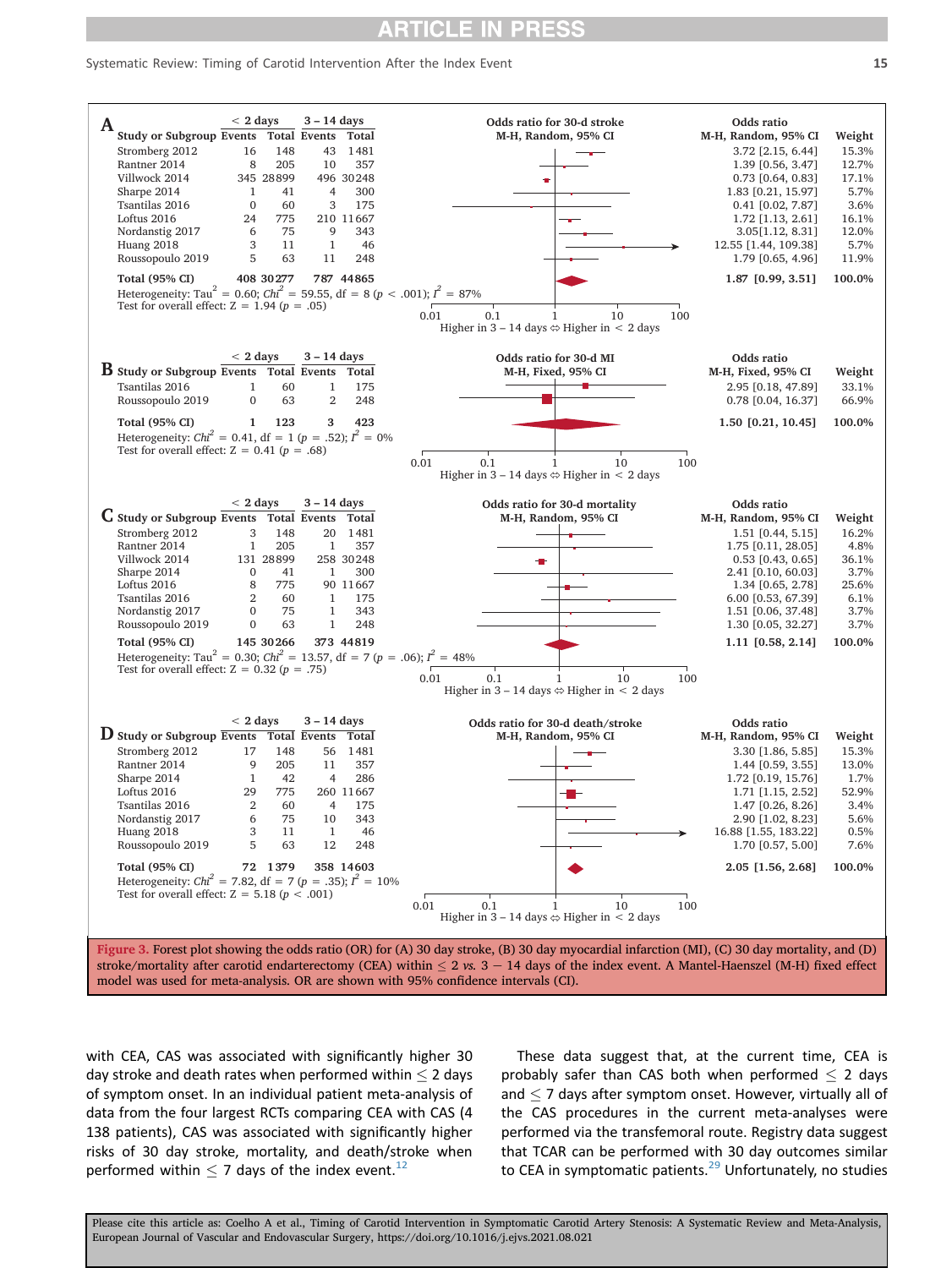16 Andreia Coelho et al.



have published outcome data for TCAR when used in the first 14 days after symptom onset, $11$  and these data are keenly awaited.

There are relatively few data published on the incidence of recurrent events prior to expedited interventions. A prospective cohort study concluded that the risk was about 12% with modern best medical therapy, but that half of all recurrent events occurred within two days of the index event.<sup>[30](#page-18-30)</sup> On the other hand, a recent meta-analysis revealed a cumulative 120 day risk of recurrent stroke of 1.97% (95% CI 0.75  $-$  3.17) in recent large RCTs, which was statistically significantly lower than in historical controls. $31$ 

Historically, vascular surgeons have not really considered the prevention of recurrent stroke in the time period between initiating investigation and initial management and undergoing CEA as being their primary responsibility. However, this attitude is likely to change as more symptomatic patients are started on dual antiplatelet therapy (DAPT) within 24 hours of symptom onset. The 2017 ESVS guidelines recommended that early treatment with DAPT "may be considered" to prevent recurrent events (prior to CEA) in patients with TIA or minor ischaemic stroke and an ipsilateral 50%  $-$  99% stenosis awaiting CEA (Evidence IIb, Level C). $<sup>1</sup>$  $<sup>1</sup>$  $<sup>1</sup>$  At the time, the ESVS Writing Group were unable</sup> to recommend routine DAPT in all symptomatic patients because there was no compelling evidence that this strategy conferred additional benefit over antiplatelet monotherapy.

However, based on a meta-analysis of three recent RCTs (CHANCE, POINT, and FASTER) in which 10 447 patients

<span id="page-15-0"></span>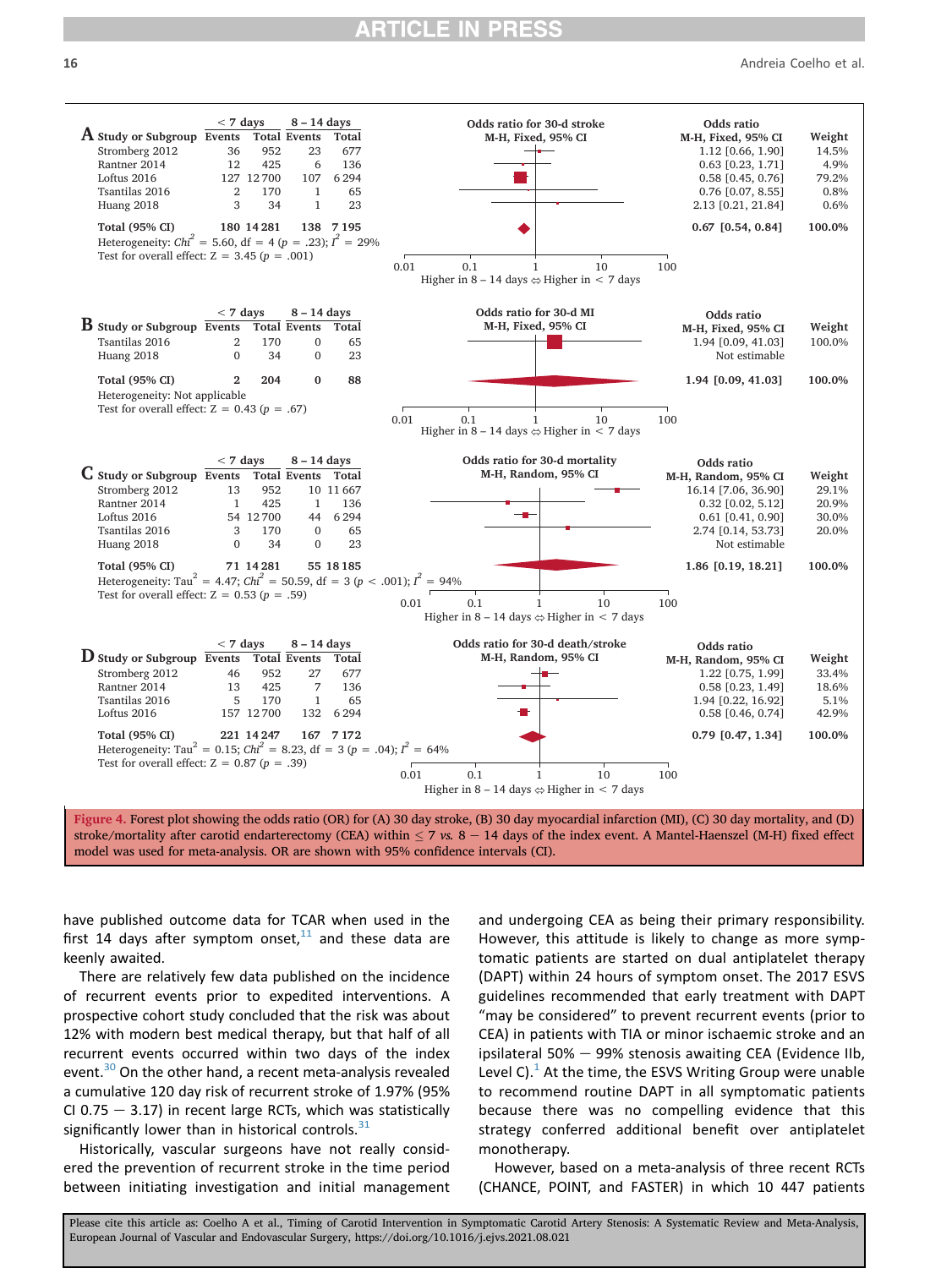#### <span id="page-16-0"></span>Systematic Review: Timing of Carotid Intervention After the Index Event 17



carotid artery stenting (CAS) within  $\leq 2$  vs.  $3 - 14$  days of the index event. A Mantel-Haenszel (M-H) fixed effect model was used for metaanalysis. OR are shown with 95% confidence intervals (CI).

<span id="page-16-1"></span>

Figure 6. Forest plot showing the odds ratio (OR) for (A) 30 day stroke, (B) 30 day myocardial infarction (MI), and (C) 30 day mortality after carotid artery stenting (CAS) within  $\leq$  7 vs. 8 - 14 days of the index event. A Mantel-Haenszel (M-H) fixed effect model was used for metaanalysis. OR are shown with 95% confidence intervals (CI).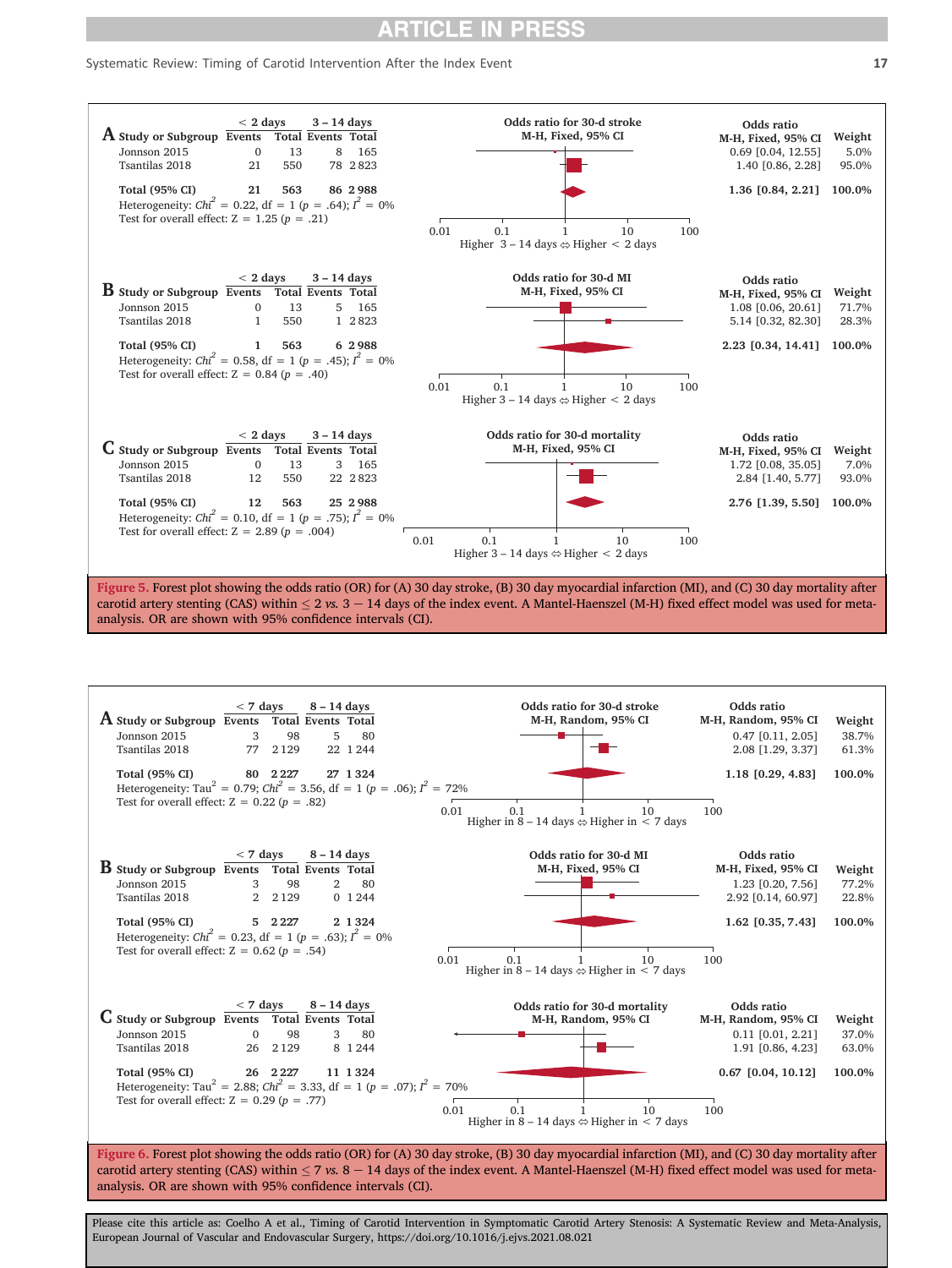<span id="page-17-12"></span>

were randomised within 24 hours of experiencing a minor ischaemic stroke (NIHSS  $\leq$  3) or "high risk TIA" (ABCD<sup>[2](#page-17-1)</sup> score  $>$  4) to aspirin monotherapy or short term aspirin and clopidogrel DAPT, there is now compelling evidence to support short term treatment with DAPT in these patient subgroups. $32$  A recently published RCT also proved that in the subgroup of stroke patients with carotid artery stenosis, ticagrelor added to aspirin in the first 24 hours after the event, had greater absolute risk reduction of stroke or death at 30 days than stroke patients without carotid artery stenosis with a clinically meaningful benefit with a number needed to treat of 34 (95% CI 19  $-$  171).<sup>[33](#page-18-33)</sup>

Methodological quality assessment revealed that the included studies are moderate to low quality, with a single high quality study in this analysis. Only a small number of studies was eligible for quantitative analysis, hindering conclusions. Also, heterogeneity of quantitative synthesis is significant, as determined by the  $I^2$  test. Risk of bias is therefore significant. Probably one of the main biases was introduced in the election for CAS/CEA (selection bias), with fit patients treated by CEA while high risk patients were treated by CAS. Also, with the inclusion of mainly prospective cohort studies the risk of confounding is inherent.

In conclusion, the predicted magnitude of procedural risks will ultimately determine whether CEA or CAS is safer in the early time period after onset of symptoms.<sup>[34](#page-18-0)</sup> The evidence from the current systematic review and metaanalysis suggests that (at present) CEA is still safer than transfemoral CAS when performed  $\leq$  2 days of the index event. Also, considering absolute rates, expedited CEA complies with the accepted thresholds in international guidelines. The ideal timing for performing CAS (when indicated against CEA) is not yet defined and it remains to be seen whether newer CAS technologies (such as TCAR) can provide outcomes similar to CEA when performed in the first  $2 - 7$  days after symptom onset. Additional granular data and standard reporting of timing of intervention will facilitate future clinical decisions.

#### CONFLICT OF INTEREST

None.

### FUNDING

None.

#### APPENDIX A. SUPPLEMENTARY DATA

Supplementary data to this article can be found online at <https://doi.org/10.1016/j.ejvs.2021.08.021>.

#### <span id="page-17-0"></span>**REFERENCES**

- 1 [Naylor AR, Ricco JB, de Borst GJ, Debus S, de Haro J, Halliday A.](http://refhub.elsevier.com/S1078-5884(21)00678-X/sref1) Editor'[s Choice - Management of Atherosclerotic Carotid and](http://refhub.elsevier.com/S1078-5884(21)00678-X/sref1) [Vertebral Artery Disease: 2017 Clinical Practice Guidelines of the](http://refhub.elsevier.com/S1078-5884(21)00678-X/sref1) [European Society for Vascular Surgery \(ESVS\).](http://refhub.elsevier.com/S1078-5884(21)00678-X/sref1) Eur J Vasc Endo[vasc Surg](http://refhub.elsevier.com/S1078-5884(21)00678-X/sref1) 2018;55:3-[81.](http://refhub.elsevier.com/S1078-5884(21)00678-X/sref1)
- <span id="page-17-1"></span>2 [Tsantilas P, Kuhnl A, Kallmayer M, Knappich C, Schmid S,](http://refhub.elsevier.com/S1078-5884(21)00678-X/sref2) [Kuetchou A, et al. Stroke risk in the early period after carotid](http://refhub.elsevier.com/S1078-5884(21)00678-X/sref2) [related symptoms: a systematic review.](http://refhub.elsevier.com/S1078-5884(21)00678-X/sref2) J Cardiovasc Surg (Torino) 2015:56:845-[52.](http://refhub.elsevier.com/S1078-5884(21)00678-X/sref2)
- <span id="page-17-2"></span>3 [Milgrom D, Hajibandeh S, Antoniou SA, Torella F, Antoniou GA.](http://refhub.elsevier.com/S1078-5884(21)00678-X/sref3) Editor'[s Choice - Systematic Review and Meta-Analysis of Very](http://refhub.elsevier.com/S1078-5884(21)00678-X/sref3) [Urgent Carotid Intervention for Symptomatic Carotid Disease.](http://refhub.elsevier.com/S1078-5884(21)00678-X/sref3) Eur [J Vasc Endovasc Surg](http://refhub.elsevier.com/S1078-5884(21)00678-X/sref3) 2018;56:622-[31.](http://refhub.elsevier.com/S1078-5884(21)00678-X/sref3)
- <span id="page-17-4"></span><span id="page-17-3"></span>4 [Naylor AR. Time is brain: an update.](http://refhub.elsevier.com/S1078-5884(21)00678-X/sref4) Expert Rev Cardiovasc Ther 2015;13[:1111](http://refhub.elsevier.com/S1078-5884(21)00678-X/sref4)-[26](http://refhub.elsevier.com/S1078-5884(21)00678-X/sref4).
- 5 [den Hartog AG, Moll FL, van der Worp HB, Hoff RG, Kappelle LJ,](http://refhub.elsevier.com/S1078-5884(21)00678-X/sref5) [de Borst GJ. Delay to carotid endarterectomy in patients with](http://refhub.elsevier.com/S1078-5884(21)00678-X/sref5) [symptomatic carotid artery stenosis.](http://refhub.elsevier.com/S1078-5884(21)00678-X/sref5) Eur J Vasc Endovasc Surg [2014;](http://refhub.elsevier.com/S1078-5884(21)00678-X/sref5)47:233-[9](http://refhub.elsevier.com/S1078-5884(21)00678-X/sref5).
- <span id="page-17-10"></span><span id="page-17-5"></span>6 [Moher D, Liberati A, Tetzlaff J, Altman DG, PRISMA Group.](http://refhub.elsevier.com/S1078-5884(21)00678-X/sref6) [Preferred reporting items for systematic reviews and meta](http://refhub.elsevier.com/S1078-5884(21)00678-X/sref6)[analyses: the PRISMA statement.](http://refhub.elsevier.com/S1078-5884(21)00678-X/sref6) Int J Surg  $2010;8:336-41$ .
- 7 [Slim K, Nini E, Forestier D, Kwiatkowski F, Panis Y, Chipponi J.](http://refhub.elsevier.com/S1078-5884(21)00678-X/sref7) [Methodological Index for Non-Randomized Studies \(MINORS\):](http://refhub.elsevier.com/S1078-5884(21)00678-X/sref7) [development and validation of a new instrument.](http://refhub.elsevier.com/S1078-5884(21)00678-X/sref7) ANZ J Surg [2003;](http://refhub.elsevier.com/S1078-5884(21)00678-X/sref7)73:712-[6](http://refhub.elsevier.com/S1078-5884(21)00678-X/sref7).
- <span id="page-17-8"></span>8 [Nordanstig A, Rosengren L, Stromberg S, Osterberg K,](http://refhub.elsevier.com/S1078-5884(21)00678-X/sref8) [Karlsson L, Bergstrom G, et al. Editor](http://refhub.elsevier.com/S1078-5884(21)00678-X/sref8)'s Choice - Very Urgent [Carotid Endarterectomy is Associated with an Increased Proce](http://refhub.elsevier.com/S1078-5884(21)00678-X/sref8)[dural Risk: The Carotid Alarm Study.](http://refhub.elsevier.com/S1078-5884(21)00678-X/sref8) Eur J Vasc Endovasc Surg [2017;](http://refhub.elsevier.com/S1078-5884(21)00678-X/sref8)54:278-[86.](http://refhub.elsevier.com/S1078-5884(21)00678-X/sref8)
- <span id="page-17-6"></span>9 [Roussopoulou A, Tsivgoulis G, Krogias C, Lazaris A, Moulakakis K,](http://refhub.elsevier.com/S1078-5884(21)00678-X/sref9) [Georgiadis GS, et al. Safety of urgent endarterectomy in acute](http://refhub.elsevier.com/S1078-5884(21)00678-X/sref9) [non-disabling stroke patients with symptomatic carotid artery](http://refhub.elsevier.com/S1078-5884(21)00678-X/sref9) [stenosis: an international multicenter study.](http://refhub.elsevier.com/S1078-5884(21)00678-X/sref9) Eur J Neurol 2019;26:  $673 - 9.$  $673 - 9.$  $673 - 9.$
- <span id="page-17-11"></span><span id="page-17-7"></span>10 [Seguchi M, Shibata M, Sato Y, Maekawa K, Kitano Y, Sano T, et al.](http://refhub.elsevier.com/S1078-5884(21)00678-X/sref10) [The safety of carotid artery stenting for patients in the acute](http://refhub.elsevier.com/S1078-5884(21)00678-X/sref10) poststroke phase. [J Stroke Cerebrovasc Dis](http://refhub.elsevier.com/S1078-5884(21)00678-X/sref10) 2018;27:83-[91.](http://refhub.elsevier.com/S1078-5884(21)00678-X/sref10)
- 11 [Coelho A, Prassaparo T, Mansilha A, Kappelle J, Naylor R, de](http://refhub.elsevier.com/S1078-5884(21)00678-X/sref11) [Borst GJ. Critical appraisal on the quality of reporting on safety](http://refhub.elsevier.com/S1078-5884(21)00678-X/sref11) and effi[cacy of transcarotid artery stenting with](http://refhub.elsevier.com/S1078-5884(21)00678-X/sref11) flow reversal. [Stroke](http://refhub.elsevier.com/S1078-5884(21)00678-X/sref11) 2020;51:2863-[71](http://refhub.elsevier.com/S1078-5884(21)00678-X/sref11).
- <span id="page-17-9"></span>12 [Villwock MR, Singla A, Padalino DJ, Deshaies EM. Stenting versus](http://refhub.elsevier.com/S1078-5884(21)00678-X/sref12) [endarterectomy and the impact of ultra-early revascularization for](http://refhub.elsevier.com/S1078-5884(21)00678-X/sref12) [emergent admissions of carotid artery stenosis.](http://refhub.elsevier.com/S1078-5884(21)00678-X/sref12) J Stroke Cere[brovasc Dis](http://refhub.elsevier.com/S1078-5884(21)00678-X/sref12) 2014;23:2341-[9.](http://refhub.elsevier.com/S1078-5884(21)00678-X/sref12)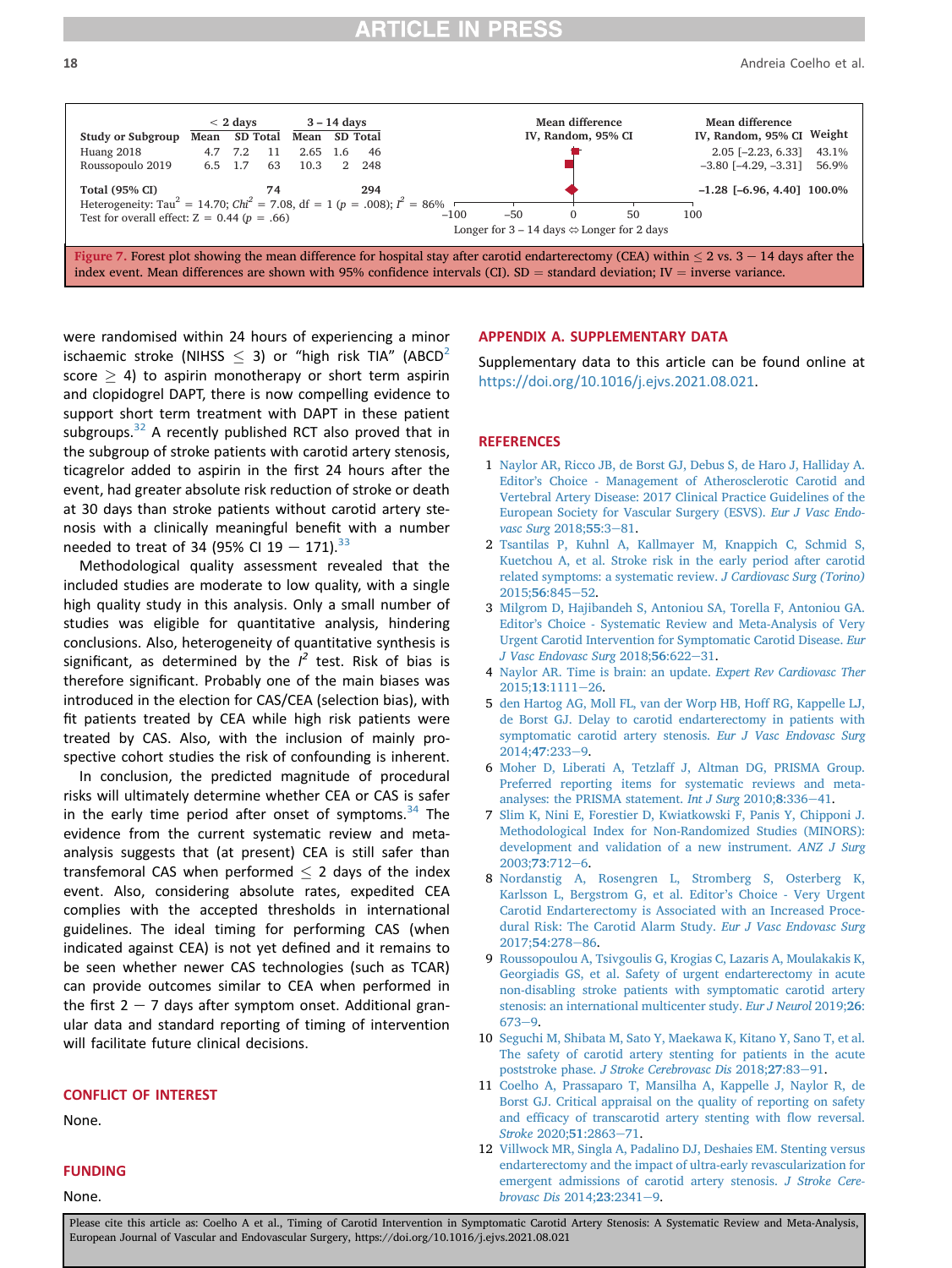Systematic Review: Timing of Carotid Intervention After the Index Event 19

- <span id="page-18-2"></span>13 [Jankowitz BT, Tonetti DA, Kenmuir C, Rao R, Ares WJ,](http://refhub.elsevier.com/S1078-5884(21)00678-X/sref13) [Zussman B, et al. Urgent treatment for symptomatic carotid ste](http://refhub.elsevier.com/S1078-5884(21)00678-X/sref13)[nosis: the Pittsburgh Revascularization and Treatment Emergently](http://refhub.elsevier.com/S1078-5884(21)00678-X/sref13) [After Stroke \(PIRATES\) Protocol.](http://refhub.elsevier.com/S1078-5884(21)00678-X/sref13) Neurosurgery 2020;87:811-[5](http://refhub.elsevier.com/S1078-5884(21)00678-X/sref13).
- <span id="page-18-6"></span>14 [Huang Y, Gloviczki P, Duncan AA, Kalra M, Oderich GS,](http://refhub.elsevier.com/S1078-5884(21)00678-X/sref14) [DeMartino RR, et al. Outcomes after early and delayed carotid](http://refhub.elsevier.com/S1078-5884(21)00678-X/sref14) [endarterectomy in patients with symptomatic carotid artery ste-](http://refhub.elsevier.com/S1078-5884(21)00678-X/sref14)nosis. [J Vasc Surg](http://refhub.elsevier.com/S1078-5884(21)00678-X/sref14) 2018;67:1110-[9.](http://refhub.elsevier.com/S1078-5884(21)00678-X/sref14)
- <span id="page-18-15"></span>15 [Sharpe R, Sayers RD, London NJ, Bown MJ, McCarthy MJ,](http://refhub.elsevier.com/S1078-5884(21)00678-X/sref15) [Nasim A, et al. Procedural risk following carotid endarterectomy](http://refhub.elsevier.com/S1078-5884(21)00678-X/sref15) [in the hyperacute period after onset of symptoms.](http://refhub.elsevier.com/S1078-5884(21)00678-X/sref15) Eur J Vasc [Endovasc Surg](http://refhub.elsevier.com/S1078-5884(21)00678-X/sref15) 2013;46:519-[24](http://refhub.elsevier.com/S1078-5884(21)00678-X/sref15).
- <span id="page-18-24"></span>16 [Jonsson M, Gillgren P, Wanhainen A, Acosta S, Lindström D.](http://refhub.elsevier.com/S1078-5884(21)00678-X/sref16) [Peri-procedural risk with urgent carotid artery stenting: a pop](http://refhub.elsevier.com/S1078-5884(21)00678-X/sref16)[ulation based Swedvasc Study.](http://refhub.elsevier.com/S1078-5884(21)00678-X/sref16) Eur J Vasc Endovasc Surg 2015;49:  $506 - 12.$  $506 - 12.$  $506 - 12.$
- <span id="page-18-12"></span>17 [Charbonneau P, Bonaventure PL, Drudi LM, Beaudoin N, Blair JF,](http://refhub.elsevier.com/S1078-5884(21)00678-X/sref17) [Elkouri S. An institutional study of time delays for symptomatic](http://refhub.elsevier.com/S1078-5884(21)00678-X/sref17) [carotid endarterectomy.](http://refhub.elsevier.com/S1078-5884(21)00678-X/sref17) J Vasc Surg  $2016$ ; 64:1726-[33.](http://refhub.elsevier.com/S1078-5884(21)00678-X/sref17)
- <span id="page-18-22"></span>18 [Kjorstad KE, Baksaas ST, Bundgaard D, Halbakken E,](http://refhub.elsevier.com/S1078-5884(21)00678-X/sref18) [Hasselgard T, Jonung T, et al. Editor](http://refhub.elsevier.com/S1078-5884(21)00678-X/sref18)'s Choice - The National [Norwegian Carotid Study: Time from Symptom Onset to Surgery](http://refhub.elsevier.com/S1078-5884(21)00678-X/sref18) [is too Long, Resulting in Additional Neurological Events.](http://refhub.elsevier.com/S1078-5884(21)00678-X/sref18) Eur J [Vasc Endovasc Surg](http://refhub.elsevier.com/S1078-5884(21)00678-X/sref18) 2017;54:415-[22.](http://refhub.elsevier.com/S1078-5884(21)00678-X/sref18)
- <span id="page-18-13"></span>19 [Chisci E, Pigozzi C, Troisi N, Tramacere L, Zaccara G, Cincotta M,](http://refhub.elsevier.com/S1078-5884(21)00678-X/sref19) [et al. Thirty-day neurologic improvement associated with early](http://refhub.elsevier.com/S1078-5884(21)00678-X/sref19) [versus delayed carotid endarterectomy in symptomatic patients.](http://refhub.elsevier.com/S1078-5884(21)00678-X/sref19) [Ann Vasc Surg](http://refhub.elsevier.com/S1078-5884(21)00678-X/sref19) 2015;29:435-[42](http://refhub.elsevier.com/S1078-5884(21)00678-X/sref19).
- <span id="page-18-7"></span>20 [Rocco A, Sallustio F, Toschi N, Rizzato B, Legramante J, Ippoliti A,](http://refhub.elsevier.com/S1078-5884(21)00678-X/sref20) [et al. Carotid artery stent placement and carotid endarterectomy:](http://refhub.elsevier.com/S1078-5884(21)00678-X/sref20) [a challenge for urgent treatment after stroke-early and 12-month](http://refhub.elsevier.com/S1078-5884(21)00678-X/sref20) [outcomes in a comprehensive stroke center.](http://refhub.elsevier.com/S1078-5884(21)00678-X/sref20) J Vasc Interv Radiol [2018;](http://refhub.elsevier.com/S1078-5884(21)00678-X/sref20)29:1254-[61](http://refhub.elsevier.com/S1078-5884(21)00678-X/sref20).
- <span id="page-18-16"></span>21 [Kuhrij LS, Meershoek AJA, Karthaus EG, Vahl AC, Hamming JF,](http://refhub.elsevier.com/S1078-5884(21)00678-X/sref21) [Nederkoorn PJ, et al. Factors associated with hospital dependent](http://refhub.elsevier.com/S1078-5884(21)00678-X/sref21) [delay to carotid endarterectomy in the Dutch Audit for Carotid](http://refhub.elsevier.com/S1078-5884(21)00678-X/sref21) Interventions. [Eur J Vasc Endovasc Surg](http://refhub.elsevier.com/S1078-5884(21)00678-X/sref21) 2019;58:495-[501](http://refhub.elsevier.com/S1078-5884(21)00678-X/sref21).
- <span id="page-18-27"></span>22 [Kragsterman B, Nordanstig A, Lindstrom D, Stromberg S,](http://refhub.elsevier.com/S1078-5884(21)00678-X/sref22) [Thuresson M, Nordanstig J. Editor](http://refhub.elsevier.com/S1078-5884(21)00678-X/sref22)'s Choice - Effect of more [expedited carotid intervention on recurrent ischaemic event rate:](http://refhub.elsevier.com/S1078-5884(21)00678-X/sref22) a national audit. [Eur J Vasc Endovasc Surg](http://refhub.elsevier.com/S1078-5884(21)00678-X/sref22) 2018;56:467-[74](http://refhub.elsevier.com/S1078-5884(21)00678-X/sref22).
- <span id="page-18-11"></span>23 [Tsantilas P, Kühnl A, Kallmayer M, Pelisek J, Poppert H, Schmid S,](http://refhub.elsevier.com/S1078-5884(21)00678-X/sref23) [et al. Short time interval between the neurologic index event and](http://refhub.elsevier.com/S1078-5884(21)00678-X/sref23) [carotid endarterectomy is not a risk factor for carotid surgery.](http://refhub.elsevier.com/S1078-5884(21)00678-X/sref23) [J Vasc Surg](http://refhub.elsevier.com/S1078-5884(21)00678-X/sref23)  $2017;65:12-20$  $2017;65:12-20$ .
- <span id="page-18-23"></span>24 [Loftus IM, Paraskevas KI, Johal A, Waton S, Heikkila K, Naylor AR,](http://refhub.elsevier.com/S1078-5884(21)00678-X/sref24) et al. Editor'[s Choice - Delays to surgery and procedural risks](http://refhub.elsevier.com/S1078-5884(21)00678-X/sref24) [following carotid endarterectomy in the UK National Vascular](http://refhub.elsevier.com/S1078-5884(21)00678-X/sref24) Registry. [Eur J Vasc Endovasc Surg](http://refhub.elsevier.com/S1078-5884(21)00678-X/sref24) 2016;52:[43](http://refhub.elsevier.com/S1078-5884(21)00678-X/sref24)8-43.
- <span id="page-18-25"></span>25 [Witt AH, Johnsen SP, Jensen LP, Hansen AK, Hundborg HH,](http://refhub.elsevier.com/S1078-5884(21)00678-X/sref25) [Andersen G. Reducing delay of carotid endarterectomy in acute](http://refhub.elsevier.com/S1078-5884(21)00678-X/sref25) [ischemic stroke patients: a nationwide initiative.](http://refhub.elsevier.com/S1078-5884(21)00678-X/sref25) Stroke 2013;44: [686](http://refhub.elsevier.com/S1078-5884(21)00678-X/sref25)-[90](http://refhub.elsevier.com/S1078-5884(21)00678-X/sref25).
- <span id="page-18-14"></span>26 [Kretz B, Kazandjian C, Bejot Y, Abello N, Brenot R, Giroud M,](http://refhub.elsevier.com/S1078-5884(21)00678-X/sref26) [et al. Delay between symptoms and surgery for carotid artery](http://refhub.elsevier.com/S1078-5884(21)00678-X/sref26) stenosis: modifi[cation of our practice.](http://refhub.elsevier.com/S1078-5884(21)00678-X/sref26) Ann Vasc Surg 2015;29:  $426 - 34.$  $426 - 34.$  $426 - 34.$  $426 - 34.$
- <span id="page-18-26"></span>27 [Stromberg S, Gelin J, Osterberg T, Bergstrom GM, Karlstrom L,](http://refhub.elsevier.com/S1078-5884(21)00678-X/sref27) [Osterberg K, et al. Very urgent carotid endarterectomy confers](http://refhub.elsevier.com/S1078-5884(21)00678-X/sref27) [increased procedural risk.](http://refhub.elsevier.com/S1078-5884(21)00678-X/sref27) Stroke  $2012;43:1331-5$ .
- <span id="page-18-28"></span>28 [van Lammeren GW, Reichmann BL, Moll FL, Bots ML, de](http://refhub.elsevier.com/S1078-5884(21)00678-X/sref28) [Kleijn DP, de Vries JP, et al. Atherosclerotic plaque vulnerability](http://refhub.elsevier.com/S1078-5884(21)00678-X/sref28) [as an explanation for the increased risk of stroke in elderly un](http://refhub.elsevier.com/S1078-5884(21)00678-X/sref28)[dergoing carotid artery stenting.](http://refhub.elsevier.com/S1078-5884(21)00678-X/sref28) Stroke 2011;42:2550-[5.](http://refhub.elsevier.com/S1078-5884(21)00678-X/sref28)
- <span id="page-18-29"></span>29 [Malas MB, Dakour-Aridi H, Wang GJ, Kashyap VS,](http://refhub.elsevier.com/S1078-5884(21)00678-X/sref29) [Motaganahalli RL, Eldrup-Jorgensen J, et al. Transcarotid artery](http://refhub.elsevier.com/S1078-5884(21)00678-X/sref29) [revascularization versus transfemoral carotid artery stenting in](http://refhub.elsevier.com/S1078-5884(21)00678-X/sref29) [the Society for Vascular Surgery Vascular Quality Initiative.](http://refhub.elsevier.com/S1078-5884(21)00678-X/sref29) J Vasc Surg [2019;](http://refhub.elsevier.com/S1078-5884(21)00678-X/sref29)69:92-[103](http://refhub.elsevier.com/S1078-5884(21)00678-X/sref29).
- <span id="page-18-30"></span>30 [Eriksson H, Koskinen S, Nuotio K, Heikkila HM, Vikatmaa P,](http://refhub.elsevier.com/S1078-5884(21)00678-X/sref30) [Silvennoinen H, et al. Predictive Factors for Pre-operative](http://refhub.elsevier.com/S1078-5884(21)00678-X/sref30) [Recurrence of Cerebrovascular Symptoms in Symptomatic Ca-](http://refhub.elsevier.com/S1078-5884(21)00678-X/sref30)rotid Stenosis. [Eur J Vasc Endovasc Surg](http://refhub.elsevier.com/S1078-5884(21)00678-X/sref30) 2020;60:809-[15](http://refhub.elsevier.com/S1078-5884(21)00678-X/sref30).
- <span id="page-18-31"></span>31 [Fisch U, von Felten S, Wiencierz A, Jansen O, Howard G,](http://refhub.elsevier.com/S1078-5884(21)00678-X/sref31) Hendrikse J, et al. Editor'[s Choice - Risk of stroke before revas](http://refhub.elsevier.com/S1078-5884(21)00678-X/sref31)[cularisation in patients with symptomatic carotid stenosis: a](http://refhub.elsevier.com/S1078-5884(21)00678-X/sref31) [pooled analysis of randomised controlled trials. European journal](http://refhub.elsevier.com/S1078-5884(21)00678-X/sref31) [of vascular and endovascular surgery : the of](http://refhub.elsevier.com/S1078-5884(21)00678-X/sref31)ficial journal of the [European Society for Vascular Surgery](http://refhub.elsevier.com/S1078-5884(21)00678-X/sref31) Eur J Vasc Endovasc Surg  $2021:61:881-7.$  $2021:61:881-7.$  $2021:61:881-7.$
- <span id="page-18-32"></span>32 [Prasad K, Siemieniuk R, Hao Q, Guyatt G, O](http://refhub.elsevier.com/S1078-5884(21)00678-X/sref32)'Donnell M, Lytvyn L, [et al. Dual antiplatelet therapy with aspirin and clopidogrel for](http://refhub.elsevier.com/S1078-5884(21)00678-X/sref32) [acute high risk transient ischaemic attack and minor ischaemic](http://refhub.elsevier.com/S1078-5884(21)00678-X/sref32) [stroke: a clinical practice guideline.](http://refhub.elsevier.com/S1078-5884(21)00678-X/sref32) BMJ 2018;363:k5130.
- <span id="page-18-33"></span>33 [Amarenco P, Denison H, Evans SR, Himmelmann A, James S,](http://refhub.elsevier.com/S1078-5884(21)00678-X/sref33) [Knutsson M, et al. Ticagrelor added to aspirin in acute nonsevere](http://refhub.elsevier.com/S1078-5884(21)00678-X/sref33) [ischemic stroke or transient ischemic attack of atherosclerotic](http://refhub.elsevier.com/S1078-5884(21)00678-X/sref33) [origin.](http://refhub.elsevier.com/S1078-5884(21)00678-X/sref33) Stroke 2020;51:3504-[13](http://refhub.elsevier.com/S1078-5884(21)00678-X/sref33).
- <span id="page-18-0"></span>34 [Kashyap VS, Schneider PA, Foteh M, Motaganahalli R, Shah R,](http://refhub.elsevier.com/S1078-5884(21)00678-X/sref34) [Eckstein HH, et al. Early outcomes in the ROADSTER 2 study of](http://refhub.elsevier.com/S1078-5884(21)00678-X/sref34) [transcarotid artery revascularization in patients with signi](http://refhub.elsevier.com/S1078-5884(21)00678-X/sref34)ficant [carotid artery disease.](http://refhub.elsevier.com/S1078-5884(21)00678-X/sref34) Stroke  $2020;51:2620-9$  $2020;51:2620-9$ .
- <span id="page-18-1"></span>35 [Karpenko A, Starodubtsev V, Ignatenko P, Dixon F, Bugurov S,](http://refhub.elsevier.com/S1078-5884(21)00678-X/sref35) [Bochkov I, et al. Comparative analysis of carotid artery stenting](http://refhub.elsevier.com/S1078-5884(21)00678-X/sref35) [and carotid endarterectomy in clinical practice.](http://refhub.elsevier.com/S1078-5884(21)00678-X/sref35) J Stroke Cere[brovasc Dis](http://refhub.elsevier.com/S1078-5884(21)00678-X/sref35) 2020;29:104751.
- <span id="page-18-3"></span>36 [Howie BA, Witek AM, Hussain MS, Bain MD, Toth G. Carotid](http://refhub.elsevier.com/S1078-5884(21)00678-X/sref36) [endarterectomy and carotid artery stenting in a predominantly](http://refhub.elsevier.com/S1078-5884(21)00678-X/sref36) [symptomatic real-world patient population.](http://refhub.elsevier.com/S1078-5884(21)00678-X/sref36) World Neurosurg [2019;](http://refhub.elsevier.com/S1078-5884(21)00678-X/sref36)127:e722-[6.](http://refhub.elsevier.com/S1078-5884(21)00678-X/sref36)
- <span id="page-18-4"></span>37 [Vang S, Hans SS. Carotid endarterectomy in patients with high](http://refhub.elsevier.com/S1078-5884(21)00678-X/sref37) [plaque.](http://refhub.elsevier.com/S1078-5884(21)00678-X/sref37) Surgery  $2019;166:601-6$  $2019;166:601-6$  $2019;166:601-6$ .
- <span id="page-18-5"></span>38 [Lee J, You JH, Oh SH, Shin S, Kim BM, Kim TS, et al. Outcomes of](http://refhub.elsevier.com/S1078-5884(21)00678-X/sref38) [stenting versus endarterectomy for symptomatic extracranial ca](http://refhub.elsevier.com/S1078-5884(21)00678-X/sref38)[rotid stenosis: a retrospective multicenter study in Korea.](http://refhub.elsevier.com/S1078-5884(21)00678-X/sref38) Ann [Vasc Surg](http://refhub.elsevier.com/S1078-5884(21)00678-X/sref38) 2019;54:185-[92](http://refhub.elsevier.com/S1078-5884(21)00678-X/sref38).
- <span id="page-18-17"></span>39 [Faateh M, Dakour-Aridi H, Kuo PL, Locham S, Rizwan M,](http://refhub.elsevier.com/S1078-5884(21)00678-X/sref39) [Malas MB. Risk of emergent carotid endarterectomy varies by](http://refhub.elsevier.com/S1078-5884(21)00678-X/sref39) [type of presenting symptoms.](http://refhub.elsevier.com/S1078-5884(21)00678-X/sref39) J Vasc Surg  $2019;70:130-7$  $2019;70:130-7$  $2019;70:130-7$ .
- <span id="page-18-18"></span>40 [Tsantilas P, Kuehnl A, Kallmayer M, Knappich C, Schmid S,](http://refhub.elsevier.com/S1078-5884(21)00678-X/sref40) [Breitkreuz T, et al. Risk of stroke or death is associated with the](http://refhub.elsevier.com/S1078-5884(21)00678-X/sref40) [timing of carotid artery stenting for symptomatic carotid stenosis:](http://refhub.elsevier.com/S1078-5884(21)00678-X/sref40) [a secondary data analysis of the German Statutory Quality](http://refhub.elsevier.com/S1078-5884(21)00678-X/sref40) [Assurance Database.](http://refhub.elsevier.com/S1078-5884(21)00678-X/sref40) J Am Heart Assoc 2018;7:e007983.
- <span id="page-18-19"></span>41 [Blay Jr E, Balogun Y, Nooromid MJ, Eskandari MK. Early carotid](http://refhub.elsevier.com/S1078-5884(21)00678-X/sref41) [endarterectomy after acute stroke yields excellent outcomes: an](http://refhub.elsevier.com/S1078-5884(21)00678-X/sref41) [analysis of the procedure-targeted ACS-NSQIP.](http://refhub.elsevier.com/S1078-5884(21)00678-X/sref41) Ann Vasc Surg [2019;](http://refhub.elsevier.com/S1078-5884(21)00678-X/sref41)57:194-[200](http://refhub.elsevier.com/S1078-5884(21)00678-X/sref41).
- <span id="page-18-9"></span>42 [Hobeanu C, Lavallée PC, Rothwell PM, Sissani L, Albers GW,](http://refhub.elsevier.com/S1078-5884(21)00678-X/sref42) [Bornstein NM, et al. Symptomatic patients remain at substantial](http://refhub.elsevier.com/S1078-5884(21)00678-X/sref42) [risk of arterial disease complications before and after endarter](http://refhub.elsevier.com/S1078-5884(21)00678-X/sref42)[ectomy or stenting.](http://refhub.elsevier.com/S1078-5884(21)00678-X/sref42) Stroke  $2017;48:1005-10$  $2017;48:1005-10$  $2017;48:1005-10$ .
- <span id="page-18-20"></span>43 [Avgerinos ED, Farber A, Abou Ali AN, Rybin D, Doros G,](http://refhub.elsevier.com/S1078-5884(21)00678-X/sref43) [Eslami MH. Early carotid endarterectomy performed 2 to 5 days](http://refhub.elsevier.com/S1078-5884(21)00678-X/sref43) [after the onset of neurologic symptoms leads to comparable re](http://refhub.elsevier.com/S1078-5884(21)00678-X/sref43)[sults to carotid endarterectomy performed at later time points.](http://refhub.elsevier.com/S1078-5884(21)00678-X/sref43) [J Vasc Surg](http://refhub.elsevier.com/S1078-5884(21)00678-X/sref43) 2017;66:1719-[26.](http://refhub.elsevier.com/S1078-5884(21)00678-X/sref43)
- <span id="page-18-8"></span>44 [Rantner B, Kollerits B, Roubin GS, Ringleb PA, Jansen O,](http://refhub.elsevier.com/S1078-5884(21)00678-X/sref44) [Howard G, et al. Early endarterectomy carries a lower procedural](http://refhub.elsevier.com/S1078-5884(21)00678-X/sref44) [risk than early stenting in patients with symptomatic stenosis of](http://refhub.elsevier.com/S1078-5884(21)00678-X/sref44) [the internal carotid artery: results from 4 randomized controlled](http://refhub.elsevier.com/S1078-5884(21)00678-X/sref44) trials. [Stroke](http://refhub.elsevier.com/S1078-5884(21)00678-X/sref44) 201[7](http://refhub.elsevier.com/S1078-5884(21)00678-X/sref44);48:1580-7.
- <span id="page-18-21"></span>45 [Venermo M, Wang G, Sedrakyan A, Mao J, Eldrup N,](http://refhub.elsevier.com/S1078-5884(21)00678-X/sref45) DeMartino R, et al. Editor'[s Choice - Carotid Stenosis Treatment:](http://refhub.elsevier.com/S1078-5884(21)00678-X/sref45) [Variation in International Practice Patterns.](http://refhub.elsevier.com/S1078-5884(21)00678-X/sref45) Eur J Vasc Endovasc  $Surg 2017;53:511-9.$  $Surg 2017;53:511-9.$  $Surg 2017;53:511-9.$  $Surg 2017;53:511-9.$
- <span id="page-18-10"></span>46 [Kazandjian C, Kretz B, Lemogne B, Aboa Eboulé C, Béjot Y,](http://refhub.elsevier.com/S1078-5884(21)00678-X/sref46) Steinmetz E. Infl[uence of the type of cerebral infarct and](http://refhub.elsevier.com/S1078-5884(21)00678-X/sref46)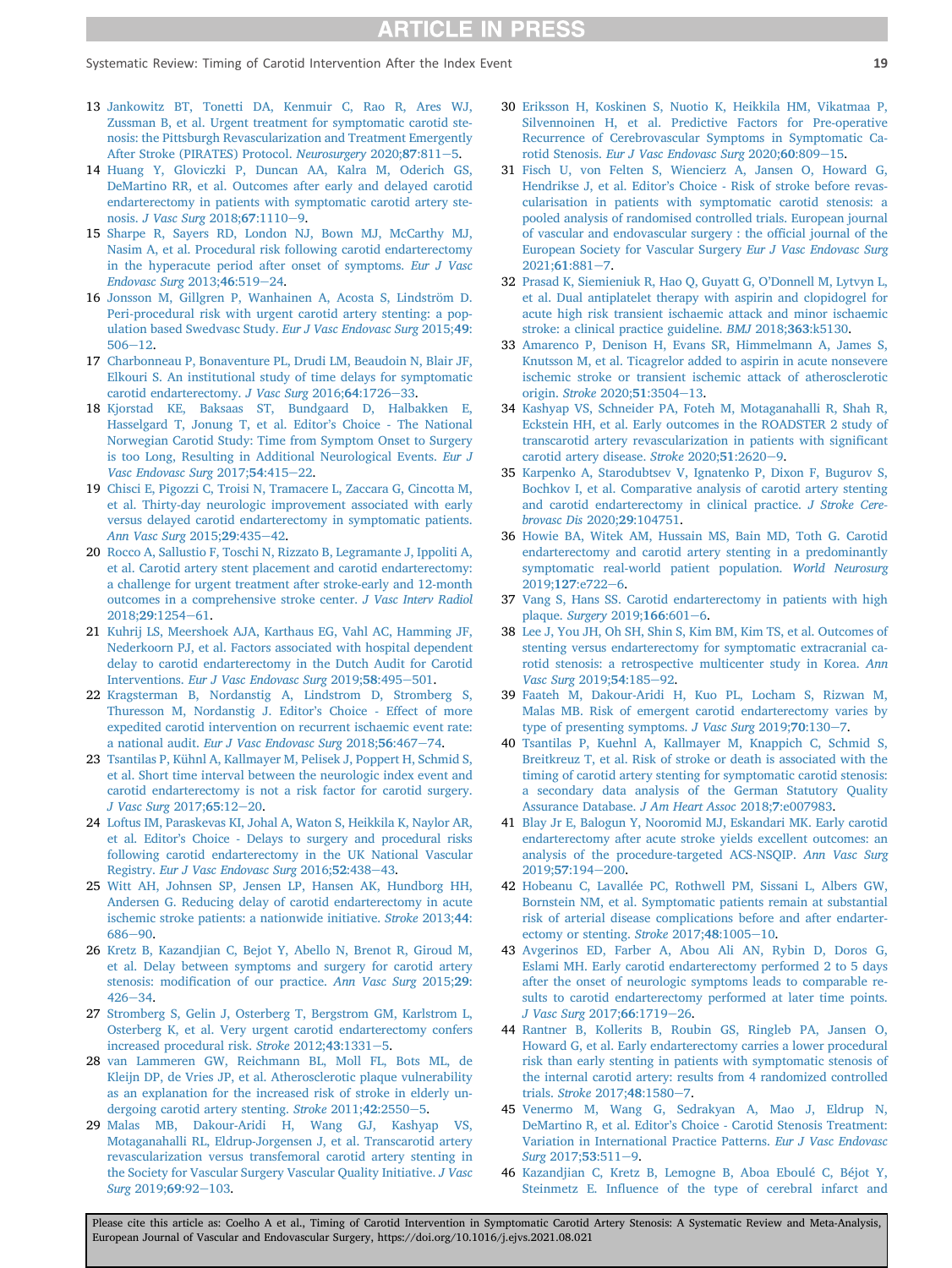[timing of intervention in the early outcomes after carotid end](http://refhub.elsevier.com/S1078-5884(21)00678-X/sref46)[arterectomy for symptomatic stenosis.](http://refhub.elsevier.com/S1078-5884(21)00678-X/sref46) J Vasc Surg 2016;63:  $1256 - 61$  $1256 - 61$  $1256 - 61$ .

- <span id="page-19-0"></span>47 [Charmoille E, Brizzi V, Lepidi S, Sassoust G, Roullet S, Ducasse E,](http://refhub.elsevier.com/S1078-5884(21)00678-X/sref47) [et al. Thirty-day outcome of delayed versus early management of](http://refhub.elsevier.com/S1078-5884(21)00678-X/sref47) [symptomatic carotid stenosis.](http://refhub.elsevier.com/S1078-5884(21)00678-X/sref47) Ann Vasc Surg 2015;29:977-[84.](http://refhub.elsevier.com/S1078-5884(21)00678-X/sref47)
- <span id="page-19-33"></span>48 Rantner B, Schmidauer C, Knofl[ach M, Fraedrich G. Very urgent](http://refhub.elsevier.com/S1078-5884(21)00678-X/sref48) [carotid endarterectomy does not increase the procedural risk.](http://refhub.elsevier.com/S1078-5884(21)00678-X/sref48) Eur [J Vasc Endovasc Surg](http://refhub.elsevier.com/S1078-5884(21)00678-X/sref48) 2015;49:129-[36.](http://refhub.elsevier.com/S1078-5884(21)00678-X/sref48)
- <span id="page-19-1"></span>49 [Tsivgoulis G, Krogias C, Georgiadis GS, Mikulik R, Safouris A,](http://refhub.elsevier.com/S1078-5884(21)00678-X/sref49) [Meves SH, et al. Safety of early endarterectomy in patients with](http://refhub.elsevier.com/S1078-5884(21)00678-X/sref49) [symptomatic carotid artery stenosis: an international multicenter](http://refhub.elsevier.com/S1078-5884(21)00678-X/sref49) study. [Eur J Neurol](http://refhub.elsevier.com/S1078-5884(21)00678-X/sref49) 2014;21:1251-[7](http://refhub.elsevier.com/S1078-5884(21)00678-X/sref49).
- <span id="page-19-23"></span>50 [Geraghty PJ, Brothers TE, Gillespie DL, Upchurch GR, Stoner MC,](http://refhub.elsevier.com/S1078-5884(21)00678-X/sref50) [Siami FS, et al. Preoperative symptom type in](http://refhub.elsevier.com/S1078-5884(21)00678-X/sref50)fluences the 30-day [perioperative outcomes of carotid endarterectomy and carotid](http://refhub.elsevier.com/S1078-5884(21)00678-X/sref50) [stenting in the Society for Vascular Surgery Vascular Registry.](http://refhub.elsevier.com/S1078-5884(21)00678-X/sref50) [J Vasc Surg](http://refhub.elsevier.com/S1078-5884(21)00678-X/sref50) 2014;60:639-[44](http://refhub.elsevier.com/S1078-5884(21)00678-X/sref50).
- <span id="page-19-2"></span>51 [Mo D, Wang B, Ma N, Gao F, Miao Z. Comparative outcomes of](http://refhub.elsevier.com/S1078-5884(21)00678-X/sref51) [carotid artery stenting for asymptomatic and symptomatic carotid](http://refhub.elsevier.com/S1078-5884(21)00678-X/sref51) [artery stenosis: a single-center prospective study.](http://refhub.elsevier.com/S1078-5884(21)00678-X/sref51) J Neurointerv  $S$ urg 2016:8:126-[9.](http://refhub.elsevier.com/S1078-5884(21)00678-X/sref51)
- <span id="page-19-5"></span>52 [Tas](http://refhub.elsevier.com/S1078-5884(21)00678-X/sref52) [MH, Sims](http://refhub.elsevier.com/S1078-5884(21)00678-X/sref52)[ek Z, Colak A, Koza Y, Demir P, Demir R, et al.](http://refhub.elsevier.com/S1078-5884(21)00678-X/sref52) [Comparison of carotid artery stenting and carotid endarterectomy](http://refhub.elsevier.com/S1078-5884(21)00678-X/sref52) [in patients with symptomatic carotid artery stenosis: a single](http://refhub.elsevier.com/S1078-5884(21)00678-X/sref52) [center study.](http://refhub.elsevier.com/S1078-5884(21)00678-X/sref52) Adv Ther 2013;30:845-[53](http://refhub.elsevier.com/S1078-5884(21)00678-X/sref52).
- <span id="page-19-3"></span>53 [Shahidi S, Owen-Falkenberg A, Hjerpsted U, Rai A, Ellemann K.](http://refhub.elsevier.com/S1078-5884(21)00678-X/sref53) [Urgent best medical therapy may obviate the need for urgent](http://refhub.elsevier.com/S1078-5884(21)00678-X/sref53) [surgery in patients with symptomatic carotid stenosis.](http://refhub.elsevier.com/S1078-5884(21)00678-X/sref53) Stroke  $2013:44:2220 - 5.$  $2013:44:2220 - 5.$
- <span id="page-19-4"></span>54 [Faggioli G, Pini R, Mauro R, Gargiulo M, Freyrie A, Stella A.](http://refhub.elsevier.com/S1078-5884(21)00678-X/sref54) [Perioperative outcome of carotid endarterectomy according to](http://refhub.elsevier.com/S1078-5884(21)00678-X/sref54) [type and timing of neurologic symptoms and computed tomog-](http://refhub.elsevier.com/S1078-5884(21)00678-X/sref54)raphy findings. [Ann Vasc Surg](http://refhub.elsevier.com/S1078-5884(21)00678-X/sref54)  $2013;27:874-82$ .
- <span id="page-19-24"></span>55 [Schermerhorn ML, Fokkema M, Goodney P, Dillavou ED, Jim J,](http://refhub.elsevier.com/S1078-5884(21)00678-X/sref55) [Kenwood CT, et al. The impact of Centers for Medicare and](http://refhub.elsevier.com/S1078-5884(21)00678-X/sref55) [Medicaid Services high-risk criteria on outcome after carotid](http://refhub.elsevier.com/S1078-5884(21)00678-X/sref55) [endarterectomy and carotid artery stenting in the SVS Vascular](http://refhub.elsevier.com/S1078-5884(21)00678-X/sref55) Registry. [J Vasc Surg](http://refhub.elsevier.com/S1078-5884(21)00678-X/sref55) 2013;57:1318-[24](http://refhub.elsevier.com/S1078-5884(21)00678-X/sref55).
- <span id="page-19-7"></span>56 [Kessler I, Gory B, Macian F, Nakiri G, Al-Khawaldeh M, Riva R,](http://refhub.elsevier.com/S1078-5884(21)00678-X/sref56) [et al. Carotid artery stenting in patients with symptomatic](http://refhub.elsevier.com/S1078-5884(21)00678-X/sref56) [carotid stenosis: a single-center series.](http://refhub.elsevier.com/S1078-5884(21)00678-X/sref56) J Neuroradiol 2013;40:  $38 - 44$  $38 - 44$ .
- <span id="page-19-8"></span>57 [Kimiagar I, Gur AY, Auriel E, Peer A, Sacagiu T, Bass A. Long-term](http://refhub.elsevier.com/S1078-5884(21)00678-X/sref57) [follow-up of patients after carotid stenting with or without distal](http://refhub.elsevier.com/S1078-5884(21)00678-X/sref57) [protective device in a single tertiary medical center.](http://refhub.elsevier.com/S1078-5884(21)00678-X/sref57) Vasc Endo[vascular Surg](http://refhub.elsevier.com/S1078-5884(21)00678-X/sref57) 2012;46:536-[41.](http://refhub.elsevier.com/S1078-5884(21)00678-X/sref57)
- <span id="page-19-25"></span>58 [Nolan BW, De Martino RR, Goodney PP, Schanzer A, Stone DH,](http://refhub.elsevier.com/S1078-5884(21)00678-X/sref58) [Butzel D, et al. Comparison of carotid endarterectomy and stent](http://refhub.elsevier.com/S1078-5884(21)00678-X/sref58)[ing in real world practice using a regional quality improvement](http://refhub.elsevier.com/S1078-5884(21)00678-X/sref58) registry. [J Vasc Surg](http://refhub.elsevier.com/S1078-5884(21)00678-X/sref58) 2012;5[6](http://refhub.elsevier.com/S1078-5884(21)00678-X/sref58):990-6.
- <span id="page-19-6"></span>59 [Annambhotla S, Park MS, Keldahl ML, Morasch MD,](http://refhub.elsevier.com/S1078-5884(21)00678-X/sref59) [Rodriguez HE, Pearce WH, et al. Early versus delayed carotid](http://refhub.elsevier.com/S1078-5884(21)00678-X/sref59) [endarterectomy in symptomatic patients.](http://refhub.elsevier.com/S1078-5884(21)00678-X/sref59) J Vasc Surg 2012;56:  $1296 - 302.$  $1296 - 302.$  $1296 - 302.$  $1296 - 302.$
- <span id="page-19-26"></span>60 [Garg J, Frankel DA, Dilley RB. Carotid endarterectomy in](http://refhub.elsevier.com/S1078-5884(21)00678-X/sref60) [academic versus community hospitals: the national surgical](http://refhub.elsevier.com/S1078-5884(21)00678-X/sref60) [quality improvement program data.](http://refhub.elsevier.com/S1078-5884(21)00678-X/sref60) Ann Vasc Surg 2011;25:  $433 - 41$  $433 - 41$ .
- <span id="page-19-9"></span>61 [Lin R, Mazighi M, Yadav J, Abou-Chebl A. The impact of timing](http://refhub.elsevier.com/S1078-5884(21)00678-X/sref61) [on outcomes of carotid artery stenting in recently symptomatic](http://refhub.elsevier.com/S1078-5884(21)00678-X/sref61) patients. [J Neurointerv Surg](http://refhub.elsevier.com/S1078-5884(21)00678-X/sref61) 2010;2:55-[8](http://refhub.elsevier.com/S1078-5884(21)00678-X/sref61).
- <span id="page-19-27"></span>62 [Palombo D, Lucertini G, Mambrini S, Spinella G, Pane B. Carotid](http://refhub.elsevier.com/S1078-5884(21)00678-X/sref62) [endarterectomy: results of the Italian Vascular Registry.](http://refhub.elsevier.com/S1078-5884(21)00678-X/sref62) [J Cardiovasc Surg \(Torino\)](http://refhub.elsevier.com/S1078-5884(21)00678-X/sref62) 2009;50:183-[7.](http://refhub.elsevier.com/S1078-5884(21)00678-X/sref62)
- <span id="page-19-29"></span>63 [Gladstone DJ, Oh J, Fang J, Lindsay P, Tu JV, Silver FL, et al.](http://refhub.elsevier.com/S1078-5884(21)00678-X/sref63) [Urgency of carotid endarterectomy for secondary stroke](http://refhub.elsevier.com/S1078-5884(21)00678-X/sref63)

[prevention: results from the Registry of the Canadian Stroke](http://refhub.elsevier.com/S1078-5884(21)00678-X/sref63) [Network.](http://refhub.elsevier.com/S1078-5884(21)00678-X/sref63) Stroke 2009;40:2776-[82](http://refhub.elsevier.com/S1078-5884(21)00678-X/sref63).

- <span id="page-19-10"></span>64 [Gray WA, Chaturvedi S, Verta P. Thirty-day outcomes for carotid](http://refhub.elsevier.com/S1078-5884(21)00678-X/sref64) [artery stenting in 6320 patients from 2 prospective, multicenter,](http://refhub.elsevier.com/S1078-5884(21)00678-X/sref64) [high-surgical-risk registries.](http://refhub.elsevier.com/S1078-5884(21)00678-X/sref64) Circ Cardiovasc Interv 2009;2:159-[66.](http://refhub.elsevier.com/S1078-5884(21)00678-X/sref64)
- <span id="page-19-28"></span>65 [Vogel TR, Dombrovskiy VY, Haser PB, Scheirer JC, Graham AM.](http://refhub.elsevier.com/S1078-5884(21)00678-X/sref65) [Outcomes of carotid artery stenting and endarterectomy in the](http://refhub.elsevier.com/S1078-5884(21)00678-X/sref65) [United States.](http://refhub.elsevier.com/S1078-5884(21)00678-X/sref65) J Vasc Surg  $2009;49:325-30$ .
- <span id="page-19-30"></span>66 [Goodney PP, Likosky DS, Cronenwett JL. Factors associated with](http://refhub.elsevier.com/S1078-5884(21)00678-X/sref66) [stroke or death after carotid endarterectomy in Northern New](http://refhub.elsevier.com/S1078-5884(21)00678-X/sref66) England. [J Vasc Surg](http://refhub.elsevier.com/S1078-5884(21)00678-X/sref66) 2008;48:1139-[45.](http://refhub.elsevier.com/S1078-5884(21)00678-X/sref66)
- <span id="page-19-13"></span>67 [Massop D, Dave R, Metzger C, Bachinsky W, Solis M, Shah R, et al.](http://refhub.elsevier.com/S1078-5884(21)00678-X/sref67) [Stenting and angioplasty with protection in patients at high-risk](http://refhub.elsevier.com/S1078-5884(21)00678-X/sref67) [for endarterectomy: SAPPHIRE Worldwide Registry](http://refhub.elsevier.com/S1078-5884(21)00678-X/sref67) first 2,001 patients. [Catheter Cardiovasc Interv](http://refhub.elsevier.com/S1078-5884(21)00678-X/sref67) 2009;73:129-[36](http://refhub.elsevier.com/S1078-5884(21)00678-X/sref67).
- <span id="page-19-11"></span>68 [Ballotta E, Meneghetti G, Da Giau G, Manara R, Saladini M,](http://refhub.elsevier.com/S1078-5884(21)00678-X/sref68) [Baracchini C. Carotid endarterectomy within 2 weeks of minor](http://refhub.elsevier.com/S1078-5884(21)00678-X/sref68) [ischemic stroke: a prospective study.](http://refhub.elsevier.com/S1078-5884(21)00678-X/sref68) J Vasc Surg  $2008;48:595-$ [600](http://refhub.elsevier.com/S1078-5884(21)00678-X/sref68).
- <span id="page-19-12"></span>69 [Setacci C, de Donato G, Chisci E, Setacci F, Stella A, Faggioli G,](http://refhub.elsevier.com/S1078-5884(21)00678-X/sref69) [et al. Deferred urgency carotid artery stenting in symptomatic](http://refhub.elsevier.com/S1078-5884(21)00678-X/sref69) [patients: clinical lessons and biomarker patterns from a prospec-](http://refhub.elsevier.com/S1078-5884(21)00678-X/sref69)tive registry. [Eur J Vasc Endovasc Surg](http://refhub.elsevier.com/S1078-5884(21)00678-X/sref69) 2008;35:644-[51.](http://refhub.elsevier.com/S1078-5884(21)00678-X/sref69)
- <span id="page-19-14"></span>70 Steinbauer MG, Pfi[ster K, Greindl M, Schlachetzki F, Borisch I,](http://refhub.elsevier.com/S1078-5884(21)00678-X/sref70) [Schuirer G, et al. Alert for increased long-term follow-up after](http://refhub.elsevier.com/S1078-5884(21)00678-X/sref70) [carotid artery stenting: results of a prospective, randomized,](http://refhub.elsevier.com/S1078-5884(21)00678-X/sref70) [single-center trial of carotid artery stenting vs carotid endarter-](http://refhub.elsevier.com/S1078-5884(21)00678-X/sref70)ectomy. [J Vasc Surg](http://refhub.elsevier.com/S1078-5884(21)00678-X/sref70) 200[8](http://refhub.elsevier.com/S1078-5884(21)00678-X/sref70);48:93-8.
- <span id="page-19-17"></span>71 [Dellagrammaticas D, Lewis S, Colam B, Rothwell PM, Warlow CP,](http://refhub.elsevier.com/S1078-5884(21)00678-X/sref71) [Gough MJ. Carotid endarterectomy in the UK: acceptable risks but](http://refhub.elsevier.com/S1078-5884(21)00678-X/sref71) [unacceptable delays.](http://refhub.elsevier.com/S1078-5884(21)00678-X/sref71) Clin Med (Lond) 2007;7:589-[92](http://refhub.elsevier.com/S1078-5884(21)00678-X/sref71).
- <span id="page-19-18"></span>72 [Flanigan DP, Flanigan ME, Dorne AL, Harward TR, Razavi MK,](http://refhub.elsevier.com/S1078-5884(21)00678-X/sref72) [Ballard JL. Long-term results of 442 consecutive, standardized](http://refhub.elsevier.com/S1078-5884(21)00678-X/sref72) [carotid endarterectomy procedures in standard-risk and high-risk](http://refhub.elsevier.com/S1078-5884(21)00678-X/sref72) patients. [J Vasc Surg](http://refhub.elsevier.com/S1078-5884(21)00678-X/sref72) 2007;46:876-[82.](http://refhub.elsevier.com/S1078-5884(21)00678-X/sref72)
- <span id="page-19-15"></span>73 [Topakian R, Strasak AM, Sonnberger M, Haring HP,](http://refhub.elsevier.com/S1078-5884(21)00678-X/sref73) [Nussbaumer K, Trenkler J, et al. Timing of stenting of symptom](http://refhub.elsevier.com/S1078-5884(21)00678-X/sref73)[atic carotid stenosis is predictive of 30-day outcome.](http://refhub.elsevier.com/S1078-5884(21)00678-X/sref73) Eur J Neurol [2007;](http://refhub.elsevier.com/S1078-5884(21)00678-X/sref73)14:672-[8](http://refhub.elsevier.com/S1078-5884(21)00678-X/sref73).
- <span id="page-19-16"></span>74 [Suzue A, Uno M, Kitazato KT, Nishi K, Yagi K, Liu H, et al.](http://refhub.elsevier.com/S1078-5884(21)00678-X/sref74) [Comparison between early and late carotid endarterectomy for](http://refhub.elsevier.com/S1078-5884(21)00678-X/sref74) [symptomatic carotid stenosis in relation to oxidized low](http://refhub.elsevier.com/S1078-5884(21)00678-X/sref74)[density lipoprotein and plaque vulnerability.](http://refhub.elsevier.com/S1078-5884(21)00678-X/sref74) J Vasc Surg  $2007;46:870-5.$  $2007;46:870-5.$  $2007;46:870-5.$
- <span id="page-19-31"></span>75 [McPhee JT, Hill JS, Ciocca RG, Messina LM, Eslami MH. Carotid](http://refhub.elsevier.com/S1078-5884(21)00678-X/sref75) [endarterectomy was performed with lower stroke and death rates](http://refhub.elsevier.com/S1078-5884(21)00678-X/sref75) [than carotid artery stenting in the United States in 2003 and 2004.](http://refhub.elsevier.com/S1078-5884(21)00678-X/sref75) [J Vasc Surg](http://refhub.elsevier.com/S1078-5884(21)00678-X/sref75)  $2007;46:1112-8$  $2007;46:1112-8$ .
- <span id="page-19-19"></span>76 [Sbarigia E, Toni D, Speziale F, Acconcia MC, Fiorani P. Early ca](http://refhub.elsevier.com/S1078-5884(21)00678-X/sref76)[rotid endarterectomy after ischemic stroke: the results of a pro](http://refhub.elsevier.com/S1078-5884(21)00678-X/sref76)[spective multicenter Italian study.](http://refhub.elsevier.com/S1078-5884(21)00678-X/sref76) Eur J Vasc Endovasc Surg [2006;](http://refhub.elsevier.com/S1078-5884(21)00678-X/sref76)32:229-[35.](http://refhub.elsevier.com/S1078-5884(21)00678-X/sref76)
- <span id="page-19-20"></span>77 [Imai K, Mori T, Izumoto H, Watanabe M, Majima K. Emergency](http://refhub.elsevier.com/S1078-5884(21)00678-X/sref77) [carotid artery stent placement in patients with acute ischemic](http://refhub.elsevier.com/S1078-5884(21)00678-X/sref77) stroke. [AJNR Am J Neuroradiol](http://refhub.elsevier.com/S1078-5884(21)00678-X/sref77) 2005;26:1249-[58.](http://refhub.elsevier.com/S1078-5884(21)00678-X/sref77)
- <span id="page-19-21"></span>78 [Rantner B, Pavelka M, Posch L, Schmidauer C, Fraedrich G.](http://refhub.elsevier.com/S1078-5884(21)00678-X/sref78) [Carotid endarterectomy after ischemic stroke](http://refhub.elsevier.com/S1078-5884(21)00678-X/sref78)–is there a justifi[cation for delayed surgery?](http://refhub.elsevier.com/S1078-5884(21)00678-X/sref78) Eur J Vasc Endovasc Surg  $2005:30:36-40.$  $2005:30:36-40.$  $2005:30:36-40.$
- <span id="page-19-32"></span>79 [Pell JP, Slack R, Dennis M, Welch G. Improvements in carotid](http://refhub.elsevier.com/S1078-5884(21)00678-X/sref79) [endarterectomy in Scotland: results of a national prospective](http://refhub.elsevier.com/S1078-5884(21)00678-X/sref79) survey. [Scott Med J](http://refhub.elsevier.com/S1078-5884(21)00678-X/sref79) 2004;49:53-[6](http://refhub.elsevier.com/S1078-5884(21)00678-X/sref79).
- <span id="page-19-22"></span>80 [Ecker RD, Brown Jr RD, Nichols DA, McClelland RL, Reinalda MS,](http://refhub.elsevier.com/S1078-5884(21)00678-X/sref80) [Piepgras DG, et al. Cost of treating high-risk symptomatic carotid](http://refhub.elsevier.com/S1078-5884(21)00678-X/sref80) [artery stenosis: stent insertion and angioplasty compared with](http://refhub.elsevier.com/S1078-5884(21)00678-X/sref80) [endarterectomy.](http://refhub.elsevier.com/S1078-5884(21)00678-X/sref80) J Neurosurg 2004;101:904-[7.](http://refhub.elsevier.com/S1078-5884(21)00678-X/sref80)